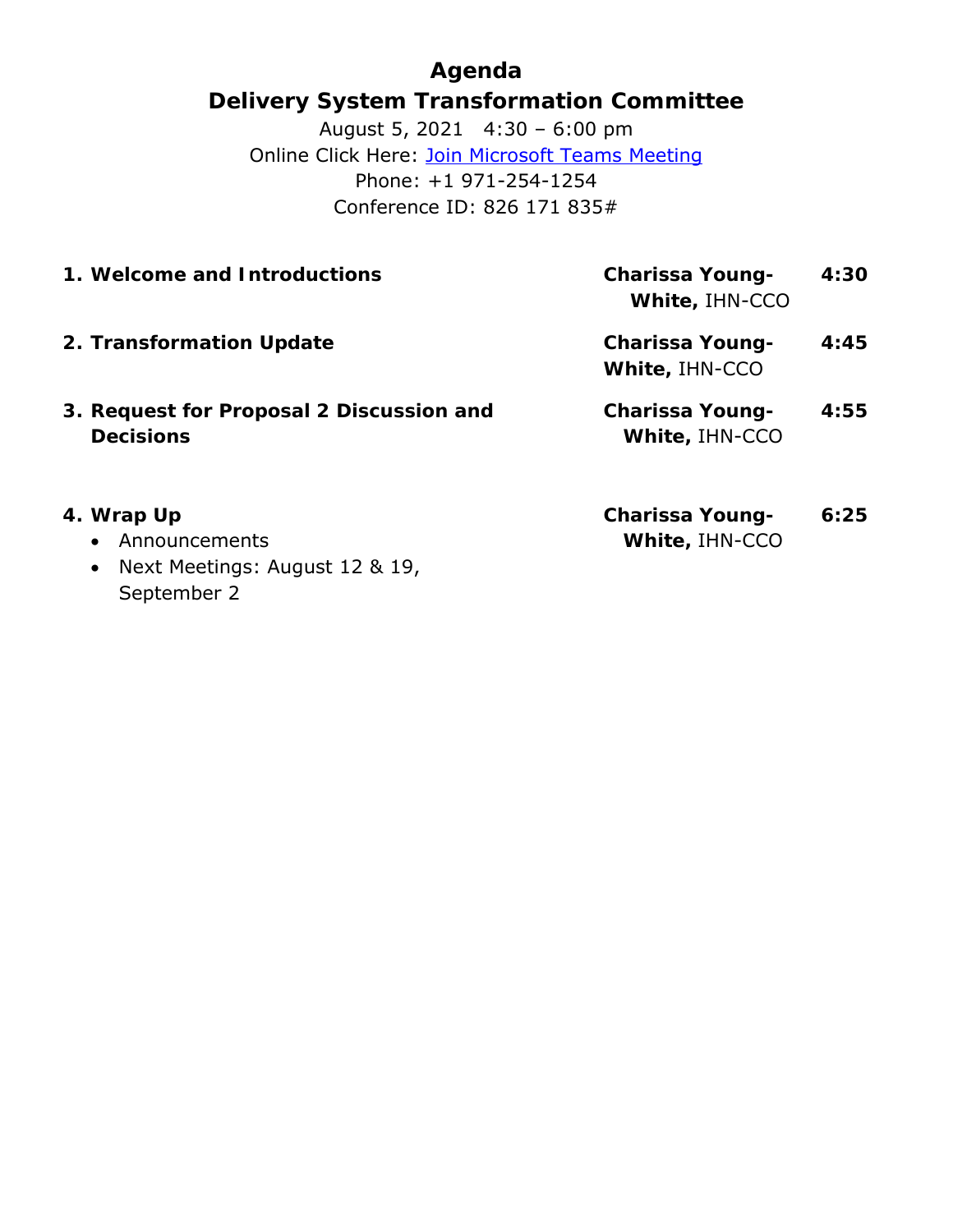| Acronym      | <b>Meaning</b>                                                     |  |  |  |
|--------------|--------------------------------------------------------------------|--|--|--|
| <b>ACEs</b>  | <b>Adverse Childhood Experiences</b>                               |  |  |  |
| <b>APM</b>   | <b>Alternative Payment Methodology</b>                             |  |  |  |
| CAC          | <b>Community Advisory Council</b>                                  |  |  |  |
| <b>CCO</b>   | <b>Coordinated Care Organization</b>                               |  |  |  |
| <b>CEO</b>   | <b>Chief Executive Officer</b>                                     |  |  |  |
| <b>CHIP</b>  | <b>Community Health Improvement Plan</b>                           |  |  |  |
| <b>CHW</b>   | <b>Community Health Worker</b>                                     |  |  |  |
| COO          | <b>Chief Operations Officer</b>                                    |  |  |  |
| <b>CRC</b>   | <b>Colorectal Cancer</b>                                           |  |  |  |
| <b>DST</b>   | <b>Delivery System Transformation Committee</b>                    |  |  |  |
| <b>ED</b>    | <b>Emergency Department</b>                                        |  |  |  |
| <b>EHR</b>   | <b>Electronic Health Records</b>                                   |  |  |  |
| <b>ER</b>    | <b>Emergency Room</b>                                              |  |  |  |
| HE           | <b>Health Equity</b>                                               |  |  |  |
| HN           | <b>Health Navigator</b>                                            |  |  |  |
| <b>HRS</b>   | <b>Health Related Services</b>                                     |  |  |  |
| IHN-CCO      | <b>InterCommunity Health Network Coordinated Care Organization</b> |  |  |  |
| <b>LCSW</b>  | <b>Licensed Clinical Social Worker</b>                             |  |  |  |
| <b>MOU</b>   | <b>Memorandum of Understanding</b>                                 |  |  |  |
| <b>OHA</b>   | <b>Oregon Health Authority</b>                                     |  |  |  |
| <b>PCP</b>   | <b>Primary Care Physician</b>                                      |  |  |  |
| <b>PCPCH</b> | <b>Patient-Centered Primary Care Home</b>                          |  |  |  |
| <b>PMPM</b>  | Per Member Per Month                                               |  |  |  |
| <b>PSS</b>   | <b>Peer Support Specialist</b>                                     |  |  |  |
| <b>PWS</b>   | <b>Peer Wellness Specialist</b>                                    |  |  |  |
| <b>RFP</b>   | <b>Request for Proposal</b>                                        |  |  |  |
| <b>RHIC</b>  | <b>Regional Health Information Collaborative</b>                   |  |  |  |
| <b>RPC</b>   | <b>Regional Planning Council</b>                                   |  |  |  |
| <b>SDoH</b>  | <b>Social Determinants of Health</b>                               |  |  |  |
| <b>SHP</b>   | <b>Samaritan Health Plans</b>                                      |  |  |  |
| <b>SHS</b>   | <b>Samaritan Health Services</b>                                   |  |  |  |
| <b>SOW</b>   | <b>Statement of Work</b>                                           |  |  |  |
| TI           | <b>Trauma Informed</b>                                             |  |  |  |
| <b>THW</b>   | <b>Traditional Health Worker</b>                                   |  |  |  |
| <b>TQS</b>   | <b>Transformation and Quality Strategy</b>                         |  |  |  |
| <b>UCC</b>   | <b>Universal Care Coordination</b>                                 |  |  |  |
| <b>VbP</b>   | <b>Value Based Payments</b>                                        |  |  |  |
| WG           | Workgroup                                                          |  |  |  |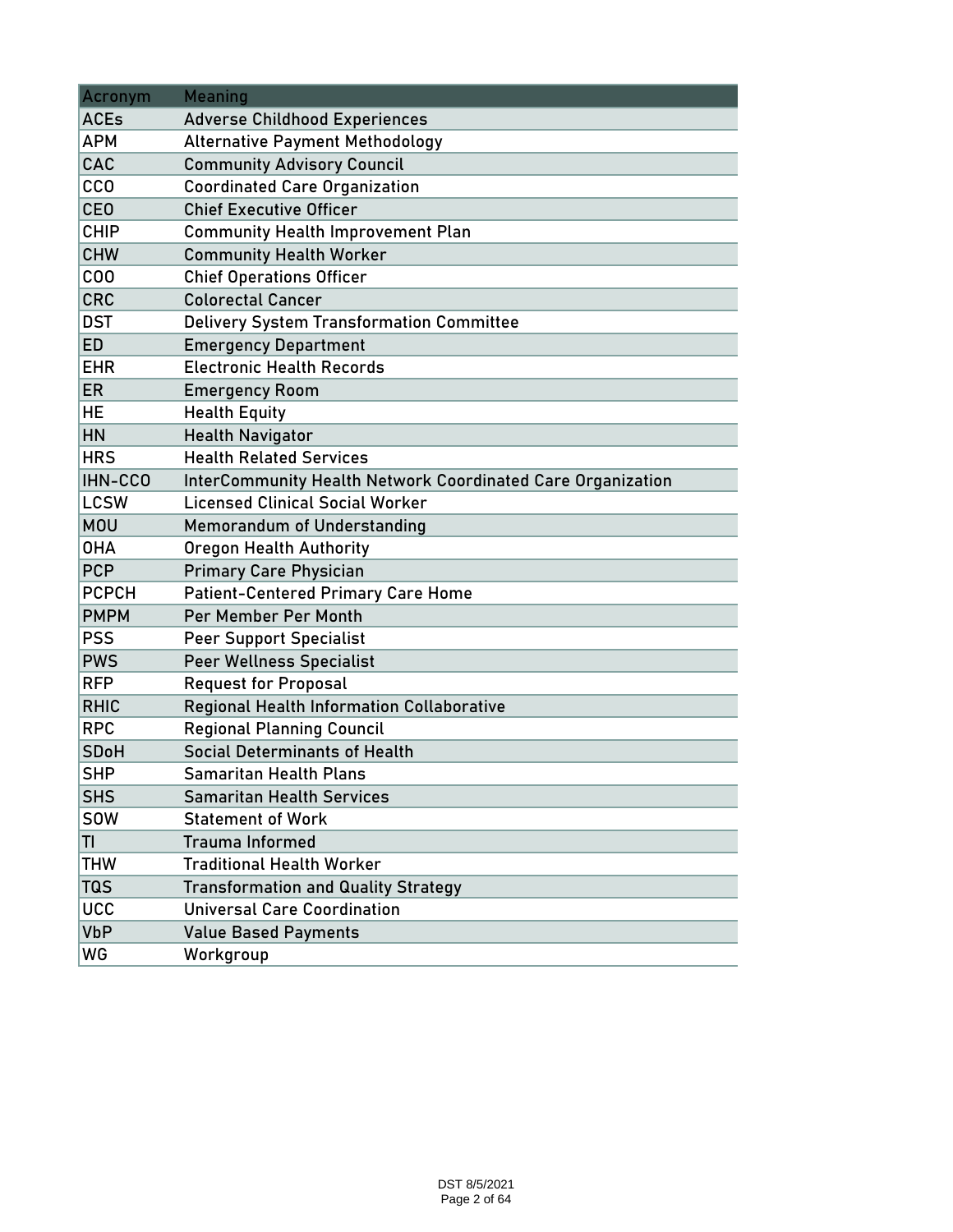# **Delivery System Transformation (DST) Pilots and Workgroups**

| <b>Acronym</b> | <b>Project</b>                                                        | <b>Sites</b>                                                                                  | <b>Counties</b>          | <b>Start</b> | <b>End</b> |
|----------------|-----------------------------------------------------------------------|-----------------------------------------------------------------------------------------------|--------------------------|--------------|------------|
| <b>BRAVE</b>   | <b>Bravery Center</b>                                                 | <b>Olalla Center</b>                                                                          | Lincoln                  | 1/1/20       | 6/30/21    |
| <b>CCP</b>     | <b>CommCard Program</b>                                               | The Arc of Benton County                                                                      | <b>Benton</b>            | 1/1/21       | 12/31/21   |
| <b>CDP</b>     | <b>Community Doula Program</b>                                        | Heart of the Valley Birth & Beyond                                                            | Benton, Lincoln,<br>Linn | 1/1/21       | 12/31/21   |
| <b>CSUP</b>    | <b>Culture of Supports</b>                                            | <b>North End Senior Solutions</b>                                                             | Lincoln                  | 1/1/21       | 12/31/21   |
| <b>DEC</b>     | <b>Disability Equity Center</b>                                       | <b>Disability Equity Center</b>                                                               | Benton, Lincoln,<br>Linn | 1/1/21       | 12/31/21   |
| <b>ENLACES</b> | <b>ENLACES</b>                                                        | <b>Casa Latinos Unidos</b>                                                                    | Benton, Linn             | 1/1/21       | 12/31/21   |
| <b>HEWG</b>    | <b>Health Equity Workgroup</b>                                        | <b>InterCommunity Health Network CCO</b>                                                      | Benton; Lincoln;<br>Linn | 5/1/15       | present    |
| <b>HHT</b>     | <b>Healthy Homes Together</b>                                         | Albany Partnership for Housing, Family Tree Relief Nursery                                    | Linn                     | 1/1/21       | 12/31/21   |
| <b>HUBV</b>    | <b>Hub City Village</b>                                               | <b>Creating Housing Coalition</b>                                                             | Linn                     | 1/1/20       | 12/31/21   |
| <b>HVOST</b>   | <b>Hepatitis C Virus Outreach</b><br><b>Screening &amp; Treatment</b> | Lincoln County Health and Human Services, Confederated<br><b>Tribes of the Siletz Indians</b> | Lincoln                  | 1/1/21       | 12/31/21   |
| <b>IFCW</b>    | <b>Integrated Foster Child</b><br>Wellbeing                           | <b>Samaritan Health Services</b>                                                              | Benton; Lincoln;<br>Linn | 1/1/19       | 12/31/21   |
| <b>LCCOR</b>   | <b>Linn County Crisis Outreach</b><br>Response                        | <b>Family Assistance and Resource Center Group</b>                                            | Linn                     | 1/1/21       | 12/31/21   |
| <b>MHHC</b>    | <b>Mental Health Home Clinic</b>                                      | Samaritan Health Services, Linn County Mental Health,<br>C.H.A.N.C.E.                         | Linn                     | 1/1/21       | 12/31/21   |
| <b>NPSH</b>    | <b>Navigation to Permanent</b><br><b>Supportive Housing</b>           | <b>Lincoln County Sheriff's Office</b>                                                        | Lincoln                  | 1/1/20       | 12/31/21   |
| <b>POH</b>     | Partnership for Oral Health                                           | <b>Capitol Dental Care</b>                                                                    | Linn                     | 1/1/21       | 12/31/21   |
| <b>RDUC</b>    | <b>Reduce and Improve</b>                                             | <b>Capitol Dental Care, Lebanon Community Hospital</b>                                        | Linn                     | 1/1/19       | 12/31/21   |
| <b>SDoHWG</b>  | <b>Social Determinants of</b><br><b>Health Workgroup</b>              | <b>InterCommunity Health Network CCO</b>                                                      | Benton; Lincoln;<br>Linn | 11/16/17     | present    |
| <b>SKIL</b>    | <b>Skills and Connections to</b><br><b>Support Housing</b>            | <b>Corvallis Housing First</b>                                                                | <b>Benton</b>            | 1/1/20       | 12/31/21   |
| <b>THWWG</b>   | <b>Traditional Health Workers</b><br>Workgroup                        | <b>InterCommunity Health Network CCO</b>                                                      | Benton; Lincoln;<br>Linn | 5/21/13      | present    |
| <b>UCCWG</b>   | <b>Universal Care Coordination</b><br>Workgroup                       | <b>InterCommunity Health Network CCO</b>                                                      | Benton; Lincoln;<br>Linn | 6/26/17      | On Hiatus  |
| <b>WINS</b>    | <b>Wellness in Neighborhood</b><br><b>Stores</b>                      | OSU Center for Health Innovation, Linn County Public Health                                   | Linn                     | 1/1/20       | 12/31/21   |
| WtoS           | <b>Wellness to Smiles</b>                                             | <b>Advantage Dental from DentaQuest</b>                                                       | Lincoln                  | 1/1/20       | 12/31/21   |
|                |                                                                       | DST 8/5/2021<br>Page 3 of 64                                                                  |                          |              |            |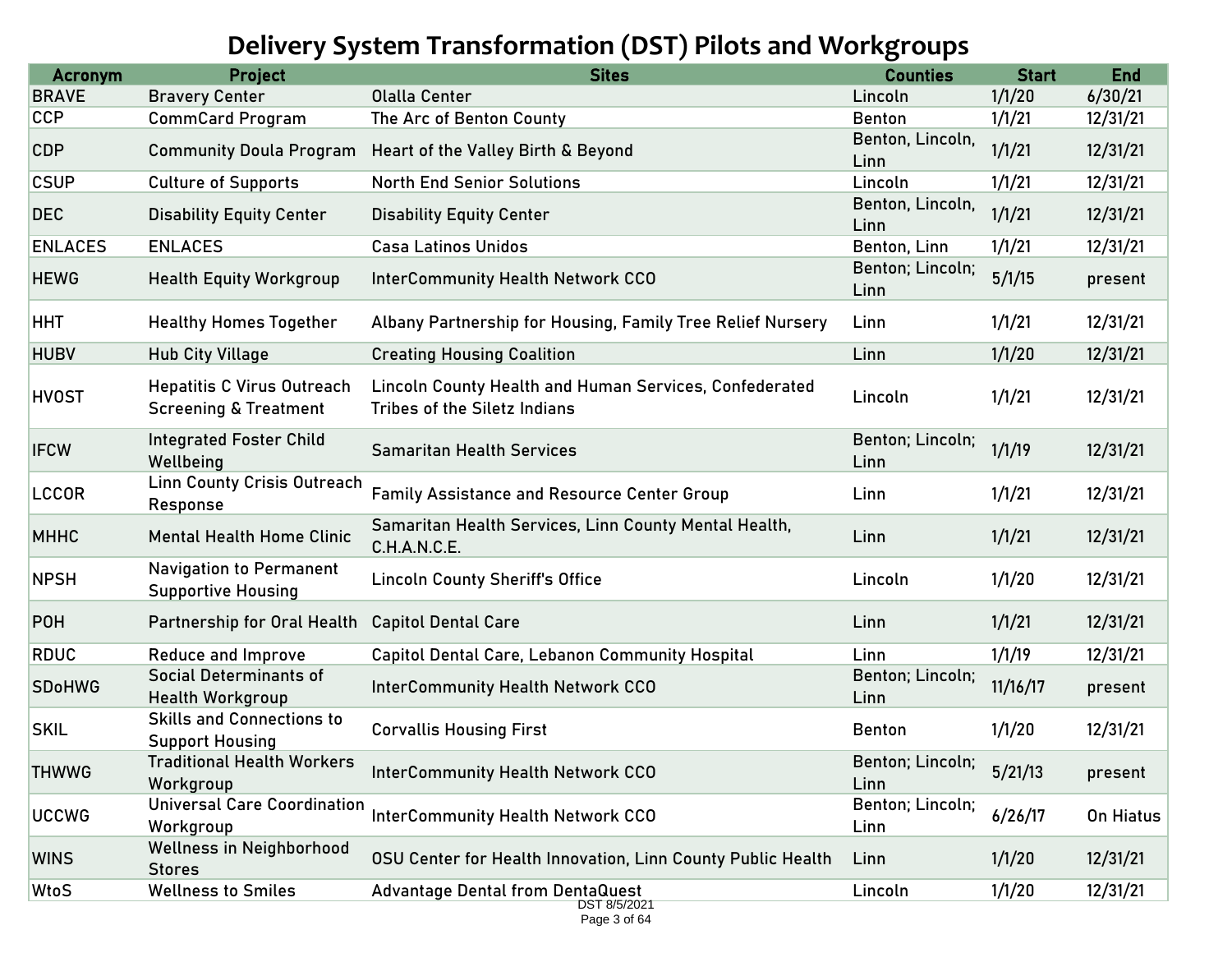# **Delivery System Transformation Committee (DST) 2021 Calendar**

| January                                                                                                                             | 7                    |                                                                           |                     | Strategic Planning: Overview and Charter                     |                   |        | June           | 10                                                            | <b>Intern Presentations</b>                                   |                                      |                                      | <b>LOI</b> Decisions                        |  |
|-------------------------------------------------------------------------------------------------------------------------------------|----------------------|---------------------------------------------------------------------------|---------------------|--------------------------------------------------------------|-------------------|--------|----------------|---------------------------------------------------------------|---------------------------------------------------------------|--------------------------------------|--------------------------------------|---------------------------------------------|--|
|                                                                                                                                     | 21                   |                                                                           |                     | Strategic Planning: Charter, Workgroups, Engagement          |                   |        |                | 24                                                            | <b>Transformatio</b><br>n Update                              |                                      | <b>Pilot Updates</b>                 |                                             |  |
| February                                                                                                                            | 4                    | <b>HSPO</b>                                                               | <b>PWST</b>         | <b>Strategic Planning:</b><br><b>UCC &amp; Health Equity</b> |                   |        | July           | 8                                                             | Transformatio<br>n Update                                     |                                      | <b>Pilot Updates</b>                 |                                             |  |
|                                                                                                                                     | 18                   | <b>DOUL</b>                                                               | <b>RDUC</b>         | <b>Strategic Planning:</b><br><b>UCC Workgroup</b>           |                   |        |                | 22                                                            |                                                               |                                      | CANCELLED                            |                                             |  |
| March                                                                                                                               | 4                    |                                                                           |                     | <b>Strategic Planning: Pilots/RFP</b>                        |                   |        |                | 5                                                             |                                                               |                                      | <b>Proposal Decisions (RFP2)</b>     |                                             |  |
|                                                                                                                                     | 18                   | Pilot<br>Strategic Planning: Request for Proposal (RFP)<br><b>Updates</b> |                     |                                                              |                   | August | 12             |                                                               |                                                               | <b>Proposal Presentations (RFP1)</b> |                                      |                                             |  |
|                                                                                                                                     | 1                    | <b>RFP Decisions</b>                                                      |                     |                                                              |                   |        |                | August 19: Regional Planning Council for Pilot Final Approval |                                                               | (RFP2)                               |                                      |                                             |  |
| April                                                                                                                               | 15                   | <b>Finalizing RFP</b>                                                     |                     | <b>RFP Final Decisions</b>                                   |                   |        |                | 19                                                            |                                                               | <b>Proposal Presentations (RFP1)</b> |                                      |                                             |  |
|                                                                                                                                     | 29                   | <b>Workgroup Updates</b>                                                  |                     |                                                              |                   |        |                | 2                                                             |                                                               |                                      | <b>Proposal Presentations (RFP1)</b> |                                             |  |
| May                                                                                                                                 | 13                   |                                                                           |                     | Proposal Criteria/Scorecard Review                           |                   |        | September      | 16                                                            | <b>Proposal Decisions (RFP1)</b>                              |                                      |                                      |                                             |  |
|                                                                                                                                     | 27                   |                                                                           | <b>Board Update</b> | <b>LOI</b> Discussion                                        | Scoring<br>Matrix |        |                | 30                                                            | <b>Workgroup Updates</b>                                      |                                      |                                      |                                             |  |
|                                                                                                                                     |                      |                                                                           |                     | <b>KEY</b>                                                   |                   |        |                |                                                               | October 7: Regional Planning Council for Pilot Final Approval |                                      | (RFP1)                               |                                             |  |
|                                                                                                                                     |                      | Tentative closeout                                                        |                     | <b>Booked closeout</b>                                       |                   |        | <b>October</b> | 14                                                            |                                                               |                                      |                                      | Trauma Informed Care Facilitated Discussion |  |
|                                                                                                                                     | <b>Tentative RFP</b> |                                                                           |                     | <b>Booked RFP</b>                                            |                   |        |                | 28                                                            |                                                               |                                      |                                      | <b>Pilot Updates</b>                        |  |
|                                                                                                                                     |                      | Tentative strategic planning                                              |                     | Booked strategic planning                                    |                   |        | $_{\rm Nov}$   | 11                                                            |                                                               |                                      |                                      | Safe and Inclusive Spaces Training          |  |
|                                                                                                                                     |                      | <b>Tentative miscellaneous</b>                                            |                     | <b>Booked miscellaneous</b>                                  |                   |        | $_{\rm Dec}$   | 9                                                             |                                                               |                                      |                                      |                                             |  |
| <b>Booked training</b><br>Tentative training<br>Tentative update<br><b>Booked update</b><br>Tentative workgroup<br>Booked workgroup |                      |                                                                           |                     | DST 8/5/2021<br>Page 4 of 64                                 |                   |        |                |                                                               |                                                               |                                      |                                      |                                             |  |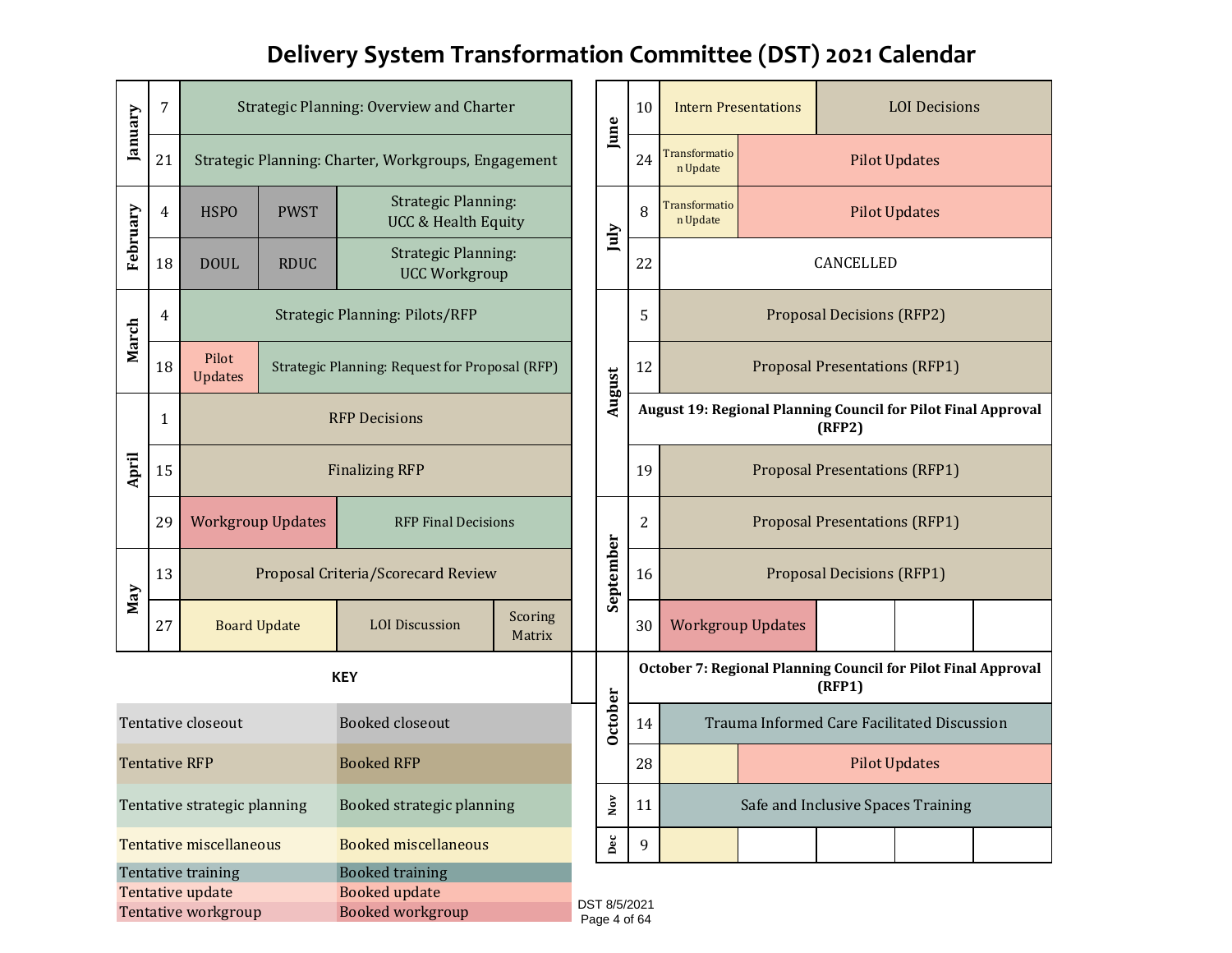## **Minutes Delivery System Transformation Committee (DST)** July 8, 2021 4:30-6:30 pm Microsoft Teams (Online)

| <b>Present</b>             |                       |                      |                                  |
|----------------------------|-----------------------|----------------------|----------------------------------|
| <b>Chair: Beck Johnson</b> | Charissa Young-White  | Dawn Donato          | Priya Prakash                    |
| Kate                       | Mona Manwaring        | Jeff Blackford       | <b>Shirley Byrd</b>              |
| <b>Stacey Bartholomew</b>  | <b>Rebekah Fowler</b> | Linda Lang           | <b>Christian Moller-Andersen</b> |
| Joell Archibald            | <b>Dick Knowles</b>   | Karen Hall           | Linda Mann                       |
| <b>Rolly Kinney</b>        | Chris Folden          | Paulina Kaiser       | Larry Eby                        |
| Paige Jenkins              | Marci Howard          | <b>Jude Lubeck</b>   | Annie McDonald                   |
| Andrea Myhre               | <b>Tony Howell</b>    | <b>Sheree Cronan</b> | <b>Cyndee Pekar</b>              |
| <b>Allison Myers</b>       | <b>Eric Howe</b>      | Danny Magaña         | Elizabeth Hazlewood              |
| <b>Renee Smith</b>         |                       |                      |                                  |

#### **Transformation Update: Charissa Young-White**

- To be a voting member at the upcoming decision-making meetings you must have attended at least five times in the six months prior to the decision-making meeting and sign a Roles & Responsibilities form.
- Please reach out to Transformation to determine if you are a voting member.
- Flexibility for Presentations meetings will go to 6:30
- **Decision:** The July 22 meeting is cancelled.
- Future agenda item: Discuss format of the meetings in strategic planning virtual, hybrid, or in person.

#### **Pilot Update: Wellness in Neighborhood Stores**

- Reference update sent in follow up email
- On hold due to COVID-19 for many months. Just now resuming and very excited to move forward.

**Pilot Update: Partnership for Oral Health**

- Reviewed and discovered excellent oral health curriculum that could be adapted to the region.
- Surveyed THWs (Traditional Health Workers) and working on education on what THWs do for providers in the region especially around oral health.

**Pilot Update: Hub City Village**

- Reference update sent in follow up email.
- Progressing very well partnerships have increased tremendously.

**Pilot Update: Healthier Homes Together**

- Reference update sent in follow up email
- Progressing quite well.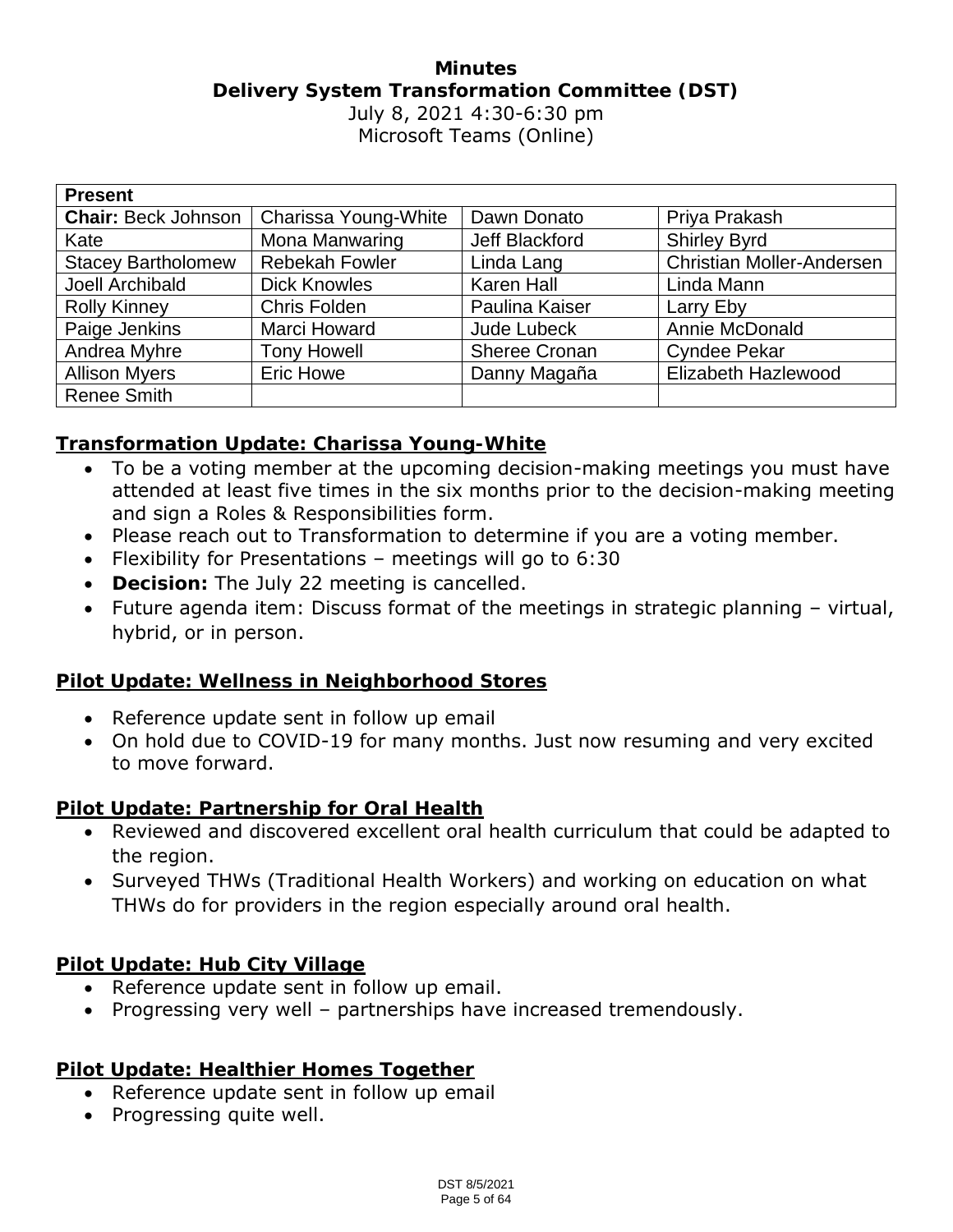# IHN CCO DST Pilot Proposal Ranking 2021: RFP2

|              | <b>Name</b>                             | Organization                       | County (s)            | <b>Budget</b> |
|--------------|-----------------------------------------|------------------------------------|-----------------------|---------------|
| Dark Green   | Decolonizing Behavioral Health Supports | Corvallis Daytime Drop-in Center   | Benton, Lincoln, Linn | \$51,700      |
| Green        | Red Feather Ranch Women Veterans Cohort | Red Feather Ranch                  | Benton, Lincoln, Linn | \$43,231      |
| Light Green  | <b>PUENTES</b>                          | Casa Latinos Unidos                | Benton, Linn          | \$52,500      |
| Yellow       | Overcoming Barriers, Foster Youth       | <b>CASA-Voices for Children</b>    | <b>Benton</b>         | \$49,335      |
| Light Orange | Developing a Diverse Dental Workforce   | Capitol Dental Group P.C.          | Benton, Linn          | \$52,785      |
| Red          | Pain Science Life Stories               | Oregon Pain Science Alliance, Inc. | Benton, Lincoln, Linn | \$50,000      |
|              |                                         |                                    | <b>TOTAL</b>          | 299,551.00    |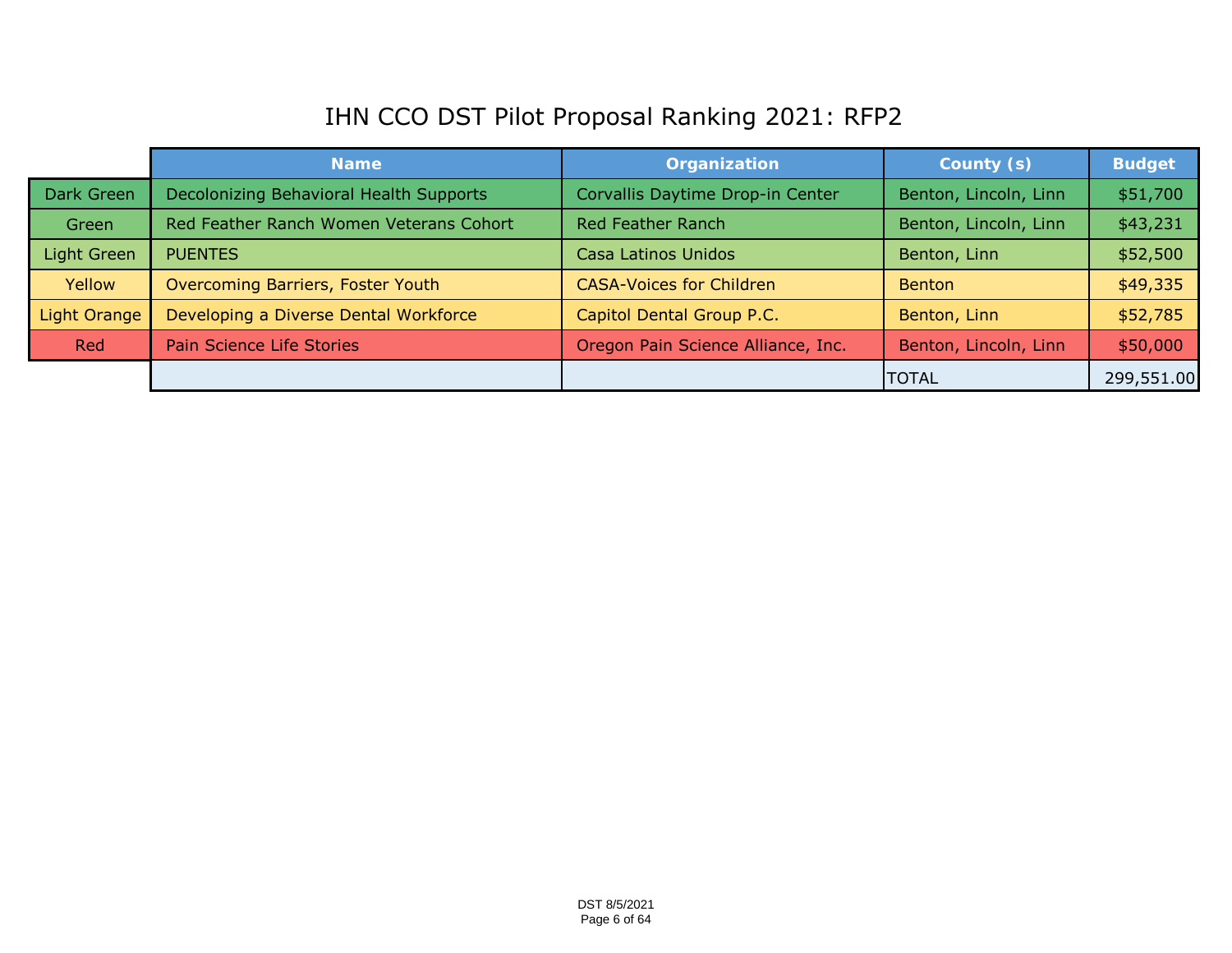# **IHN-CCO DST Pilot Proposal Heatmap 2021: RFP2**

|                                             | Decolonizing             | Red Feather Ranch     |                 |                 | Overcoming Barriers, Developing a Diverse | Pain Science Life |
|---------------------------------------------|--------------------------|-----------------------|-----------------|-----------------|-------------------------------------------|-------------------|
|                                             | <b>Behavioral Health</b> | <b>Women Veterans</b> | <b>PUENTES</b>  | Foster Youth    | Dental Workforce                          | <b>Stories</b>    |
|                                             | Supports                 | Cohort                |                 |                 |                                           |                   |
| Transformational                            | 8.12                     | 8.00                  | 7.53            | 6.24            | 6.63                                      | 6.29              |
| <b>Health Equity</b>                        | 8.47                     | 8.47                  | 7.76            | 7.41            | 5.63                                      | 5.41              |
| Health Improvement                          | 7.41                     | 7.53                  | 7.47            | 6.76            | 6.75                                      | 4.94              |
| <b>Improved Access</b>                      | 8.25                     | 7.65                  | 7.88            | 6.69            | 7.81                                      | 3.71              |
| Need                                        | 7.82                     | 7.47                  | 7.82            | 7.18            | 7.38                                      | 5.71              |
| Outcomes                                    | 6.71                     | 7.82                  | 6.76            | 6.18            | 6.69                                      | 5.29              |
| Total Cost of Care                          | 7.00                     | 6.41                  | 6.76            | 6.94            | 6.31                                      | 4.24              |
| Resource Investment                         | 7.82                     | 8.47                  | 7.41            | 7.88            | 7.00                                      | 5.29              |
| <b>Priority Areas</b>                       | 9.35                     | 8.81                  | 9.18            | 8.35            | 7.60                                      | 5.94              |
| <b>Financial Sustainability</b>             | 6.65                     | 7.24                  | 7.29            | 6.24            | 7.56                                      | 5.18              |
| Replicability                               | 7.71                     | 7.82                  | 8.41            | 7.65            | 8.25                                      | 6.18              |
| Depth of Support                            | 8.29                     | 6.88                  | 6.29            | 8.94            | 7.63                                      |                   |
| # of Raters                                 | 17                       | $\overline{17}$       | $\overline{17}$ | $\overline{17}$ | 16                                        | $\frac{5.59}{17}$ |
| Mean Score                                  | 7.80                     | 7.71                  | 7.55            | 7.20            | 7.10                                      | 5.31              |
| Sum of Mean                                 |                          |                       |                 |                 |                                           |                   |
| Scores                                      | 93.60                    | 92.58                 | 90.59           | 86.45           | 85.23                                     | 63.76             |
| Rank                                        | 1                        | $\overline{2}$        | 3               | 4               | 5 <sub>5</sub>                            | $6 \overline{6}$  |
|                                             |                          |                       |                 |                 |                                           |                   |
| Standard Deviation of Rater Criteria Scores |                          |                       |                 |                 |                                           |                   |
| Transformational                            | 0.89                     | 0.77                  | 0.30            | 0.99            | 0.60                                      | 0.93              |
| <b>Health Equity</b>                        | 1.24                     | 1.24                  | 0.53            | 0.18            | 1.59                                      | 1.81              |
| Health Improvement                          | 0.18                     | 0.30                  | 0.24            | 0.46            | 0.47                                      | 2.27              |
| <b>Improved Access</b>                      | 1.02                     | 0.42                  | 0.65            | 0.54            | 0.58                                      | 3.50              |
| Need                                        | 0.59                     | 0.24                  | 0.59            | 0.05            | 0.15                                      | 1.51              |
| Outcomes                                    | 0.52                     | 0.59                  | 0.46            | 1.04            | 0.54                                      | 1.92              |
| <b>Total Cost of Care</b>                   | 0.23                     | 0.81                  | 0.46            | 0.28            | 0.91                                      | 2.98              |
| Resource Investment                         | 0.59                     | 1.24                  | 0.18            | 0.65            | 0.23                                      | 1.92              |
| Priority Areas                              | 2.11                     | 1.58                  | 1.94            | 1.12            | 0.37                                      | 1.28              |
|                                             |                          |                       |                 |                 |                                           |                   |
| <b>Financial Sustainability</b>             | 0.58                     | 0.01                  | 0.07            | 0.99            | 0.33                                      | 2.04              |
| Replicability                               | 0.48                     | 0.59                  | 1.18            | 0.42            | 1.02                                      | 1.04              |
| Depth of Support                            | 1.06                     | 0.34                  | 0.93            | 1.70            | 0.40                                      | 1.63              |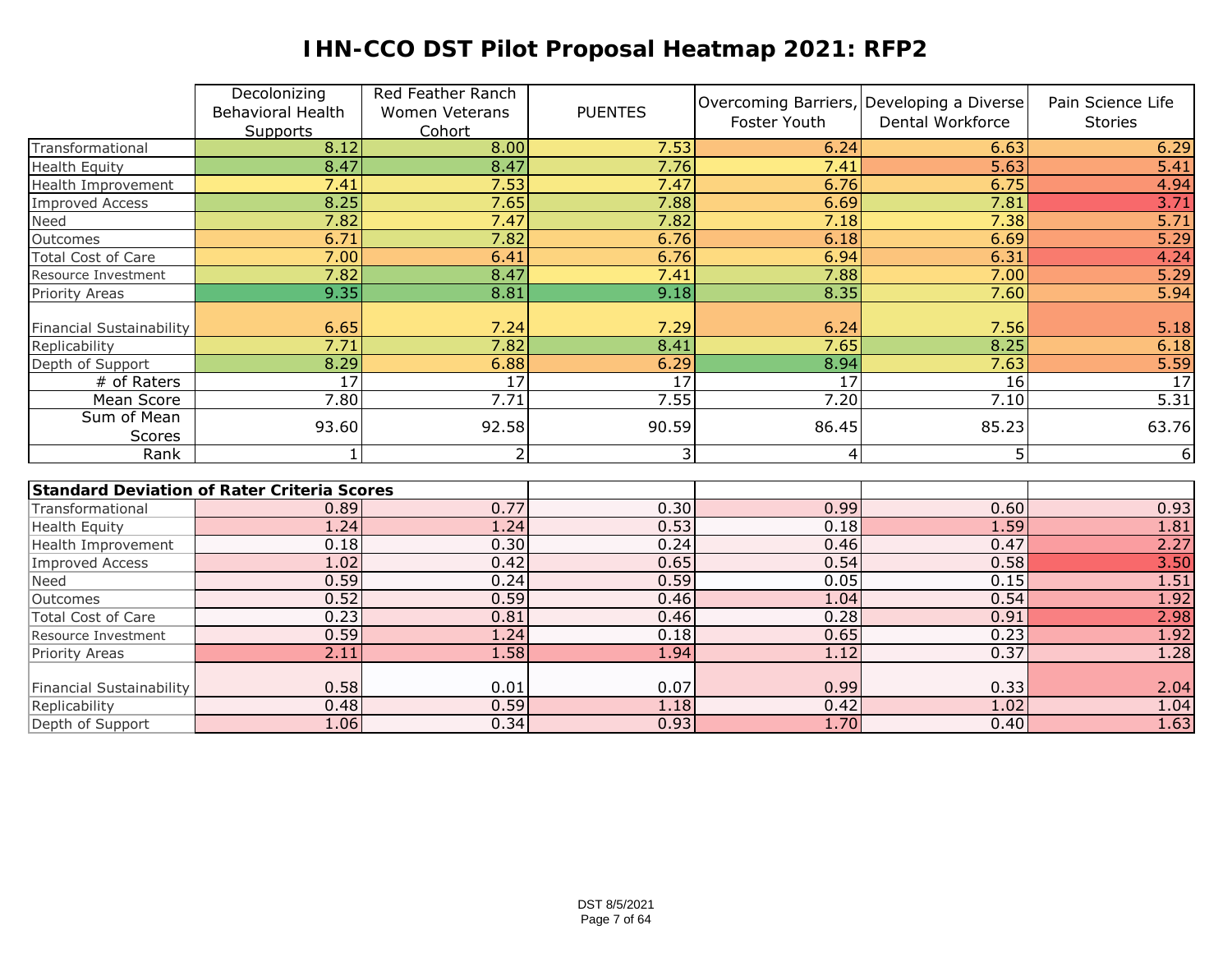**Decolonizing Behavioral Health Supports for Unhoused and Low-Income Community Members**

**Backbone Organization:** Corvallis Daytime Drop-in Center

**Billing Address:** PO Box 1705, Corvallis, OR 97339

**Site:** 530 SW 4th St., Corvallis OR 97333

**Counties:** Benton, Linn, Lincoln (some)

**Priority Areas:**

- Addressing trauma
- Improving access to behavioral health services in non-traditional ways
- Increasing and improving access to behavioral health care in light of COVID-19
- Subpopulations of IHN-CCO members that experience health disparities

**Community Health Improvement Plan (CHIP) Outcomes, Indicator Concepts, and Areas of Opportunity:**

A1: Increase the percentage of members who receive appropriate care at the appropriate time and place.

BH1: Reduce stigma and increase community awareness that behavioral health issues are normal and widely experienced.

BH3: Increase mental health and substance use screenings, services, referrals, and peer and parent support.

BH4: Improve care for members experiencing mental health crisis.

BH5: Improve care for members experiencing severe and persistent mental illness.

BH6: Behavioral health funded and practiced with equal value and priority as physical health.

SD4: Increase health equity.

| <b>Pilot Contacts</b> | <b>Name</b>     | Email                     |
|-----------------------|-----------------|---------------------------|
| Primary               | Allison Hobgood | Allison.hobgood@gmail.com |
| Proposal              | See above       | See above                 |
| Contracting           | See above       | See above                 |
| Financial             | See above       | See above                 |
| Reporting             | See above       | See above                 |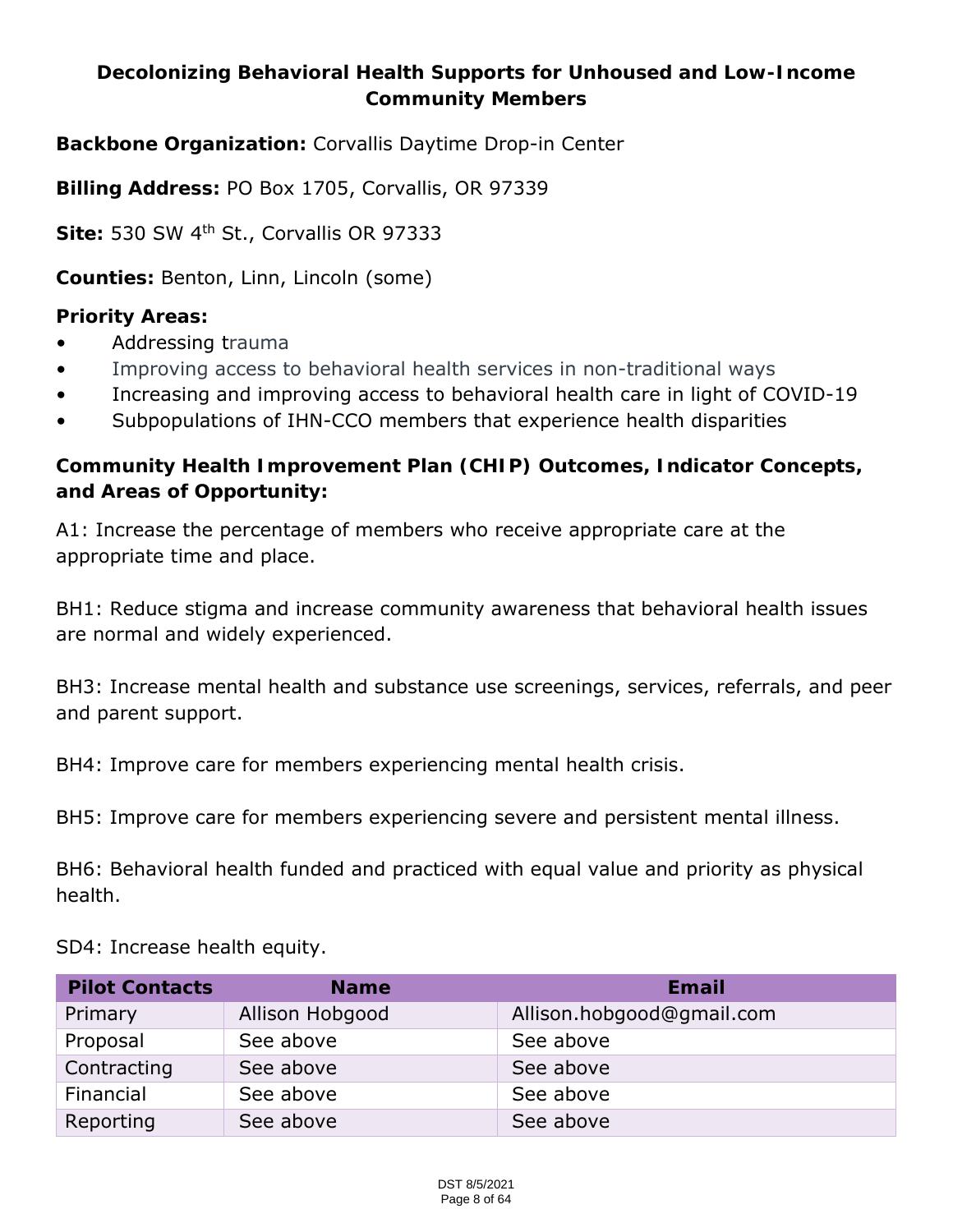**Corvallis Daytime Drop-in Center, Proposal Narrative:** Decolonizing Behavioral Health Supports for Unhoused and Low-Income Community Members

# **A. Executive Summary (½ page)**

Corvallis Daytime Drop-in Center is a crucial resource hub for information, referral, and direct services for individuals experiencing poverty in the Linn-Benton county community. CDDC meets people's basic needs, provides dignified advocacy, offers opportunities for building community and social networks, and supports individuals' welfare across emergency, transitional, and ongoing life circumstances. *Our innovative grant project, one that provides new and different learning, aims to decrease systemic barriers and promote increased health equity for homeless and low income community members through more robust behavioral health direct support.*

The need for more robust behavioral health direct support in the Linn-Benton homeless community is undeniable, and the economic impact of the pandemic has only intensified that need. CDDC's pilot project is a response to the fact that the majority of our low income and homeless neighbors have significant behavioral health needs, from addressing depression to PTSD to schizophrenia to substance abuse to childhood trauma. It is also a response to the reality that traditional behavioral health models are deeply inequitable and, through racism, ableism, and the drive for profit, have actively harmed many of the individuals we serve. CDDC proposes to pilot a collaborative, tiered behavioral health support system that includes a team of volunteers, interns, and staff. We envision a flexible, innovative, non-traditional model of "counseling" invested in decolonizing approaches and unconventional opportunities for increased mental wellness that employs compassionate listening, thoughtful hospitality, and low-pressure invitation for guests to share their stories so as to initiate healing.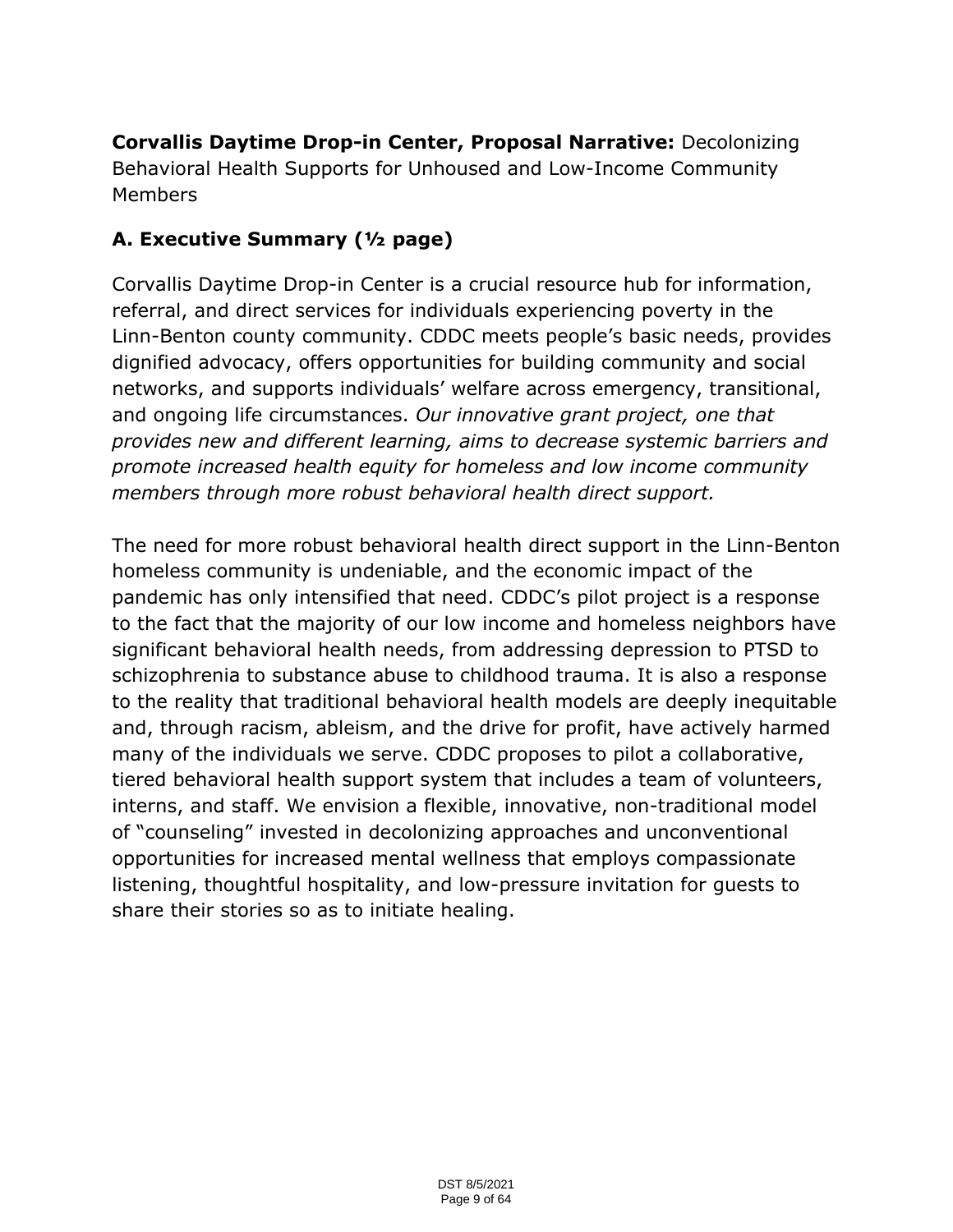# **B. Pilot Description (2-4 pages)**

General Description: The need for more robust behavioral health direct support in the Linn-Benton homeless community is undeniable, and the economic impact of the pandemic has only intensified that need. Trends show homelessness growing in Oregon. Conditions such as trauma, mental illness, and substance abuse are strongly associated with being chronically unsheltered. People experiencing behavioral health issues, houselessness, or living in poverty (all part of our target population) face far worse health outcomes than the general population. Our work at CDDC always emphasizes social determinants of health and decreasing systemic barriers that make it difficult for marginalized, historically excluded people to fully thrive. Our project acknowledges how deep social biases as well as conditions in which people are born, grow, and age can unjustly impact everything from access to care to life longevity. Our project is a response to the fact that the majority of our low income and homeless neighbors have significant behavioral health needs, from addressing depression to PTSD to schizophrenia to substance abuse to childhood trauma. It is also a response to the reality that traditional behavioral health models are deeply inequitable and, through racism, ableism, and the drive for profit, have actively harmed many of the individuals we serve.

Designed for wealthier, non-minoritized populations, traditional "counseling" models do not suit the unique needs and circumstances of many CDDC guests. Making appointments scheduled far in advance and waiting months to see a professional miss the mark for a population with no or unreliable transportation, unpredictable life schedules, and more acute needs. Telehealth is a non-starter for people with no access to technology. Costs for conventional care and medication are out of reach for most of our guests. The model of compassionate care we aim to develop at CDDC is a culturally relevant, inclusive model tailored to the specific access and equity needs of homeless and low income individuals. It meets people where they are. It acknowledges that micro-interactions over coffee in a moment of hospitality constitute a kind of "therapy." This model is never punitive (no penalties for missing appointments). It realizes that a "clinical setting" might be outside at a community table or during street outreach at the door to someone's tent. It understands that pain and depression, for instance, operate in the context of historically oppressive social structures that create negative feelings we have been taught to imagine as wholly individualized. This model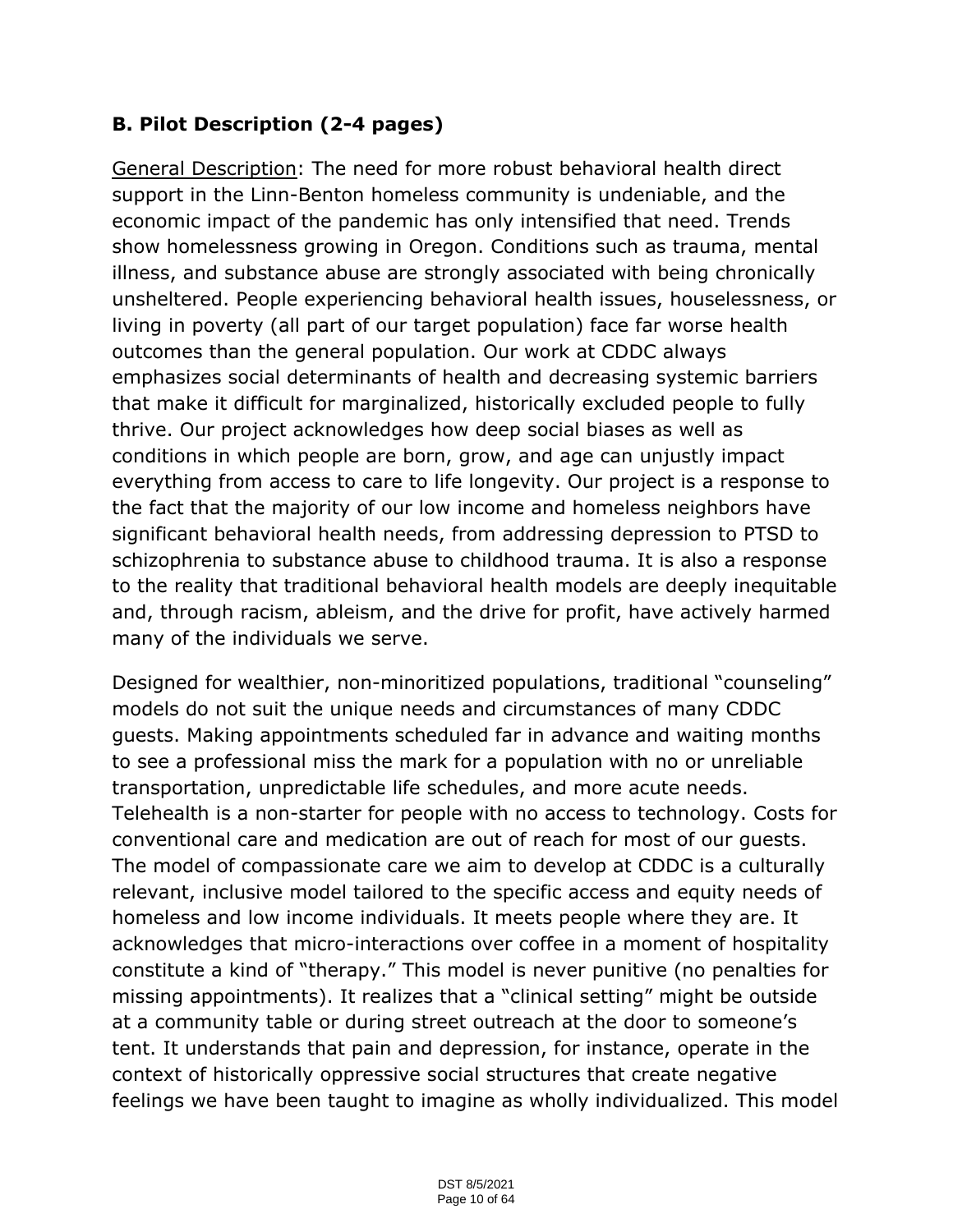aims to decolonize and destigmatize behavioral health, as well as help CDDC guests self-advocate for their wellness, even if that is in a single conversation or one-off interaction.

We want to ensure that CDDC guests are more fully seen and heard in a low-barrier, low-stakes, highly accessible way. We propose to pilot a collaborative, tiered behavioral health support system that includes a team of volunteers, interns, and staff that have different approaches, strengths, and skill sets that might resonate with CDDC guests depending upon where they are in their life journeys. While the precise shape of the support system is still evolving in consultation with the individuals we serve, we are building an innovative, non-traditional model of "counseling" invested in decolonizing approaches and unconventional opportunities for increased mental wellness that employs compassionate listening, thoughtful hospitality, and low-pressure invitation for guests to share stories so as to initiate healing.

Goals and Activities: addressing trauma; improving access to behavioral health services in non-traditional ways; increasing and improving access to behavioral health care in light of COVID-19; supporting subpopulations of IHN-CCO members that experience health disparities. CDDC's pilot specifically forwards the following SMART goals, all of which are innovative strategies that will help increase health equity in our target population:

Goal 1: By the end of 2022, offer 100% of desiring CDDC guests greater access to behavioral health services that address their distinct needs; Goal 2: By the end of 2022, see 20% increase in CDDC guests using in-house behavioral health services; Goal 3: By the end of 2022, directly engage via street outreach 20% more individuals experiencing homelessness to link them to CDDC behavioral health supports; Goal 4: By the end of 2022, directly engage 40-50% of CDDC guests who are BIPOC about the program's strengths/weaknesses as they impact racial minorities, and make changes.

These specific goals are in alignment with our broader goals to help promote people's decreased need for crisis interventions and increased mental wellness. Our pilot's goals also align with the DST's global mission to help people achieve better health and access at lesser cost. Our pilot will be transformative and create opportunities for innovation and learning, even as it directly and holistically impacts the wellness of people in poverty, many of whom identify as disabled. Further in line with the DST's health equity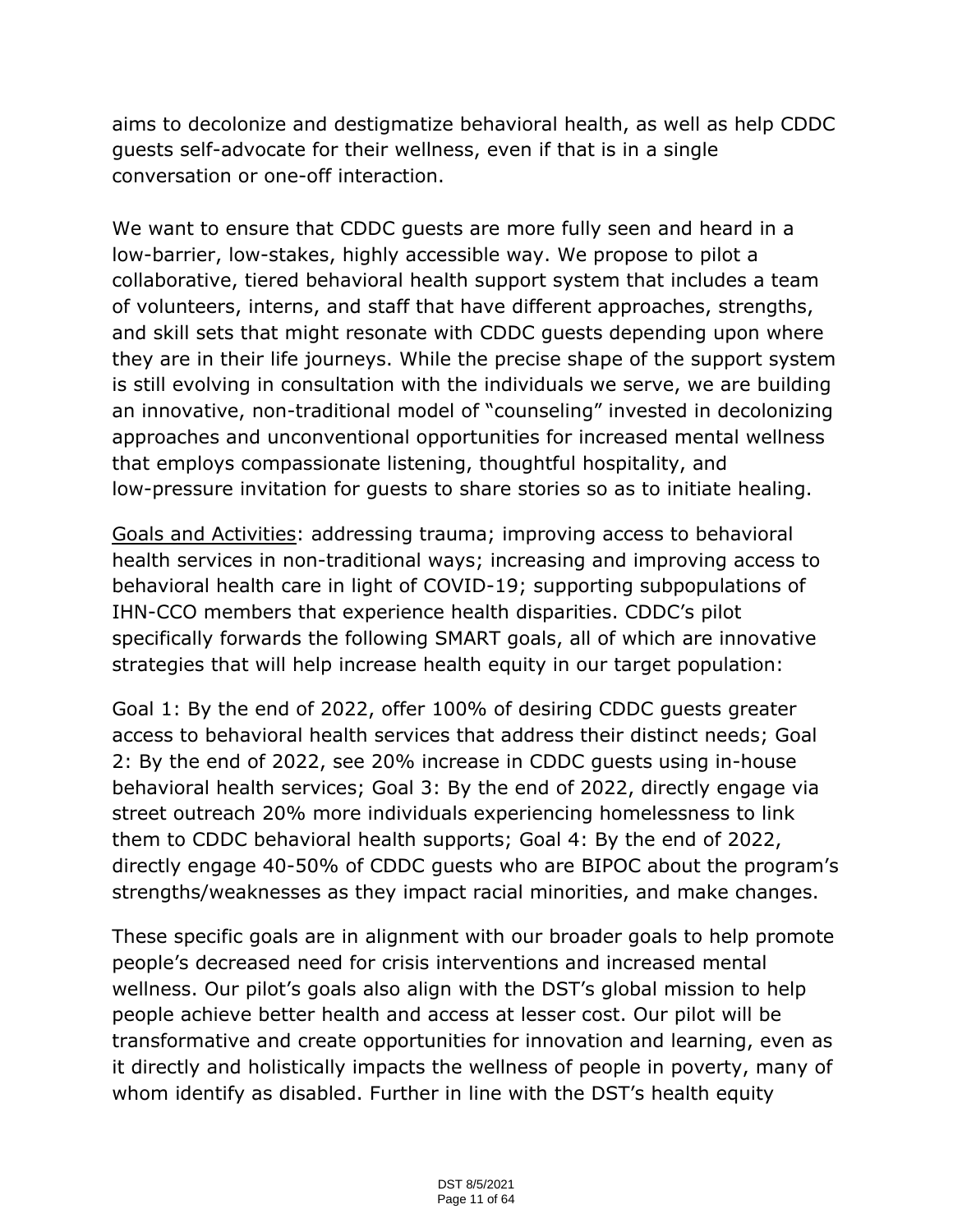initiatives, this pilot creates new and different relationships between marginalized people and their allies, transforms community and healthcare connections, and bolsters crucial linkages between individuals outside of traditional health services settings.

Health Equity Outcomes: Attaining the above goals will correspond directly to the following, measurable IHN-CCO Community Health Improvement Plan (CHIP) desired outcomes: A1: Increase the percentage of members who receive appropriate care at the appropriate time and place; BH1: Reduce stigma and increase community awareness that behavioral health issues are normal and widely experienced; BH3: Increase mental health and substance use screenings, services, referrals, and peer and parent support; BH4: Improve care for members experiencing mental health crisis; BH5: Improve care for members experiencing severe and persistent mental illness; BH6: Behavioral health funded and practiced with equal value and priority as physical health; SD4: Increase health equity.

Roles, Responsibilities, and Partnerships: One significant strength of CDDC's pilot lies in its foundational collaborations and the network of partners it already has established. Our pilot team will consist of:

Hezekiah Franklin--CDDC Frontline Community Wellness Support staff Kristin Moen--CDDC volunteer, Psychiatric Nurse Practitioner in training Greg Smith--CDDC consultant, Licensed Clinical Social Worker Pamel Kolbas--CDDC volunteer, Licensed Professional Counselor in training Molly Hartshorn--CDDC intern and PSU student, clinical MSW in-training Chris Gray--Benton County Health Department Harm Reduction staff Maddie Bean--CDDC Street Outreach and Response Team Coordinator 2-3 volunteers--support "Conversation Table" for listening/witnessing guests Allison Hobgood--CDDC, Executive Director

We have been envisioning and beginning to build some core components of this flexible, innovative, non-traditional model. One key player will be our Frontline Community Wellness Support staff, a familiar face that guests can count on every single day when they are at CDDC. This "counselor" will practice compassionate listening and thoughtful hospitality, as well as trauma-informed care and low-barrier access. This staff will offer warm hand-offs to our more clinically-trained counselors who explicitly believe in the power of non-traditional milieu work, decolonizing approaches, and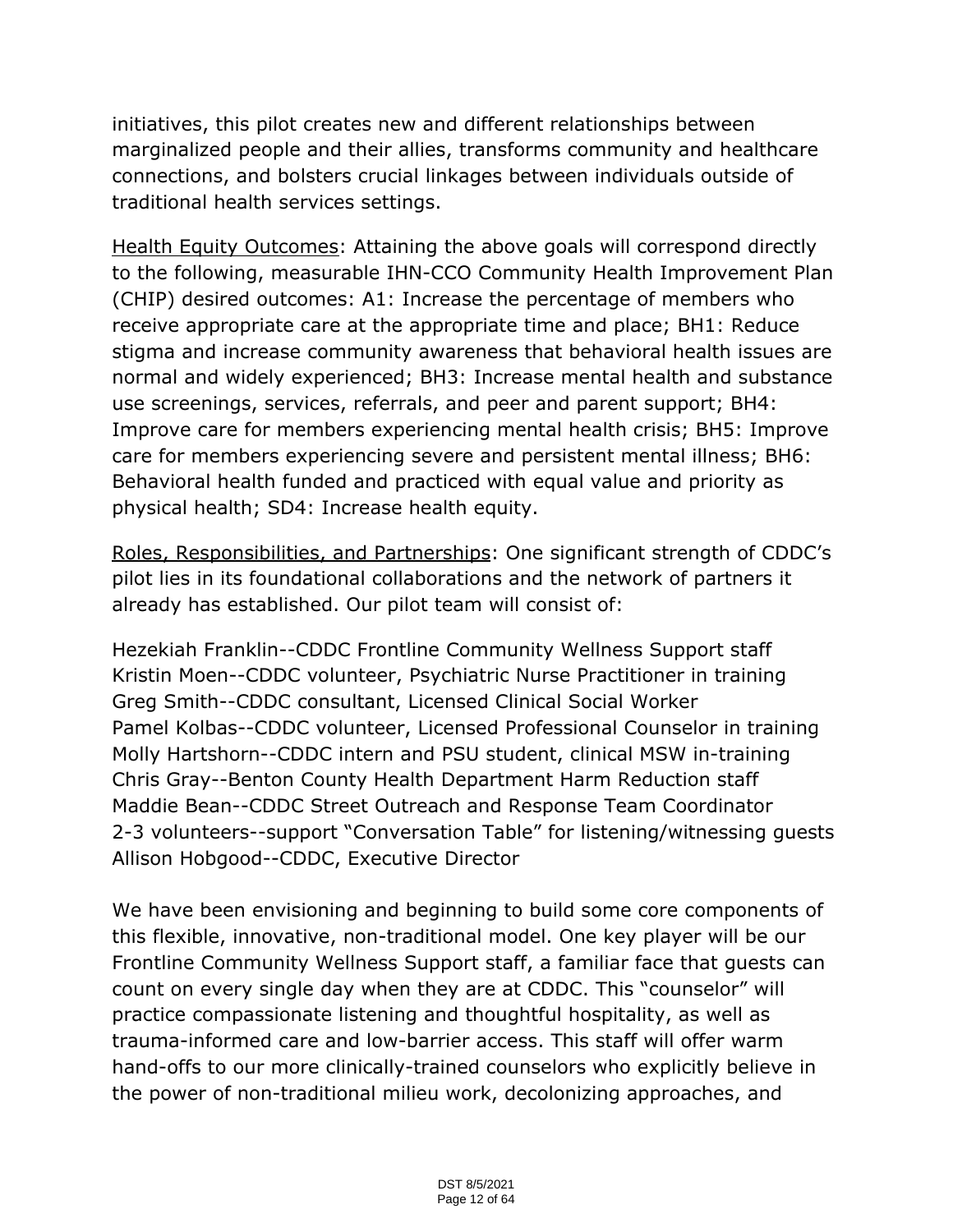unconventional opportunities for connection and advocacy around mental wellness. They will meet with guests literally where they are--often sitting outside our building or in briefer passing during street outreach, and then in more confidential settings for longer durations as trust evolves. Ideally, this support team will include a staff member trained in acute behavioral health crisis management. Benton County Health Department Harm Reduction and SORT staff will augment our efforts both at CDDC and out in the field, and 2-3 rotating volunteers will support ongoing "Conversation Tables" at CDDC for listening to guests and witnessing them and their stories. CDDC Executive Director will oversee this pilot and team.

Community Engagement: As a community resource hub, CDDC is deeply committed to strengthening partnerships and creating new alliances that support transformation of the healthcare delivery system. We are always considering how to give individuals better health and improved access at reduced (or no) costs. None of this is possible without support from local community partners. This pilot is broadly connected with related activities happening both regionally and nationally insofar as behavioral health support is a key health equity issue across healthcare systems and community-based organizations. From supplemental grant funding to thought partners to material supports to spreading the word, some key regional collaborators in this pilot likely will include Community Services Consortium (tri-county), Portland State University, the City of Corvallis, the HOPE Board, Disability Equity Center, Benton County (Mental) Health Department, Corvallis Police Department Crisis Co-Response Team, Assertive Community Treatment Team, and SORT.

Risks and Challenges: The main risk/challenge we anticipate is 1) guests' resistance to behavioral health support given the depth of their traumas and previous experiences with the medical industrial complex. Our unique model of care aims to address that challenge head on by offering counseling supports that are radically different from what people are accustomed to. Other risks/challenges are: 2) need for more material space in which to offer confidential services; 3) balancing formal necessities typical to behavioral health support (case notes and ROIs, for example) with low-barrier access principles. CDDC is exploring space expansion possibilities to ameliorate challenge 2. Our partnership with PSU and our clinical intern, who will also explicitly partner around behavioral health systems management, will be a boon in addressing challenge 3.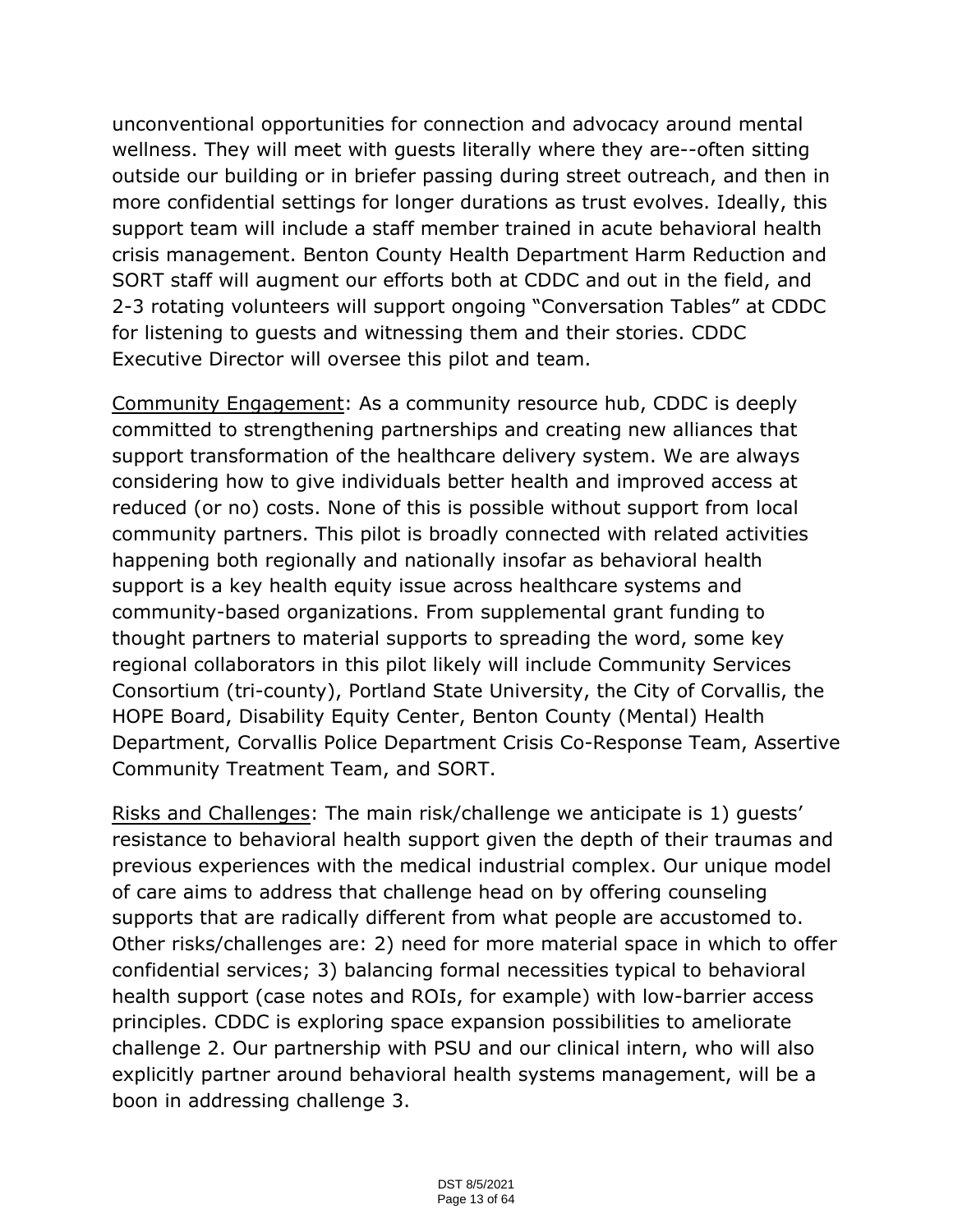# **C. Sustainability Plan (½ page)**

The behavioral health model we want to further explore and grow has already met with enthusiastic support at CDDC. We successfully hired Hezekiah Franklin into the CDDC Frontline Community Wellness Support staff position he started last year as a volunteer. Greg Smith currently sees guests for counseling Monday-Wednesdays, while Pamela Kolbas does both milieu work and holds confidential conversations on Mondays. The addition of a few more volunteers to hold "conversation tables" will augment our low-barrier hospitality that is a first step toward building necessary trust with guests. Kristen Moen and Molly Hartshorn will join the team over summer and fall to significantly amplify our capacity to offer services. As SORT also expands under Maddie Bean's leadership, our ability to reach people who are living in encampments will also dramatically increase.

For financial sustainability, we will continue to seek other grant support as well as establish a formal fundraising strategy that builds on a campaign we did last year to create space for confidential counseling at CDDC. Indeed, CDDC's Executive Director has a demonstrated history of successful grant writing and fundraising and has the knowledge and skills necessary to create long-term funding opportunities from a variety of sources, streams, and partnerships.

CDDC is very excited about the possibility of replicability and scalability of our pilot. This behavioral health model could be implemented at day centers around the region/state. Legislation lately has brought funding to support new navigation centers for unhoused people in numerous counties throughout Oregon. Mental health support of this kind could be integrated into services in those new hubs. Replicability and transferability might also impact street outreach crisis response. Ongoing collaborations with CPD and BCMHD, for example, will allow for conversation about decolonizing, non-enforcement models of crisis response that emulate and expand on CDDC's model of compassionate, trauma-informed, low-barrier, harm reduction-focused behavioral health interventions.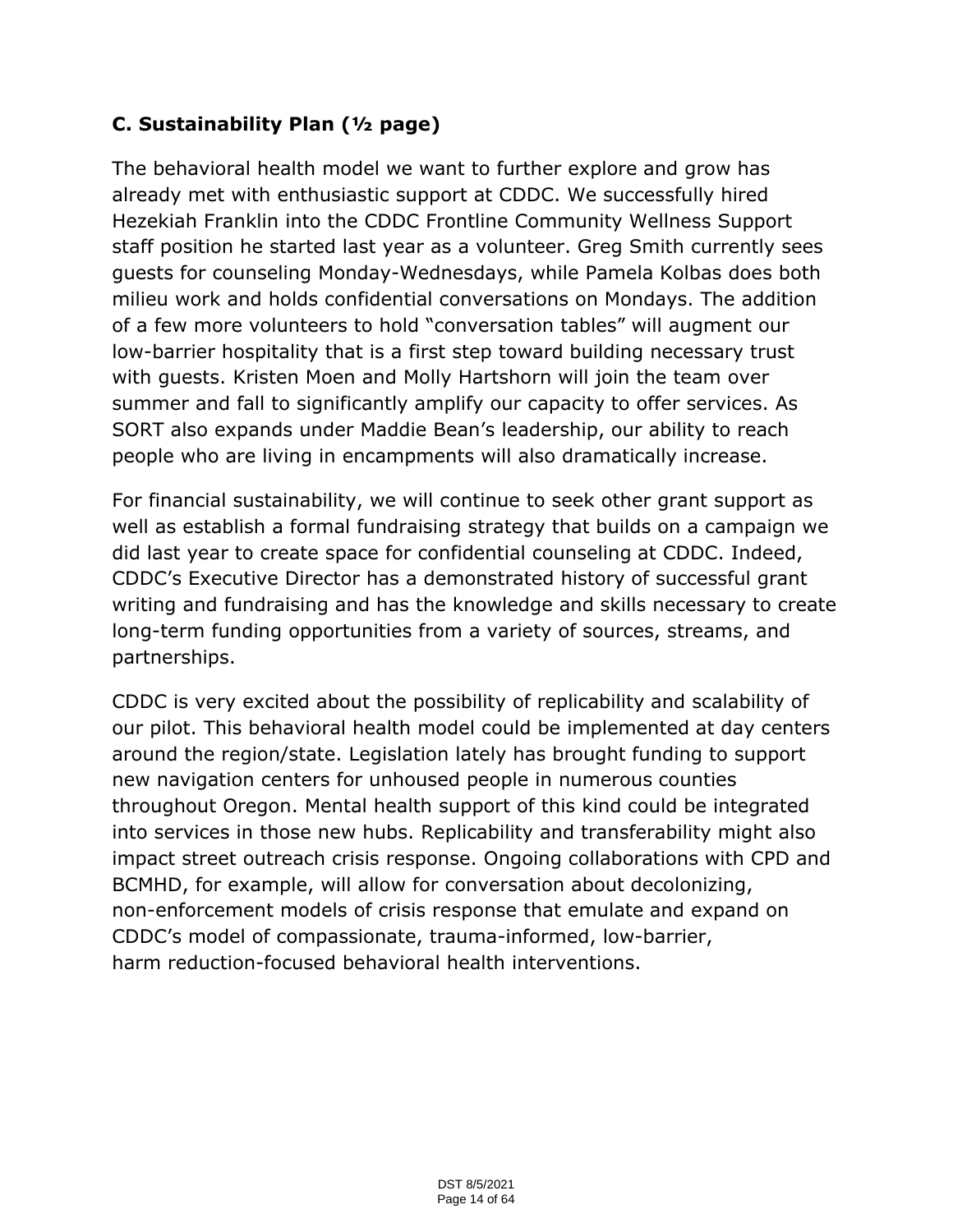# Activities and Monitoring Grid

# Decolonizing Behavioral Health Supports for Unhoused and Low-Income Community Members

| <b>Baseline or</b>                       |                              | <b>Benchmark or</b>                       | Met By     |
|------------------------------------------|------------------------------|-------------------------------------------|------------|
| <b>Current State</b>                     | <b>Monitoring Activities</b> | <b>Future State</b>                       | (MM/YYYY)  |
| <b>ACCESS and EQUITY: need for</b>       | identify and implement       | decolonized, non-traditional              | 12/31/2022 |
| increased access to behavioral health    |                              | options for filling behavioral            |            |
| services that address CDDC guests'       |                              | health support gaps                       |            |
| distinct needs                           |                              |                                           |            |
| SDOH, ACCESS, and EQUITY: need to        | research, communication,     | targeted services attuned to              | 12/31/2022 |
| ensure services are meeting needs of     | outreach, and implement      | impacts of settler colonialism            |            |
| <b>BIPOC community members</b>           |                              | and white supremacy                       |            |
| <b>EQUITY and SUSTAINABILITY:</b>        | development,                 | formal community outreach                 | 12/31/2022 |
| informal community outreach plan         | communication, implement     | plan in collaboration with                |            |
|                                          |                              | partners, especially SORT                 |            |
| SDOH, ACCESS, and EQUITY: effect         | develop and implement        | measurable increase in CDDC               | 12/31/2022 |
| increase in CDDC guests using in-house   |                              | guests using in-house                     |            |
| behavioral health services               |                              | behavioral health services                |            |
| SDOH and EQUITY: lack of resources       | identify, advise, and        | offer resources about                     | 12/31/2022 |
| about behavioral health support impacts  | communicate                  | behavioral health support                 |            |
| and destigmatizing care                  |                              | impacts and and destigmatize              |            |
|                                          |                              | care                                      |            |
| <b>ACCESS and EQUITY: minimal</b>        | identify, advise, and        | amplified supported resource              | 12/31/2022 |
| supported resource navigation around     | communicate                  | navigation around behavioral              |            |
| behavioral health options, traditional & |                              | health options, traditional &             |            |
| non                                      |                              | non                                       |            |
| <b>REPLICABILITY and SCALABILITY:</b>    | development,                 | replicate trauma-informed, low-12/31/2022 |            |
| Ineed for increased                      | communication, implement     | barrier, harm-reduction                   |            |
| partnership/collaboration to scale and   |                              | focused behavioral health                 |            |
| replicate services in region/state       |                              | interventions                             |            |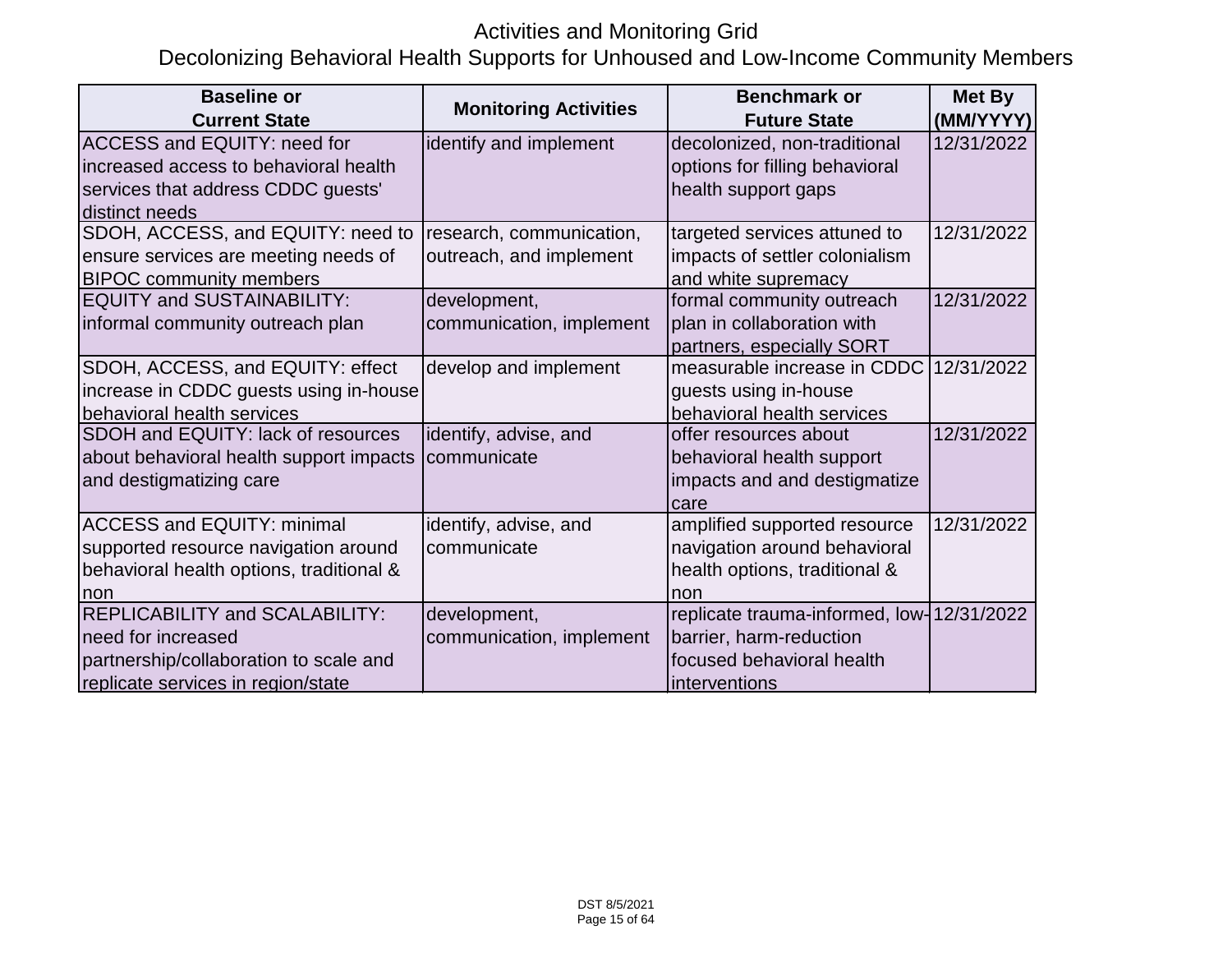**Pilot:** Decolonizing Behavioral Health Supports for Unhoused and Low-Income Community Members

| <b>Pilot Start Date:</b>        | 1/1/2022                                                   |                   | <b>Pilot End Date:</b>   | 12/1/2022   |  |
|---------------------------------|------------------------------------------------------------|-------------------|--------------------------|-------------|--|
| <b>Direct Costs</b>             |                                                            | <b>Total Cost</b> | <b>Amount Requested*</b> |             |  |
|                                 | offer greater access to behavioral health services through | \$30,000.00       | \$30,000.00              |             |  |
| adequate resources and supports |                                                            |                   |                          |             |  |
|                                 | ensure services are meeting needs of BIPOC community       |                   | \$10,000.00              | \$10,000.00 |  |
|                                 | increase service use through community outreach, including |                   | \$7,000.00               | \$7,000.00  |  |
| street outreach                 |                                                            |                   |                          |             |  |
| <b>Total Direct Costs</b>       |                                                            | <b>Rate (%)</b>   | \$47,000.00              | \$47,000.00 |  |
| Indirect Expenses<br>10.00%     |                                                            |                   | \$4,700.00               | \$4,700.00  |  |
| <b>Total Project Budget</b>     |                                                            | \$51,700.00       | \$51,700.00              |             |  |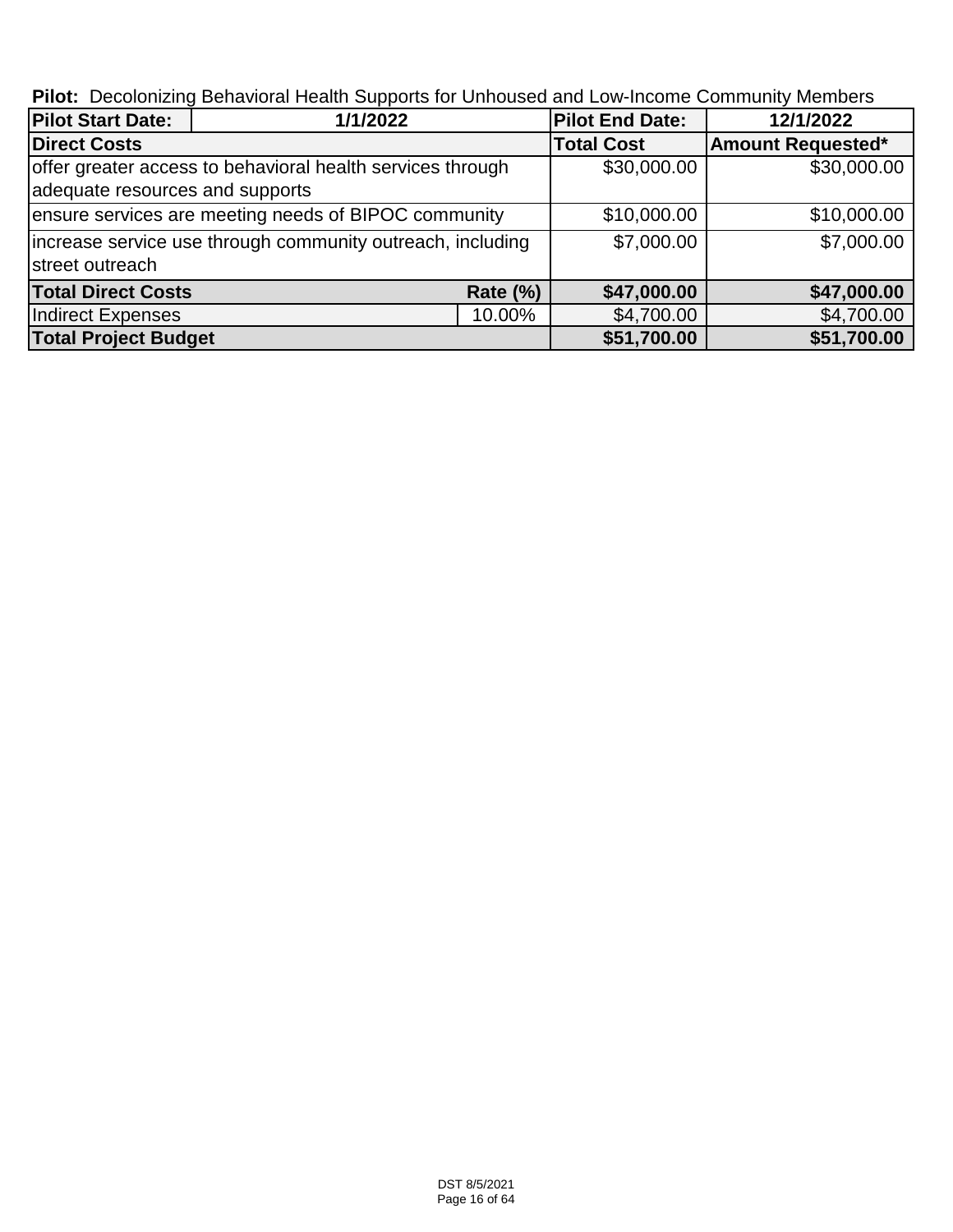# **Developing a Diverse Dental Workforce**

**Backbone Organization: Capitol Dental Care**

**Billing Address:** 3000 Market St NE, Suite 228 Salem, OR 97301

**Sites:** Lebanon, Corvallis

**Counties:** Linn, Benton

**Priority Areas:**

- Developing a bilingual and bicultural workforce
- Pay equity through building and sustaining the workforce
- Subpopulations of IHN-CCO members that experience health disparities o E.g. Latino/a/x, LGBTQ+, disabled folx, indigenous, foster care youth, youth in transition from foster care

**Community Health Improvement Plan (CHIP) Outcomes, Indicator Concepts, and Areas of Opportunity:**

A1: Increase the percentage of members who receive appropriate care at the appropriate time and place.

Indicator Concepts

d. Appropriate physical, behavioral, and oral preventive healthcare for all ages

SD4: Increase health equity.

Areas of Opportunity

i. Health disparities experienced by members due to age, disability, gender identity, geographical location, income, race or ethnicity, sex, sexual orientation, etc.

| <b>Pilot Contacts</b> | <b>Name</b> | Email                |
|-----------------------|-------------|----------------------|
| Primary               | Linda Mann  | mannl@interdent.com  |
| Proposal              | Karen Hall  | hallka@interdent.com |
| Contracting           | Linda Mann  | mannl@interdent.com  |
| Financial             | Linda Mann  | mannl@interdent.com  |
| Reporting             | Karen Hall  | hallka@interdent.com |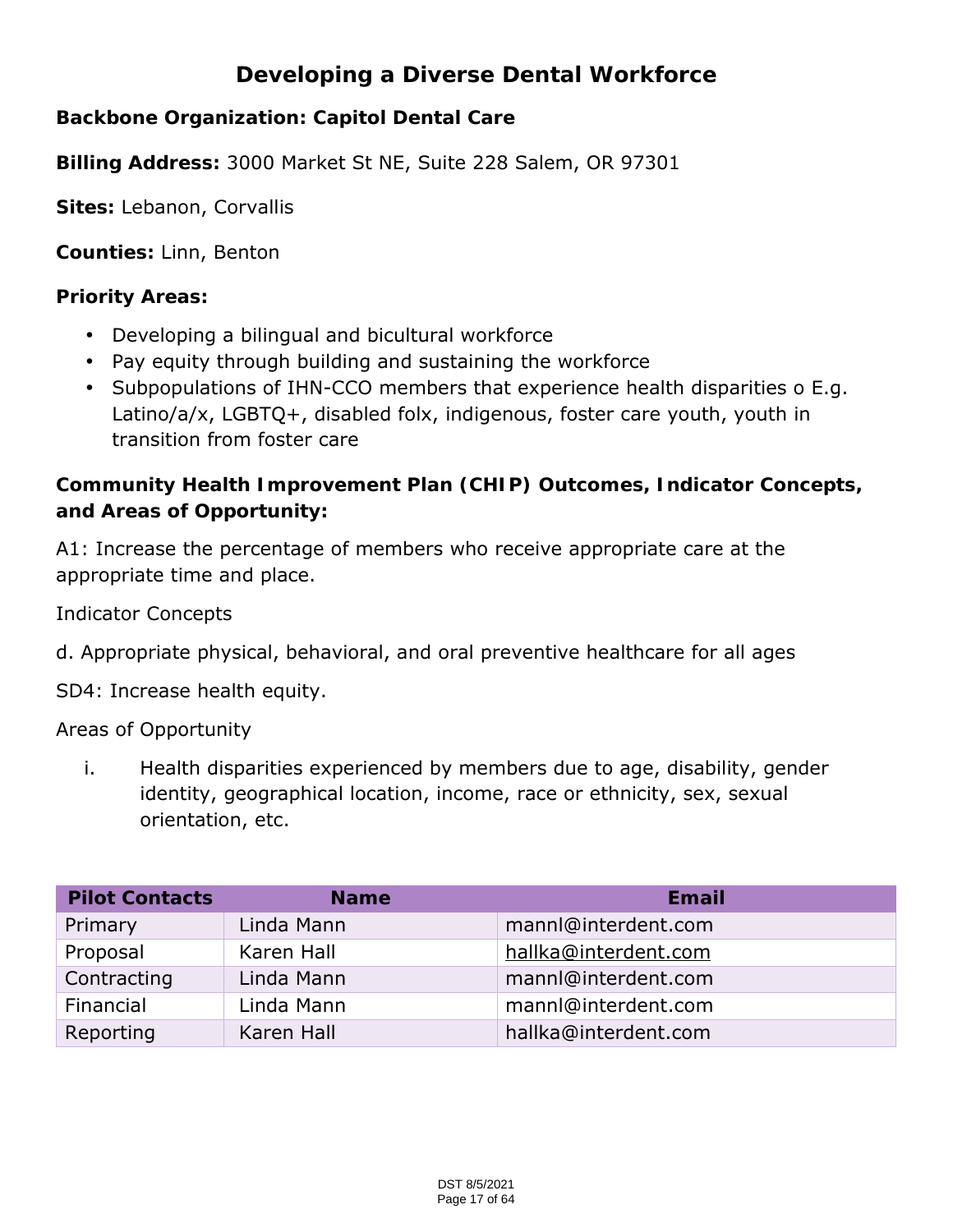# 2. Proposal Narrative

# A. Executive Summary

Developing a Diverse Dental Workforce aims to fast-track high school graduates into a dental career as certified dental assistants and interpreters after graduation. Capitol Dental Care (CDC) has a dental assisting (DA) program to train dental assistants, but getting applicants to utilize this training program is difficult in the current employment environment. "There was a shortage of dental assistants even before the COVID-19 pandemic, but now the shortage is worse," according to the national dental publication DentistryIQ. Dental assisting is a career that's in high demand and is expected to grow over the next decade. According to the Bureau of Labor Statistics (BLS), "employment of dental assistants is projected to grow 19 percent from 2016 to 2026, much faster than the average for all occupations." By partnering with two local high schools, bilingual and bicultural students will be selected for this funded pilot. We will be relying heavily on the schools' expertise and experience in their career counseling programs to advertise and identify applicants for this program. Upon completion, graduates will have radiology and dental assisting certification and will be contracted for full-time placement with full-time benefits as dental assistants in a CDC dental office. In addition, they will have fulfilled the requirements for the Oregon Health Care Interpreter Program.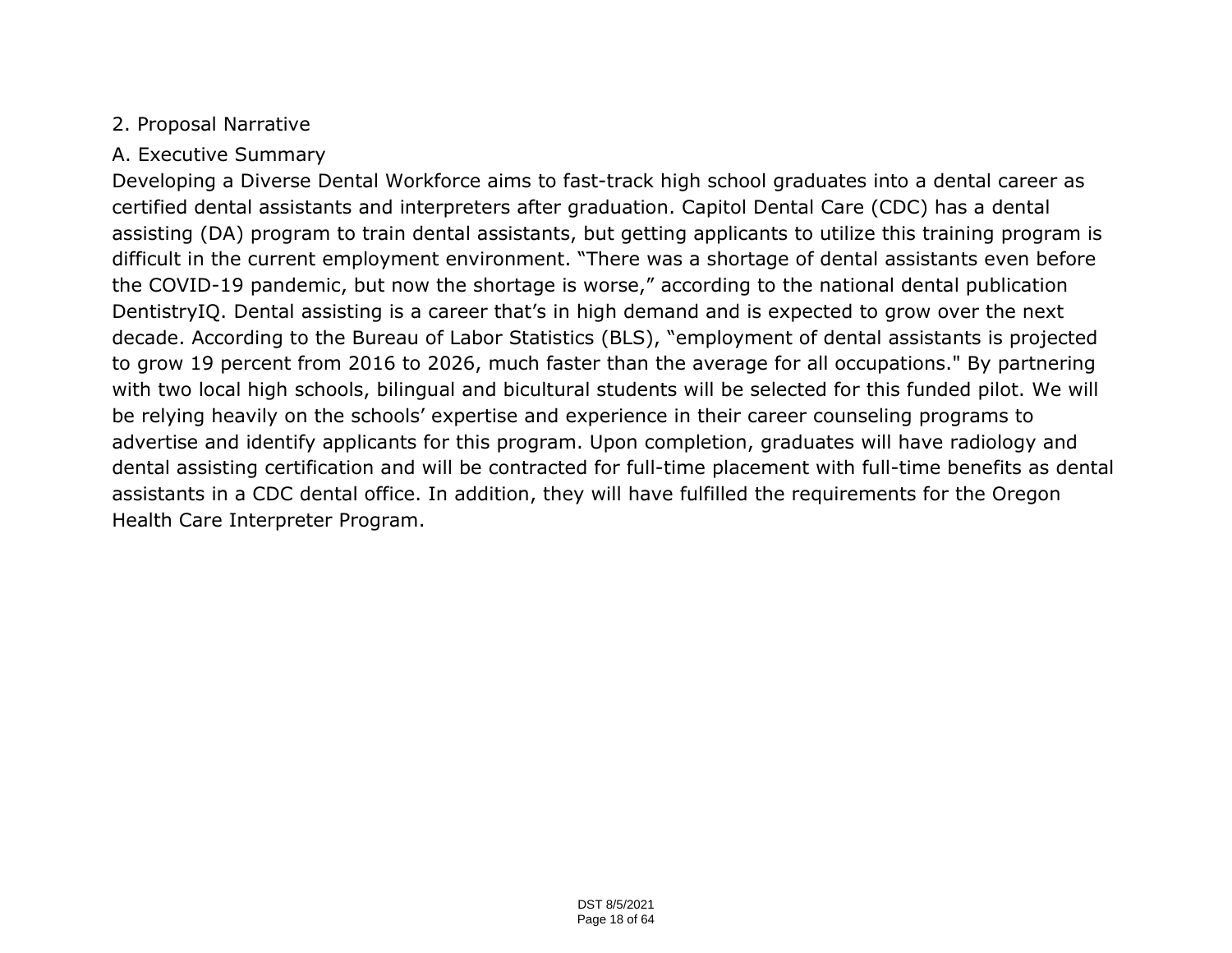# B. Pilot Description

Detailed description of the proposed pilot including:

• Pilot goals, activities, and how they will be measured as indicators for achieving the outcomes

|                                                                           | Goal 1: Create partnerships and applicant pool                                                                                                                                                                                                                                                                                                                                                                                   |                                                                                                                                                                                                                                                                                                                         |                                                                                                                                                      |  |  |
|---------------------------------------------------------------------------|----------------------------------------------------------------------------------------------------------------------------------------------------------------------------------------------------------------------------------------------------------------------------------------------------------------------------------------------------------------------------------------------------------------------------------|-------------------------------------------------------------------------------------------------------------------------------------------------------------------------------------------------------------------------------------------------------------------------------------------------------------------------|------------------------------------------------------------------------------------------------------------------------------------------------------|--|--|
| Activity 1:                                                               | Create MOU contracts with Lebanon and Corvallis High Schools                                                                                                                                                                                                                                                                                                                                                                     |                                                                                                                                                                                                                                                                                                                         |                                                                                                                                                      |  |  |
| Activity 2:                                                               | Create application for DA program                                                                                                                                                                                                                                                                                                                                                                                                |                                                                                                                                                                                                                                                                                                                         |                                                                                                                                                      |  |  |
| Activity 3:                                                               | Select applicants for DA program                                                                                                                                                                                                                                                                                                                                                                                                 |                                                                                                                                                                                                                                                                                                                         |                                                                                                                                                      |  |  |
| <b>Intervention</b>                                                       |                                                                                                                                                                                                                                                                                                                                                                                                                                  | <b>Activities</b>                                                                                                                                                                                                                                                                                                       | Measurement                                                                                                                                          |  |  |
|                                                                           | In collaboration with partnering high<br>schools, we will develop the Memorandum<br>of Understanding (MOU) with Lebanon and<br>Corvallis High Schools to create this unique<br>partnership. In addition, we will work with<br>these partners to develop the application<br>and select students from the applicant<br>pool. This will need to be done prior to<br>January 1 so that students can start<br>program in winter term. | We anticipate it will take several<br>meetings with our high school<br>partners to develop the MOU and<br>application for the pilot.<br>The partners will need to<br>advertise the project and<br>encourage participation. We will<br>speak at the high school and be<br>available to answer questions for<br>students. | Measurement of success is<br>having the MOU and<br>application completed<br>within one month, and the<br>applicants selected within<br>three months. |  |  |
| Goal 2: Train and place DAs into workforce                                |                                                                                                                                                                                                                                                                                                                                                                                                                                  |                                                                                                                                                                                                                                                                                                                         |                                                                                                                                                      |  |  |
| Activity 1: Utilize CDC DA program for training                           |                                                                                                                                                                                                                                                                                                                                                                                                                                  |                                                                                                                                                                                                                                                                                                                         |                                                                                                                                                      |  |  |
| Activity 2: Place newly trained DAs into full-time CDC employment         |                                                                                                                                                                                                                                                                                                                                                                                                                                  |                                                                                                                                                                                                                                                                                                                         |                                                                                                                                                      |  |  |
| Activity 3: Guide students through Oregon Health Care Interpreter Program |                                                                                                                                                                                                                                                                                                                                                                                                                                  |                                                                                                                                                                                                                                                                                                                         |                                                                                                                                                      |  |  |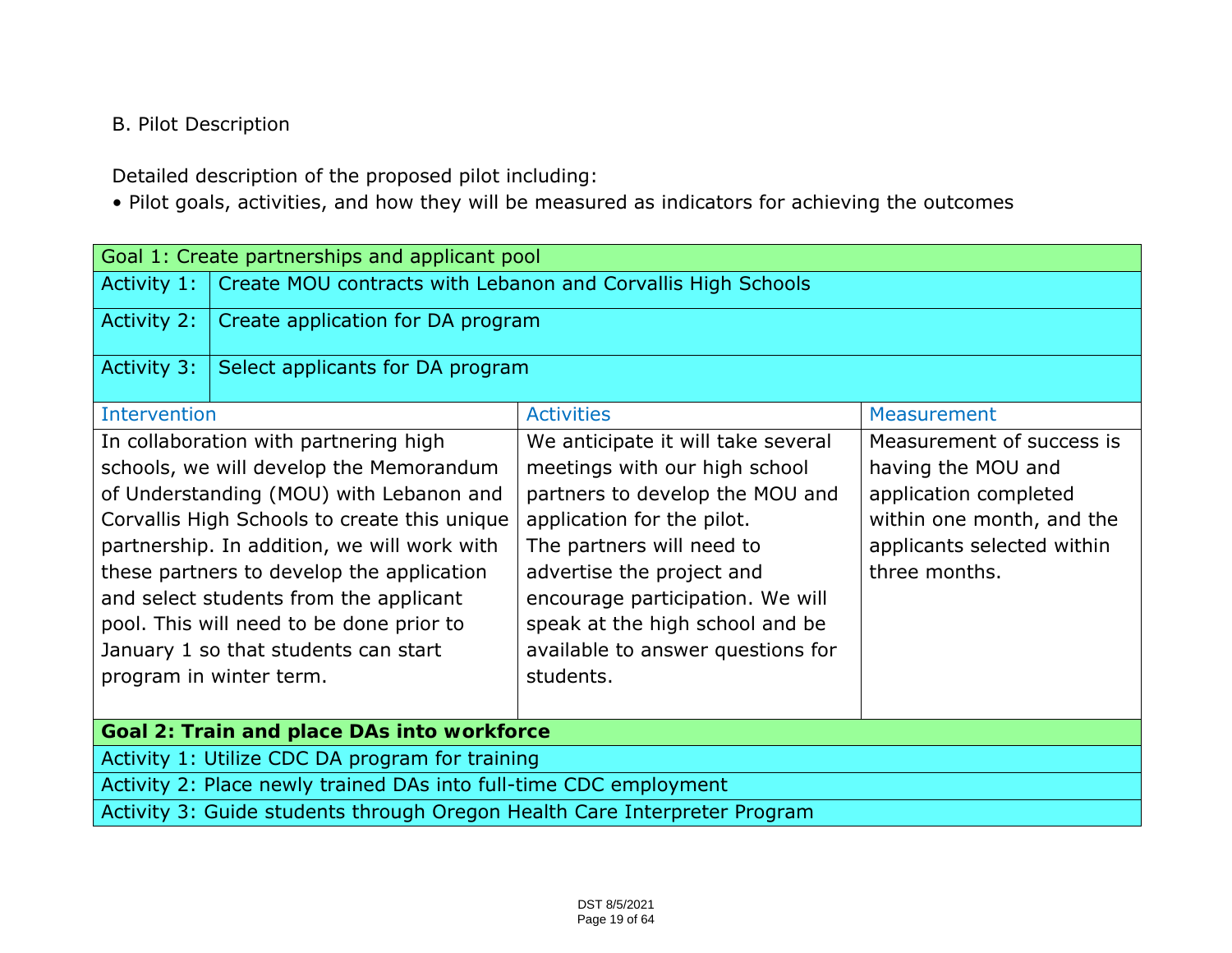| <b>Intervention</b>                                     | <b>Activities</b>                   | Measurement                 |
|---------------------------------------------------------|-------------------------------------|-----------------------------|
| Using CDC's DA training program, provide                | After discussing with high schools, | Measurement of success      |
| education to students during their senior               | determine when the training can     | will be 75% completion of   |
| year of high school (either during regular              | take place for students- during     | the program. In addition,   |
| school hours or after school, depending on              | high school hours or before/after   | we anticipate that of those |
| what the school will allow). Upon                       | school. Work with students to       | who complete the program,   |
| graduation, place them into contracted                  | determine which CDC office would    | all will become contracted  |
| full-time employment into a CDC dental                  | be most convenient for hands on     | full time employees.        |
| office with full-time benefits. Students will           | training and placement upon         | Another measurement of      |
| also fulfill the requirements for certification         | graduation.                         | success will be if the      |
| as Health Care Interpreters. CDC will pay               |                                     | students can successfully   |
| for all tests and licensing requirements and            |                                     | pass all the exams for      |
| provide opportunities to get the mandatory              |                                     | dental assisting, radiology |
| documented interpreting experience.                     |                                     | and Health Care             |
|                                                         |                                     | Interpreting.               |
|                                                         |                                     |                             |
| Goal 3: Improve patient experiences and health outcomes |                                     |                             |
| Activity 1: Completion of DA survey @ 4,12 months       |                                     |                             |
| Activity 2: Completion of staff surveys @ 4,12 months   |                                     |                             |
| Activity 3: Completion of patient surveys @ 4,12 months |                                     |                             |
| <b>Intervention</b>                                     | <b>Activities</b>                   | Measurement                 |
| The new DAs and staff will complete                     | We will create and distribute       | A return rate of 50%        |
| surveys which will be subjective in nature.             | surveys to the offices where the    | surveyed from staff and     |
| The survey will focus on if the DA and staff            | DAs are placed upon graduation.     | patients and 100% of DAs    |
| feel like the patient experience and health             | The offices will be responsible to  | would be a measure of       |
| outcomes of patients are improved with                  | distribute and collect the surveys  | success. We anticipate that |
| having the bilingual/biracial DA on staff.              | to staff and patients at 4 months   | of those surveyed, 75%      |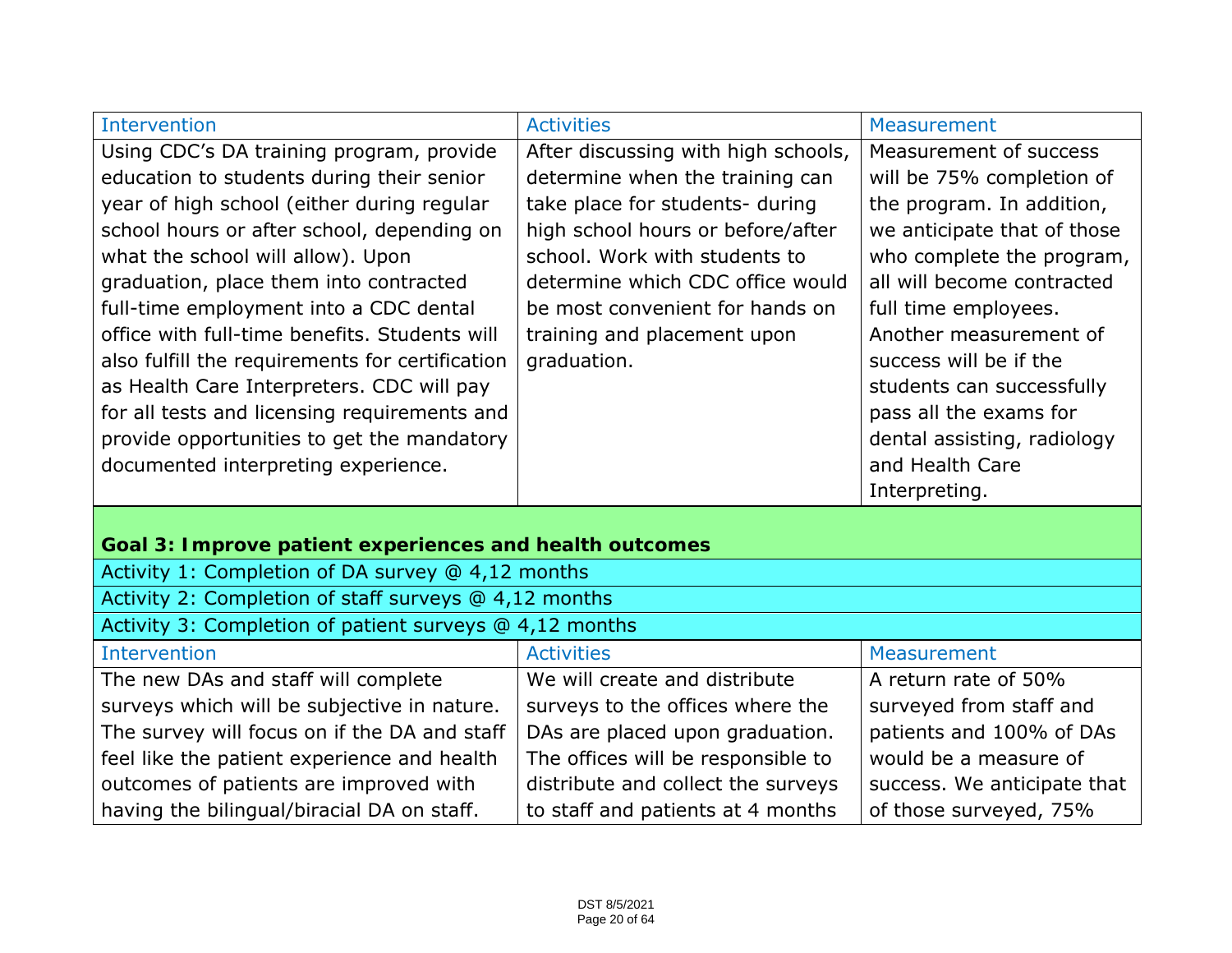| The patient surveys collected from patients $\vert$ and 12 months after the new DA |                                   | would say that patient      |
|------------------------------------------------------------------------------------|-----------------------------------|-----------------------------|
| who were non-English speakers and of the                                           | starts. The DA or dentist will be | experiences and health      |
| same race and spoke the same language                                              | responsible to determine which    | outcomes improved by        |
| of the DA will also be collected.                                                  | patients should be surveyed.      | having a biracial/bilingual |
|                                                                                    |                                   | support staff available.    |

• List all partners that will be working on the pilot and the tasks they will undertake

**Lebanon High School-** Craig Swanson, Principal - **craig.swanson@lebanon.k12.or.us** will assign and oversee staff to-

- Help create MOU
- Help create DA Program application
- Help select applicants
- Evaluate program for improvements for following year
- Liaison between students and DA coordinator

**Corvallis School District-** Rynda Gregory, Teaching and Learning Coordinator**-**

**rynda.gregory@corvallis.k12.or.us**

- Help create MOU
- Help create DA Program application
- Help select applicants
- Evaluate program for improvements for following year
- Liaison between students and DA coordinator
- Describe how the pilot will promote health equity and reduce health disparities

We are expecting that our members whose primary language is a language our new students/graduates speak will have a greater comfort level while being treated in the dental office. Research such as "Bridging Literacy and Language Differences for Better Health Outcomes: Characterizing a Bilingual Health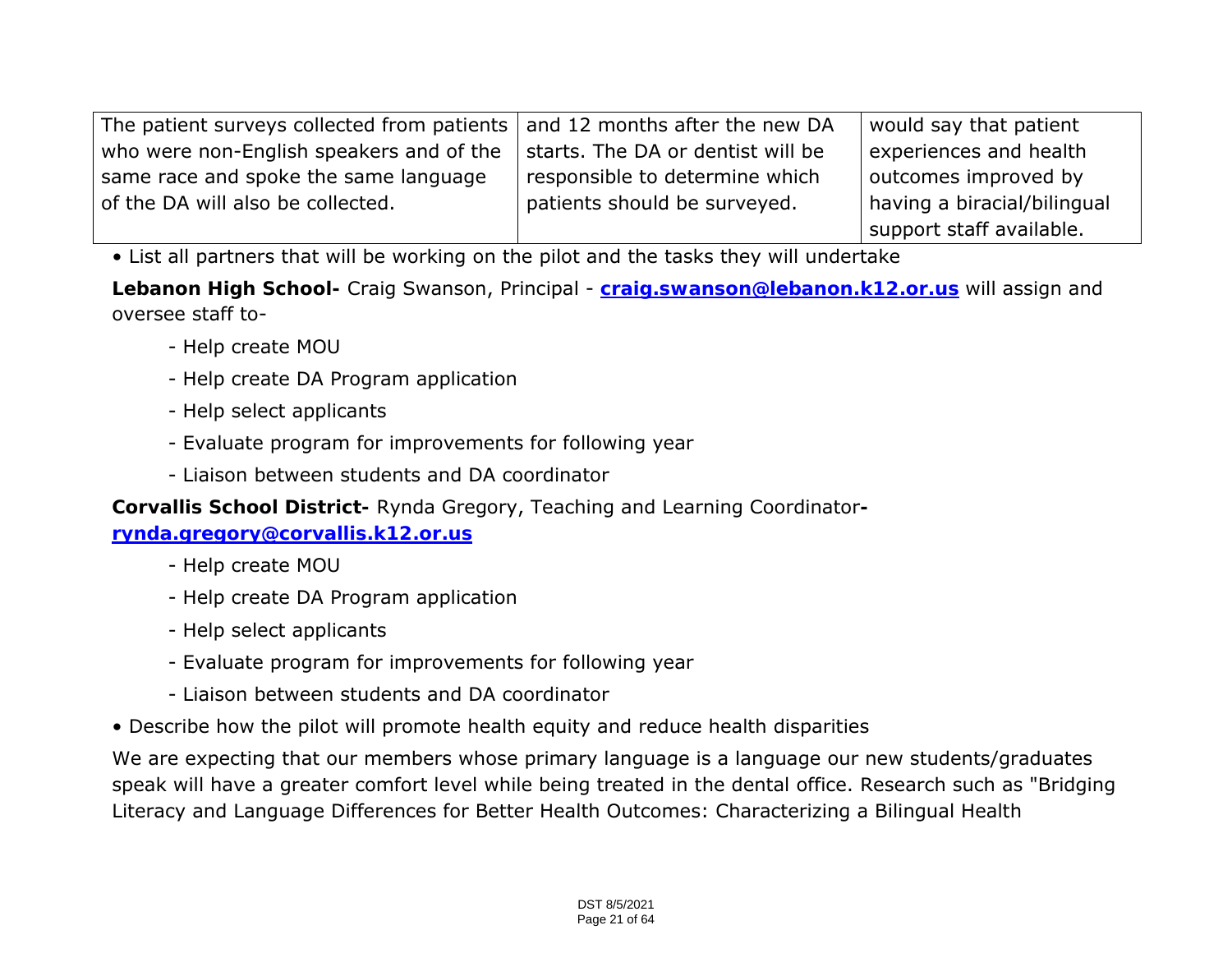Specialist" emphasize how important the role of having bilingual and biracial support staff is and their role in improving oral health outcomes. According to the Oregon Health Authority, 80% of Oregon dentists and 87.5% Oregon dental hygienists reported their race as "white" in the Oregon's Dental Workforce Report 2015-16.

(https://www.oregon.gov/oha/HPA/ANALYTICS/HealthCareWorkforceReporting/1\_Dental\_Wkfc\_2016.pdf). This is a large number of dental providers who could benefit from having support staff who are not only biracial, but bilingual. We will survey the DA, staff and patients after the new DA has been employed for 4 and 12 months to verify the effect of having a bilingual/biracial support staff available. The students will also complete the requirements for Oregon Health Care Interpreter certification so they will be certified to provide mandated interpretation services for patients in the dental office, as per newly passed HB2359 which requires coordinated care organizations (and therefor dental care organizations) to work with health care interpreters listed on health care interpreter registry.

• Describe the individuals tasked with portions of the pilot and their roles and experience

**Capitol Dental Care**-Linda Mann, Director of Community Outreach, mannl@interdent.com will provide oversight and direction to the pilot.

Jessica Andrews, Expanded Functions Dental Assistant and DA Educator, AndrewsJ@interdent.com will be DA educator, coordinator and liaison to the high schools and students.

Deanna Lambert, Director of Operations Region 5, LambertD@interdent.com will ensure staffing operations and educational qualifications are met.

**Lebanon High School**- Craig Swanson, Principal - **craig.swanson@lebanon.k12.or.us** will assign high school staff members to help with details of the program as needed to ensure successful implementation including: assisting in writing the MOU and application, helping in the selection process of candidates and providing input for evaluating the program.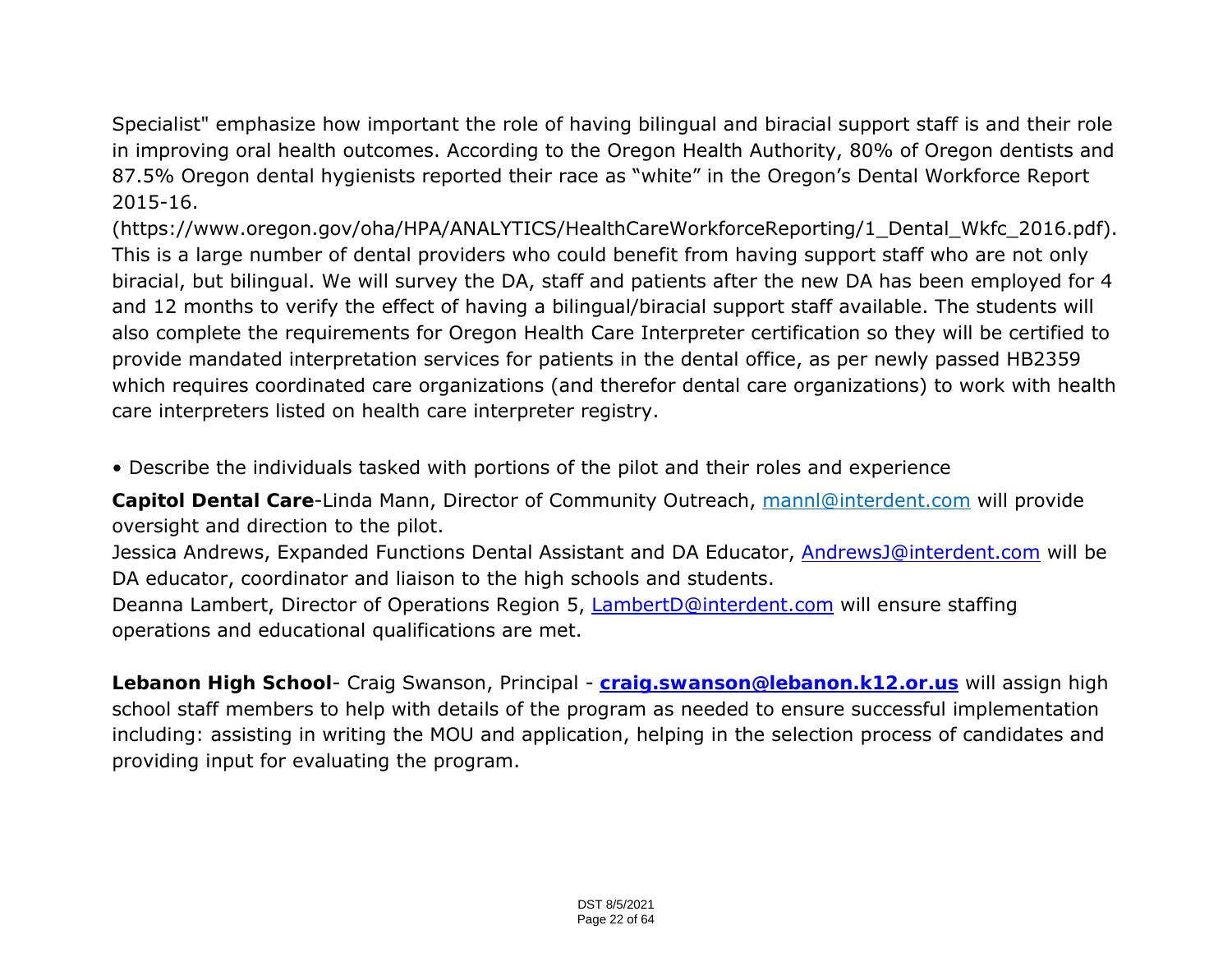**Corvallis School District-** Rynda Gregory, Teaching and Learning Coordinator**rynda.gregory@corvallis.k12.or.us** will assign high school staff members to help with details of the program as needed to ensure successful implementation including: assisting in writing the MOU and application, helping in the selection process of candidates and providing input for evaluating the program.

• Describe how members of the community will hear about your project

In addition to the IHN DST community, the high school will advertise the program through their networks to engage senior students and their parents. Our network of dental offices which extends throughout Oregon, Washington and California will learn about the project through our corporate newsletter.

• Describe potential risks and how the pilot plans to address them

As in all pilots which involve staffing, there are risks of staffing changes. As an organization we mitigate those risks by our ability to cross-train many members of our team. In addition, we anticipate that circumstances may cause the DA students to have difficulty completing the program by graduation. We have team members who can spend additional time providing assistance with studying or hands on training as needed.

# C. Sustainability Plan

We are very excited about the potential for this project to be replicated to other regions if successfully implemented in these two high schools. Providing an avenue for a career with upward mobility for graduating seniors with full-time work and full benefits is valuable for high schools to offer. Since we have dental offices in many regions throughout the state, we would be able to employ graduating DAs in many regions. After spending the time to create MOUs, applications, workflows and fine tuning the DA training, the cost of replicating in other high schools would be less than the initial pilot and much easier to accomplish for our organization.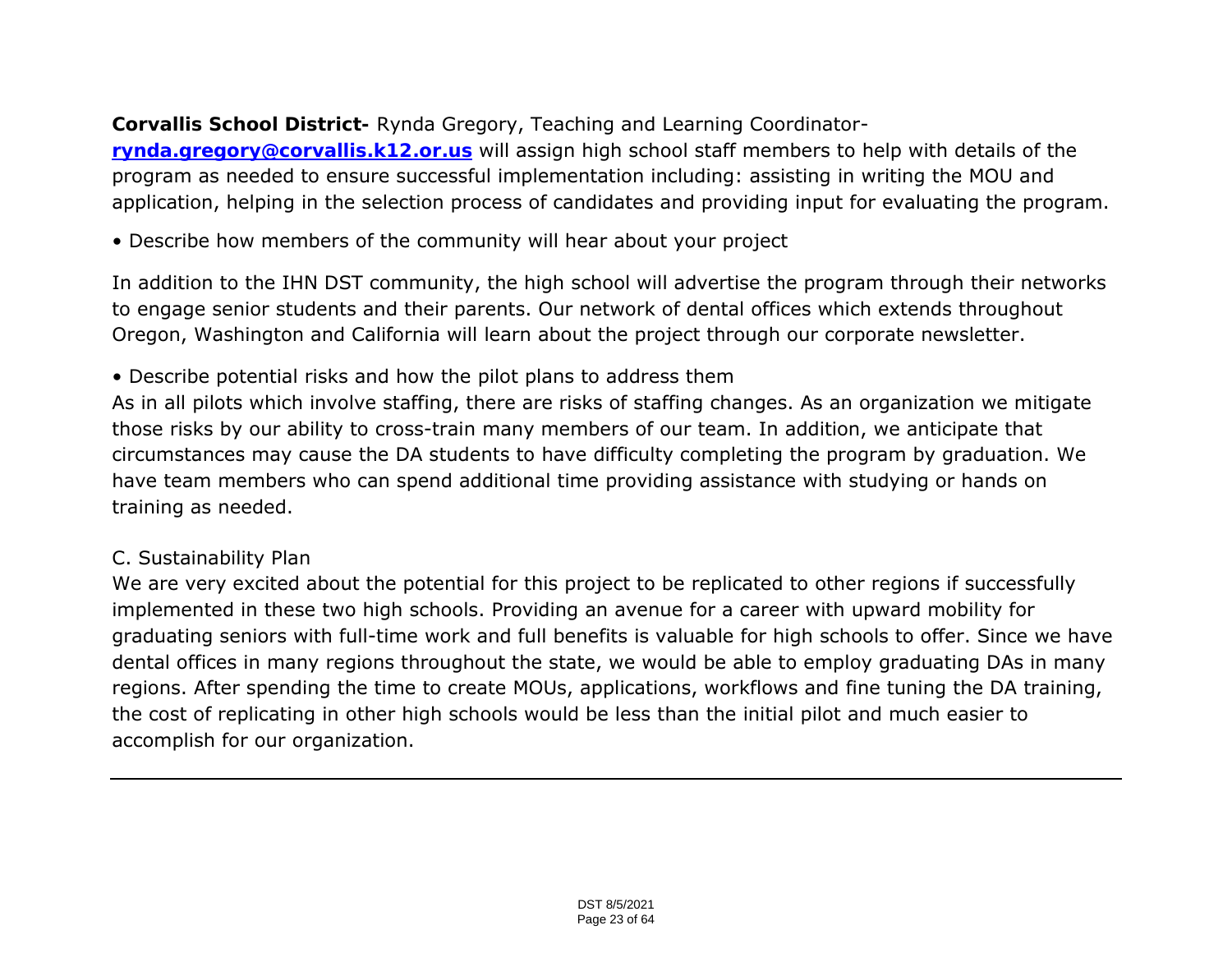# Activities and Monitoring Grid Developing a Diverse Dental Workforce

| <b>Baseline or</b><br><b>Current State</b>                                                                                    | <b>Monitoring Activities</b>                                                                                                                                                                                           | <b>Benchmark or</b><br><b>Future State</b>                                                 | Met By<br>(MM/YYYY) |
|-------------------------------------------------------------------------------------------------------------------------------|------------------------------------------------------------------------------------------------------------------------------------------------------------------------------------------------------------------------|--------------------------------------------------------------------------------------------|---------------------|
|                                                                                                                               | Create MOU contracts with Lebanon and                                                                                                                                                                                  |                                                                                            |                     |
| Create partnerships                                                                                                           | Corvallis High Schools                                                                                                                                                                                                 | Contracts will be finalized                                                                | October-21          |
|                                                                                                                               | Create application for program, interview                                                                                                                                                                              | Applicants will be chosen for the DA                                                       |                     |
| Create applicant pool                                                                                                         | applicants                                                                                                                                                                                                             | program                                                                                    | December-21         |
| Integrate CDC DA training program into<br>school programming to educate students<br>and provide training for DA certification | DA instructor will provide classroom education leducation completed upon<br>for students and coordinate in-office training for graduation, most or all in-office<br>students.                                          | Students will have classroom<br>training completed by graduation                           | June-22             |
| Care Interpreter Program                                                                                                      | Pay for and provide dedicated classroom and in-<br>office time for completing requirements for the<br>Support students to complete Oregon Health Oregon Health Care Interpreting Program and<br>certification process. | Completion of requirements for<br>certification                                            | July-22             |
| Completion of surveys by DA students, staff<br>and patients                                                                   | Improved health outcome surveys will be<br>distributed to DA students, staff and patients at<br>4 months and 12 months after DA enters<br>workforce.                                                                   | 75% of those surveyed will say<br>patient experience and health<br>outcomes were improved. | October-22          |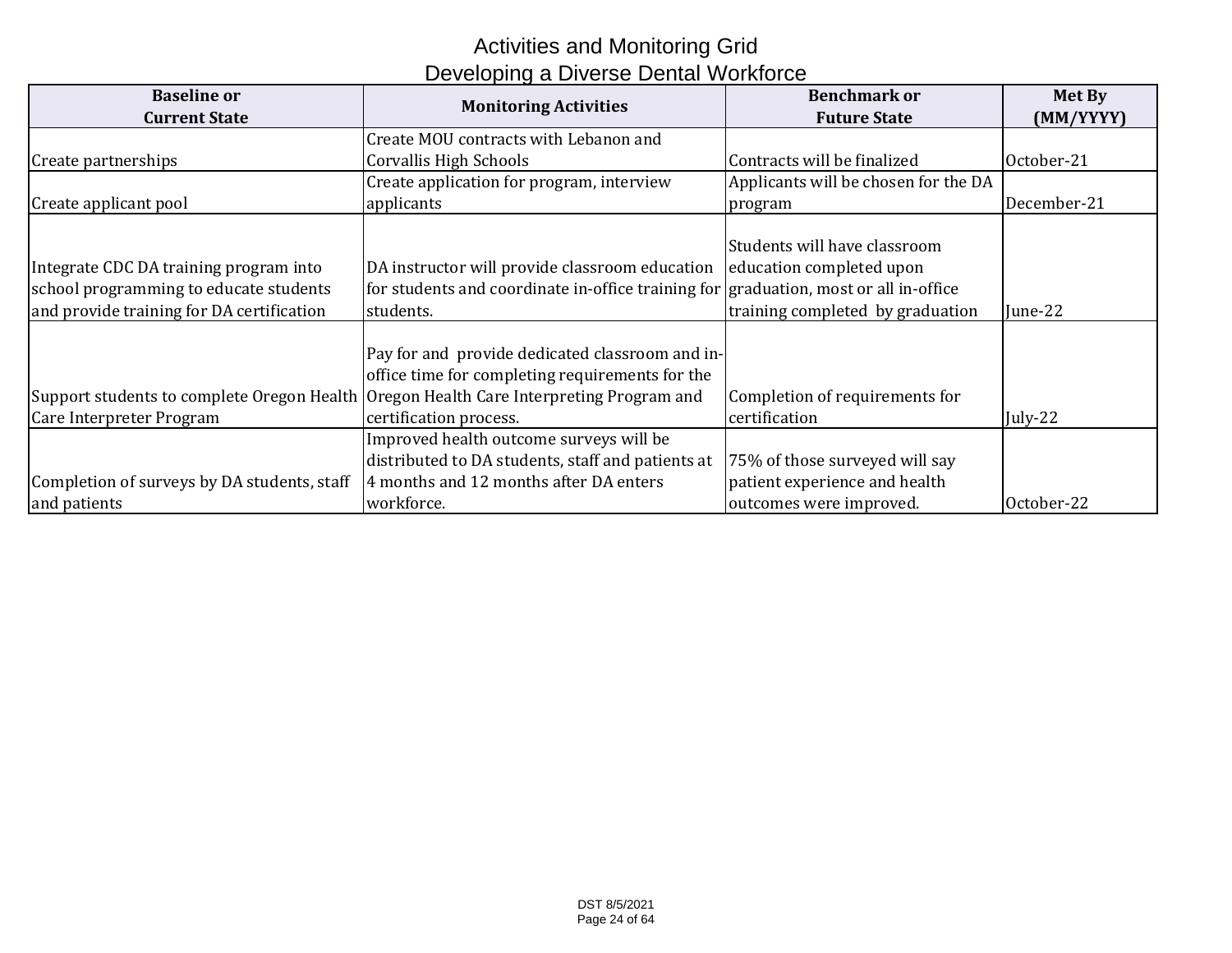**Pilot:** Developing a Diverse Dental Workforce

| <b>Pilot Start Date:</b>               | 1/1/2022                                  |                 | <b>Pilot End Date:</b> | 12/31/2022               |
|----------------------------------------|-------------------------------------------|-----------------|------------------------|--------------------------|
| <b>Direct Costs</b>                    |                                           |                 | <b>Total Cost</b>      | <b>Amount Requested*</b> |
| DA Educator/Coordinator                |                                           |                 | \$39,000.00            | \$37,000.00              |
| laptop, projector, IT                  |                                           |                 | \$2,000.00             | \$2,000.00               |
| training for interpreter certification |                                           |                 | \$4,400.00             | \$4,400.00               |
|                                        | <b>Travel for DA Educator/Coordinator</b> |                 | \$2,500.00             | \$2,500.00               |
| Host dental office for students        |                                           |                 | \$7,500.00             | \$0.00                   |
| <b>Total Direct Costs</b>              |                                           | <b>Rate (%)</b> | \$55,400.00            | \$45,900.00              |
| Indirect Expenses                      |                                           | 15.00%          | \$8,310.00             | \$6,885.00               |
| <b>Total Project Budget</b>            |                                           |                 | \$63,710.00            | \$52,785.00              |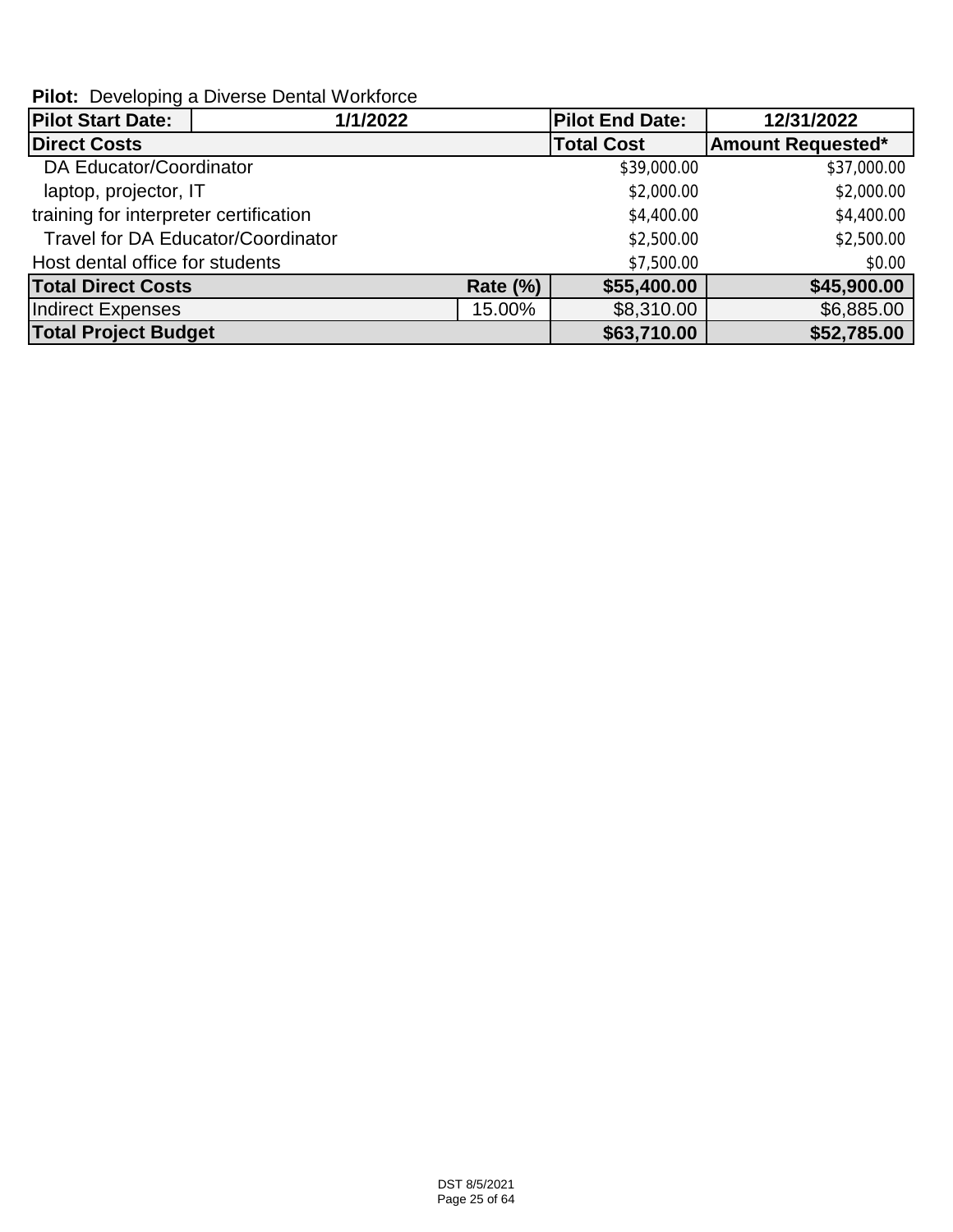# **Overcoming Barriers, Foster Youth**

**Backbone Organization:** CASA-Voices for Children

**Billing Address:** 129 NW 4th Street, Suite B., Corvallis, OR 97330

**Site:** Home base will be at our office, 129 NW 4th Street, Suite B., Corvallis, OR 97330

**County:** Benton

**Priority Area:** Subpopulations of IHN-CCO members that experience health disparities, addressing trauma

**Community Health Improvement Plan (CHIP) Outcomes, Indicator Concepts, and Areas of Opportunity:** Access (A 1), Social Determinates of Health (SD 4)

| <b>Pilot Contacts</b> | <b>Name</b> | Email                           |
|-----------------------|-------------|---------------------------------|
| Primary               | Kari Pinard | executive.director@casa-vfc.org |
| Proposal              | Kari Pinard | executive.director@casa-vfc.org |
| Contracting           | Kari Pinard | executive.director@casa-vfc.org |
| Financial             | Kari Pinard | executive.director@casa-vfc.org |
| Reporting             | Kari Pinard | executive.director@casa-vfc.org |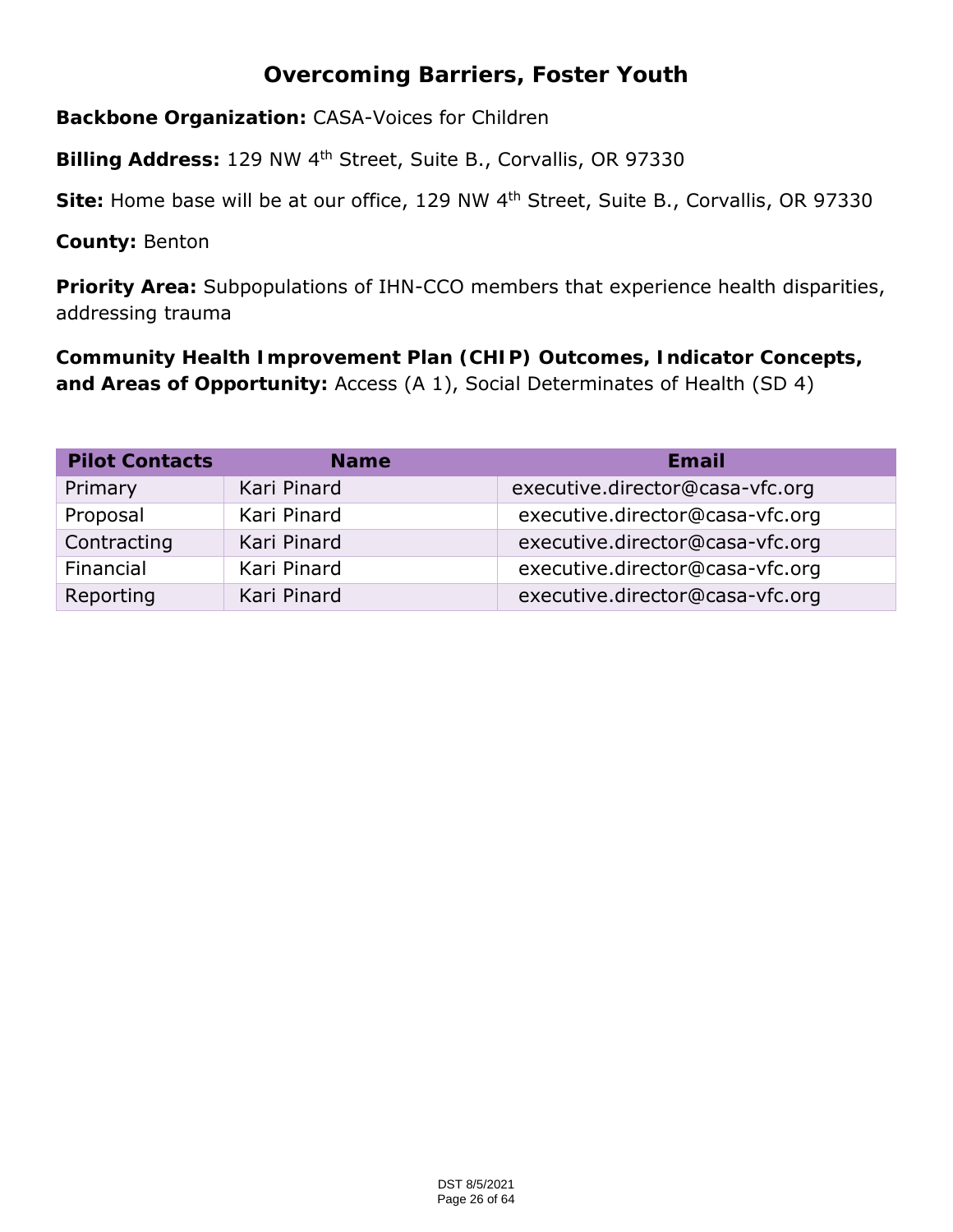# **Overcoming Barriers, Foster Youth**

# **CASA-Voices for Children**

# **Executive Summary**

With this pilot, CASA-Voices for Children plans to expand our services to include a number of new projects that focus on the overall well-being of a child in foster care. We have created these programs as we have identified barriers in our community that have put our foster children at a disadvantage when it comes to health equity and health disparities. Some of these barriers include lack of access to health care, lack of continuity with providers, and lack of self-advocacy skills when it comes to one's own health.

One project that we will be focusing on during this pilot includes monitoring medical, dental, vision, mental health, and service referrals for our foster children. We will ensure that our foster children will attend medical appointments as recommended and any subsequential referrals are made. CASA-VFC will work with community partners like Old Mill, Encompass, and other service providers to request records from and communicate with.

Additionally, other projects include engaging with the Juvenile Court Improvement Program and the implementation of the Independent Living Program, our Trauma Informed Tutoring Program, and Cultural Advocate Partner Program. With these projects, CASA-VFC will help combat the disparities that our foster children face.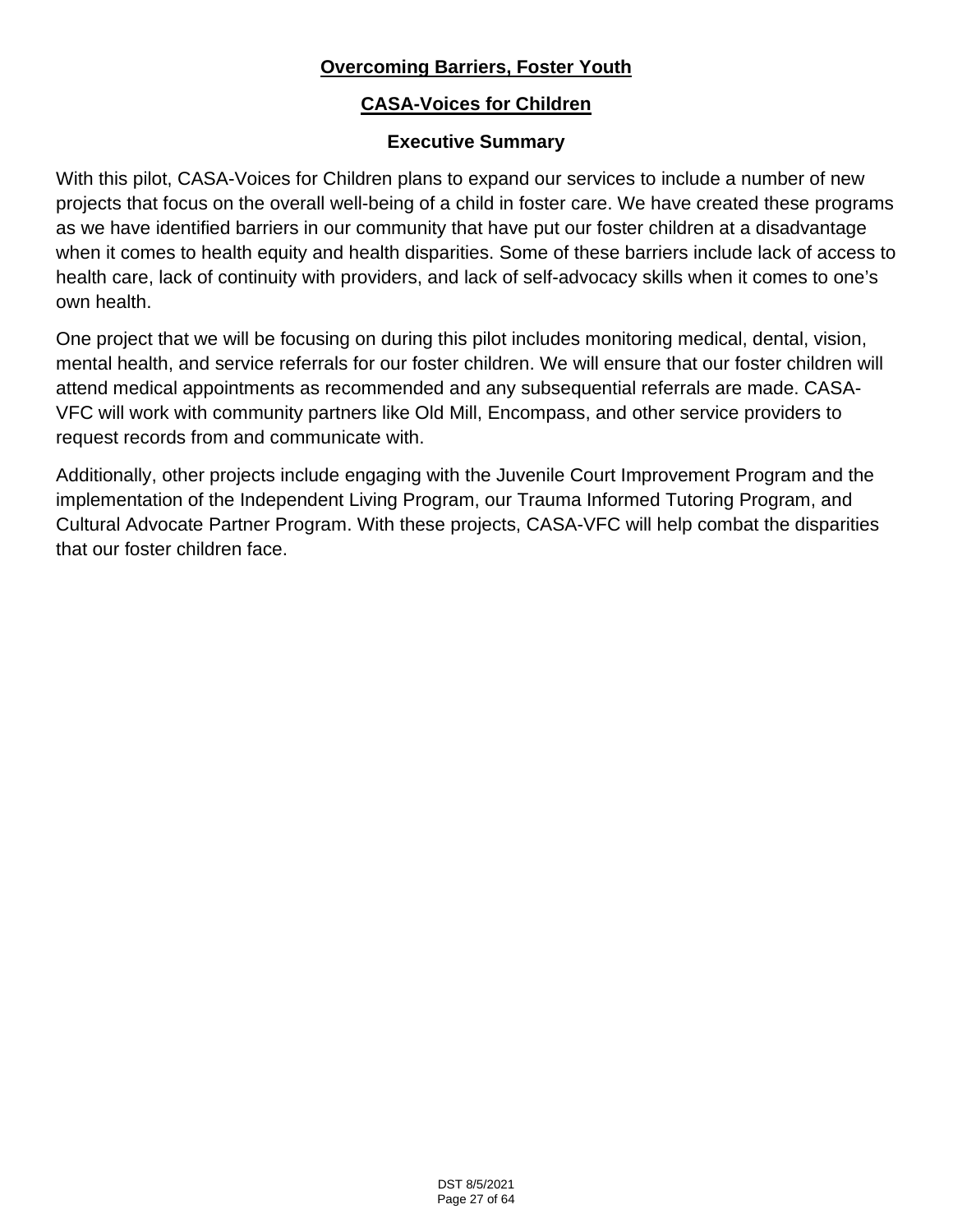# **Pilot Description**

• Pilot goals, activities, and how they will be measured as indicators for achieving the outcomes

CASA-Voices for Children's mission is to ensure the best outcome and future for each abused and neglected child in Benton County and beyond by training volunteers to provide advocacy, life skills and expanding services to help kids thrive. CASA-VFC does this by appointing a community volunteer to advocate for the needs and best interests of each child.

While this is the foundation of our organization, CASA-VFC is also creating new programs to expand our services to meet the needs of our children. As part of our new pilot, we will follow the well-being of each of our foster youth. This includes requesting medical records, talking with biological parents/foster parents about medical, dental, vision, and mental health needs and concerns as well as speaking with medical professions about individual children and youths. We ensure that each child is receiving consistent medical care and that their medical needs are being addressed with the appropriate services. One way we have been doing this is by partnering with Encompass to discuss how we can work together to ensure this consistency and break down any barriers a foster parent may have when making appointments for their youth. We request records quarterly to ensure doctor's appointments have been attended and that the child is in good health and follows ups are attended as necessary with referrals being made if needed. We meet with Encompass quarterly. CASA staff and advocates will have access to all appropriate services a child is engaged in during the duration of their case to ensure a child's needs are fully considered when making recommendations to the court and other parties.

CASA-VFC attends JCIP (Juvenile Court Improvement Program) which is a project designed to improve court practice in child abuse and neglect cases. We have worked with Encompass so that they could present their ideas regarding the best interest of the health of children to the rest of the legal parties including the Judge. CASA-VFC is currently chairing a subcommittee to continue this work and will be presenting more information to the JCIP team as barriers and improvements are identified. CASA-VFC attends JCIP monthly and will attend all subcommittee meetings.

CASA-VFC is also designing and piloting an Independent Living Program which will work with foster youth preparing to exit the foster care system by meeting their specific needs. We will be teaching skills that are necessary for adulthood - one of the focuses being on health care. We will help them develop the skills to understand why consistent medical care (this includes but is not limited to physical health, dental, vision, mental health) is important, how to contact their doctor, how to make an appointment, and how to advocate for themselves when it comes to their own medical needs. CASA-VFC will engage 75% of teens in the Independent Living Program to equip them with specific skills needed to be successful in adulthood during this pilot. CASA-VFC will be provided training to our advocates to support and teach life specific life skills unique to our population of teens.

We have also implemented a trauma informed tutoring program that works with our foster youth who are behind in school. All CASA-VFC's tutors attend a trauma informed training during which they gain skills and are better equipped to work with foster youth who have experienced trauma in an appropriate way. Tutors will stay with their youth for at least one semester/term, if not the entire year. Tutors will meet with their youth once a week, the length of the tutoring session will be determined by the youth's need. By the end of this pilot, CASA-VFC will provide 100% of children/youth who have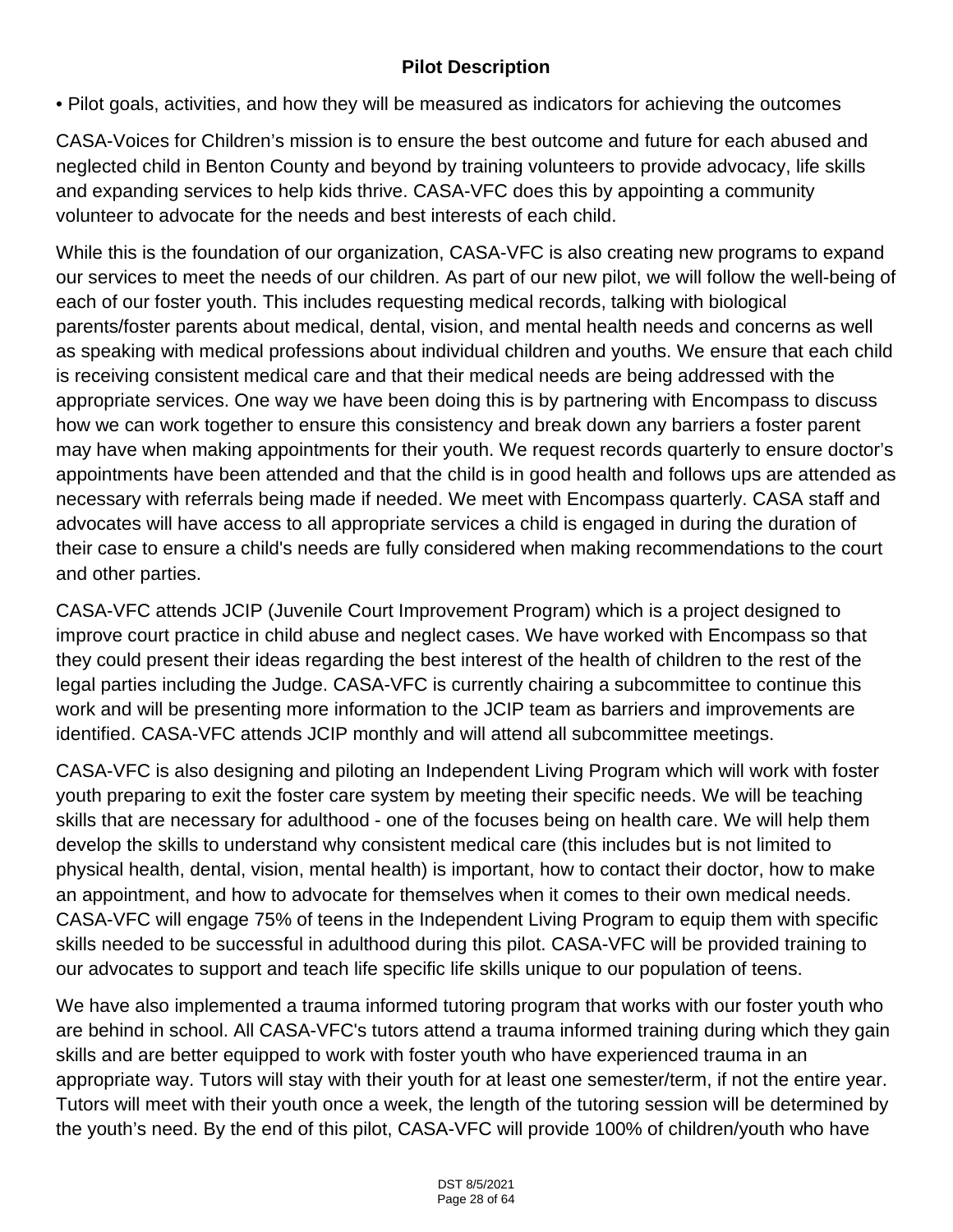been identified as needing a tutor with a trauma informed tutor. CASA-VFC will monitor and record our children/youth's academic progress.

We will be creating a pilot Cultural Advocate Partner Program to work with our foster children that come from a community that experiences heath disparities. CASA-VFC will work to ensure our Cultural Advocate Partners will represent the demographic of our children and families. Nationally, foster care includes a disproportional demographic of children who identify as a minority culture or identify with the LGBTQ+ community. CASA-VFC will continue to strive for diversity amongst our board, staff, and advocates – this includes the inclusion of people whose first language is one other than English.

• List all partners that will be working on the pilot and the tasks they will undertake

CASA-VFC is a community collaborator that focuses on child abuse advocacy, prevention, and awareness. Staff and volunteers provide and work with a variety of organizations in the development of curriculum and educational programs, conferences, workshops, and forums.

CASA collaborates with the following organizations most frequently:

DHS Child Welfare - Work to ensure that children and their parents received the services and support needed to reunify the family or in some cases move to and finalize adoptions and other permanency plans.

Juvenile Court System - Work with all legal parties to improve the experiences for families and children/youth involved in the legal system. Develop best practices to ensure that each legal part was aware of their expectations and those of others.

Jackson Street Youth Shelter - Collaborate with regarding common youth, assist with referrals and utilize each other's area of expertise. Collaborate with for the Independent Living Program to ensure there is no duplication in services and meets specific target audience's needs.

ABC House – Collaborate with for community trainings and utilize their expertise in our advocate training. We also serve as CART (Child Abuse Response Team) members together which staffs child abuse and neglect cases within Benton County.

Old Mill Center - Large scope of collaboration; therapy, recommendations, referrals, supports for our children, foster families, and biological families.

Benton County Mental Health - Member of WRAP teams to collaborate with service providers to meet children and family needs.

Encompass – Will work with Encompass and Dr. Cousin's to ensure consistent and timely medical care for foster youth.

School districts - Collaborate with school districts and ensure CASA-VFC attends school meetings, requests records, and monitors academic performance and behavior.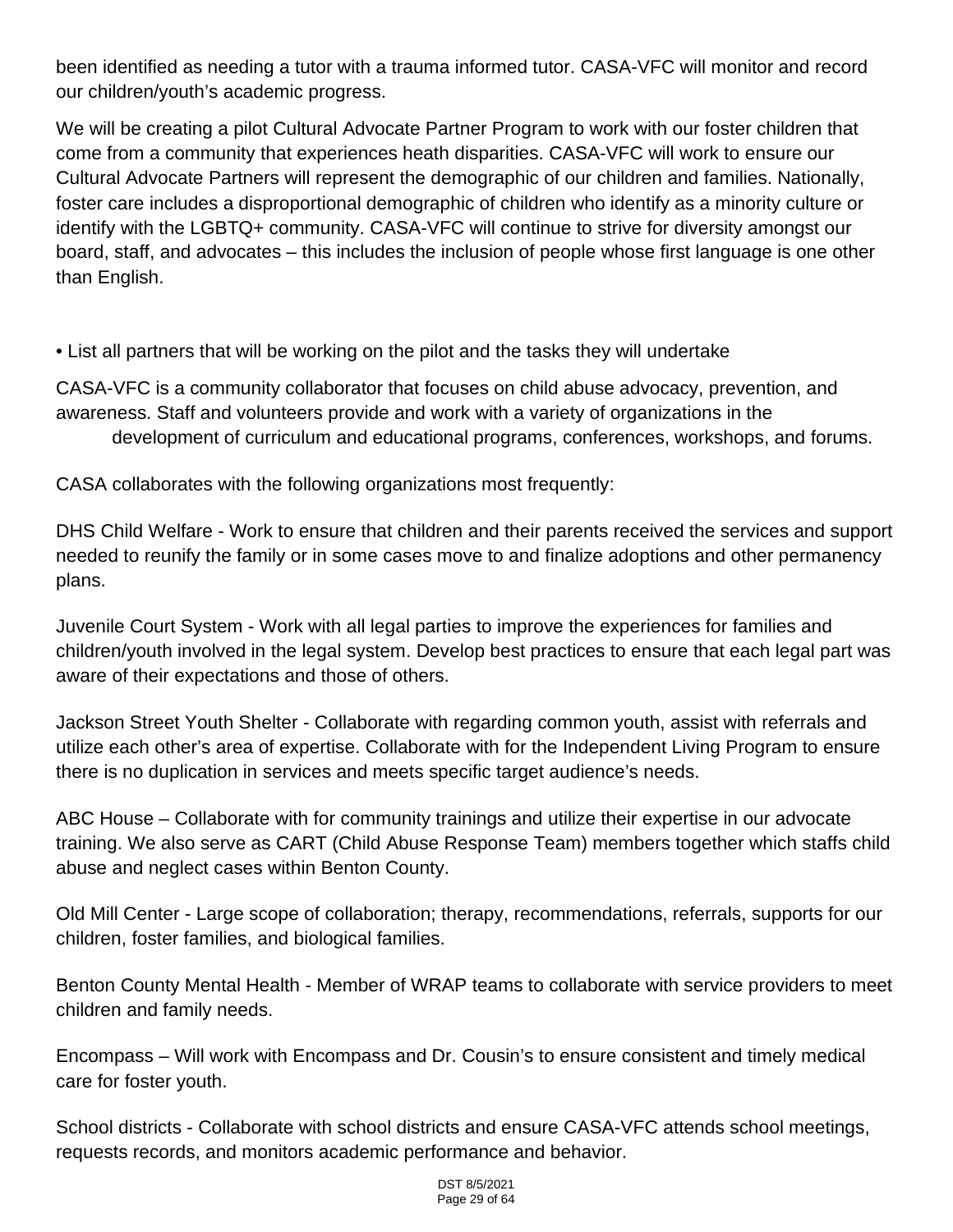Local Service Providers - CASA-VFC will work with all service providers that a foster care youth in engaged with; we will request records and discuss progress and ensure they receive all necessary services.

• Describe how the pilot will promote health equity and reduce health disparities

CASA-VFC serves all children that are in the Child Welfare System in Benton County. Therefore our demographic is reflective of the open legal DHS cases in our county and our work is done within the boundaries of said demographic.

As we have continued to work with foster youth, we have noticed barriers that they encounter which increases health disparities. We have been working to identify these barriers and find ways to overcome them whether that is by working with other agencies or piloting new programs within our organization. Some of these barriers are lack of access to health care, being waitlisted for services, lack of continuity with providers, lack of follow through for necessary referrals for services, and lack of self-advocacy skills when it comes to one's well-being and health.

By reducing barriers, CASA-VFC will ensure foster youth, foster parents, and biological parents understand the importance of health care, how to navigate the health care system, and advocate for themselves or their children. Many biological parents are reluctant to engage with medical providers for a number of reasons - one aspect of this project would be working with them to build relationships with medical professionals and breaking down any stigma that may be a barrier for them. This ultimately helps ensure foster youth will have consistent medical care once they exit the foster care system. We will collaborate with Encompass, to ensure children receive timely and consistent medical care while they are in foster care and will request medical records so that CASA-VFC is able to advocate appropriately for recommended services.

This past year, CASA-VFC implemented a required training for all staff members, board members, and advocates that focuses on LGBTQ+ best practices. This fall, we will be participating in an All Children, All Families training program that help us grow our knowledge surrounding LGBTQ+ issues. This knowledge will help promote health equity and reduce health disparities as we will be more familiar with how best to advocate for youth who identify as LGBTQ+ in appropriate manners.

• Describe the individuals tasked with portions of the pilot and their roles and experience

Alyssa received her bachelor's degree in Sociology from OSU. She has been with CASA-VFC for 3 years. Alyssa will be overseeing the Independent Living Program.

Kari Pinard went to OSU and has been an advocate for 18 years and the Executive Director for CASA-VFC for 9 years. Kari will oversee all new and on-going programs and attend JCIP.

Katie Gregory received her undergraduate degree in Educational Foundations from U of O and her master's degree in Curriculum and Teaching from U of O. She has been at CASA-VFC for 4 years. Katie will be ensuring the well-being of all foster child are being met by staff and advocates. She will also oversee the Trauma Informed Tutoring Program and will attend JCIP.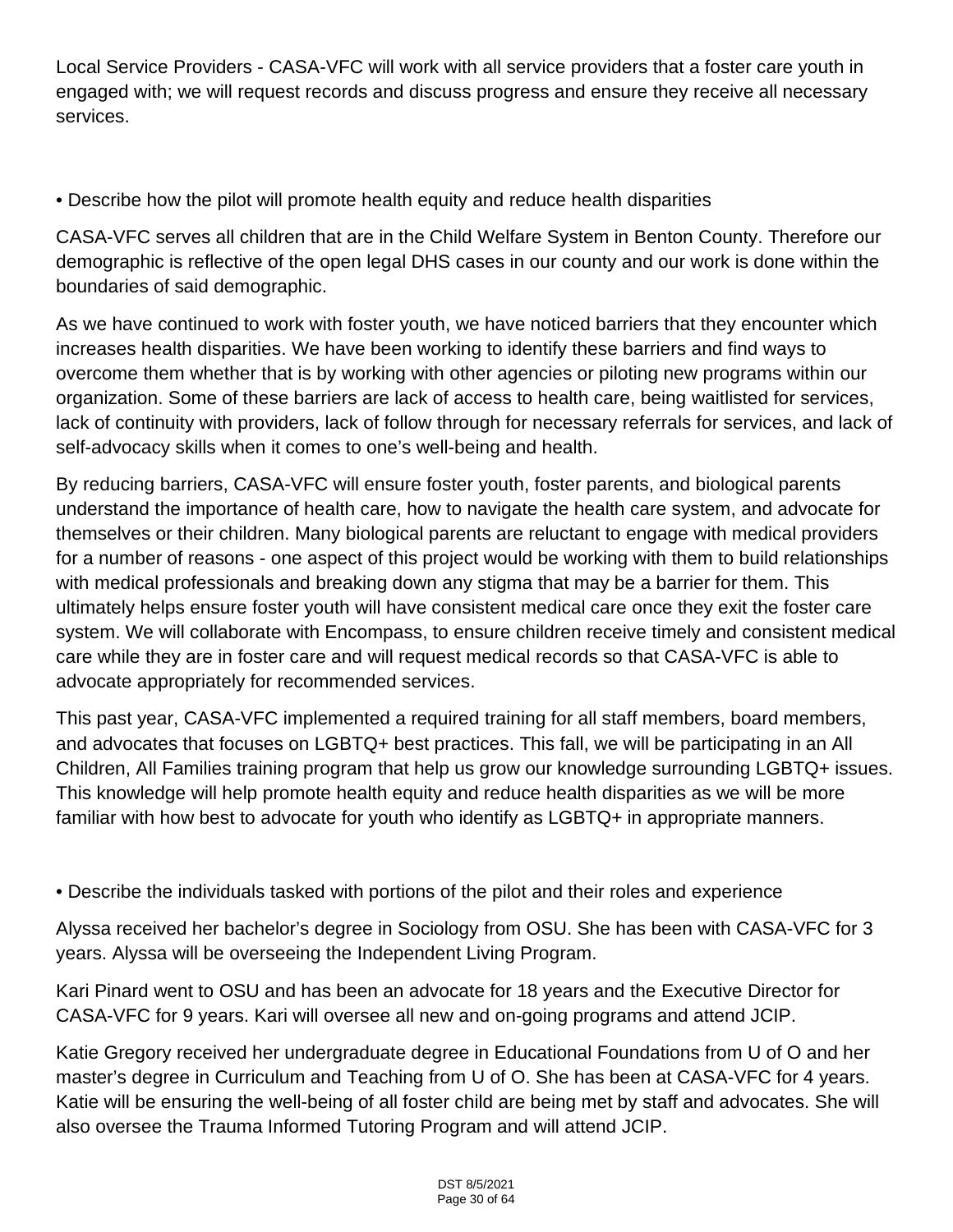Megan Ellertson received her undergraduate degree in Political Science from OSU and her master's degree in Economics from The University of Texas, Austin. Megan has been with CASA-VFC for 2.5 years. Megan requests records from service providers and tracks our data through our database.

Lisa Kropf received her undergraduate degree in marketing and management from Northwest University. Lisa is our newest addition to our CASA-VFC. Lisa will provide oversight to our advocates who will be monitoring the well-being of our foster children and will also directly monitor some of her own cases.

# • Describe how members of the community will hear about your project

Members of our community will hear about our pilot through our community newsletter, our foster parent newsletter, and outreach events such as our annual Child Abuse Awareness month in April which is composed of different community events and provides exposure to our projects. We will collaborate with community partners to help grow our reach when it comes to our mission and organization.

# • Describe potential risks and how the pilot plans to address them

Some potential risks that our target population of foster children face are not graduating from high school, homelessness, and perpetuating generational abuse. Our pilot plans to address these issues through the trauma informed tutoring program, Independent Living Program and through services. Engaging in mental health services/medical services will provide our foster children with the best chance to heal from trauma.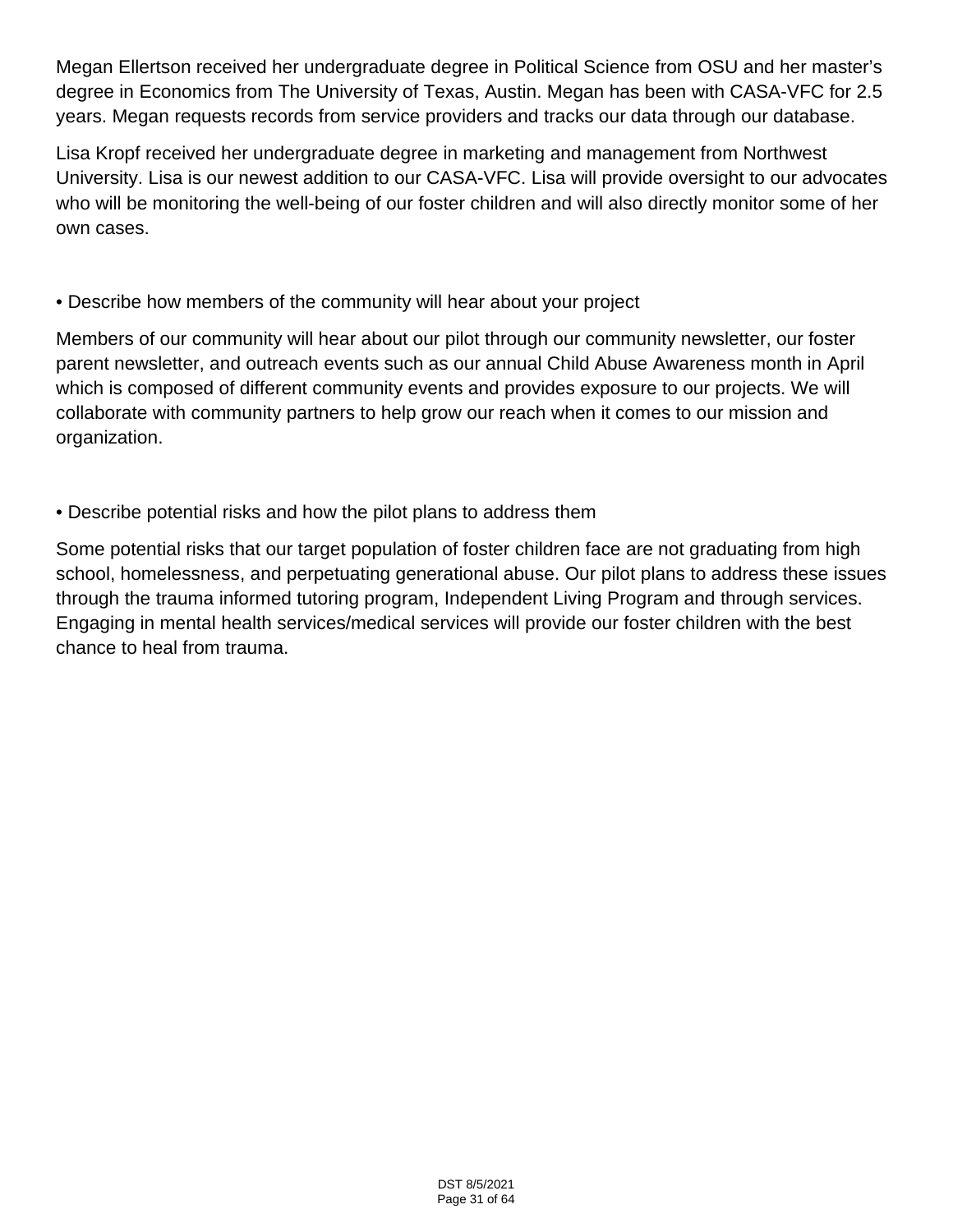Explain how the pilot is innovative, scalable, and transferable. Describe how the pilot, if successful, will be sustained within your organization and how it could be spread to other organizations. Describe other organizations that have a vested interest in the pilot. Be sure to include other resources and organizations contributing to the success of the pilot. Explain how funding will continue after DST funding is completed.

CASA-VFC's pilot has worked to fill the gaps in services in our community and is an unduplicated program. At the end of this pilot, CASA-VFC would like to take this to other CASA programs in Oregon to implement based on their own community needs. The pilot is also unique to the CASA community and would help programs expand their reach and services they provide to foster youth.

CASA-VFC is a non-profit funded through community donations (in-kind and financial), grants and events. To ensure our continued financial stability we will continue developing our major donor base, engaging in fundraising events and applying for grants.

In addition, community collaborations and partnerships are vital to continue the success of our program. Community collaboration has been vital in opening and maintaining our advocacy center and donation center, and will continue to play an important role in the future. CASA-VFC has been shown lots of community support through in-kind donations of baby items, clothing, school supplies, quilts, and more. We are constantly striving to expand community relationships and increase our collaboration with other agencies. These relationships not only strengthen our organization, but also increase community awareness and support.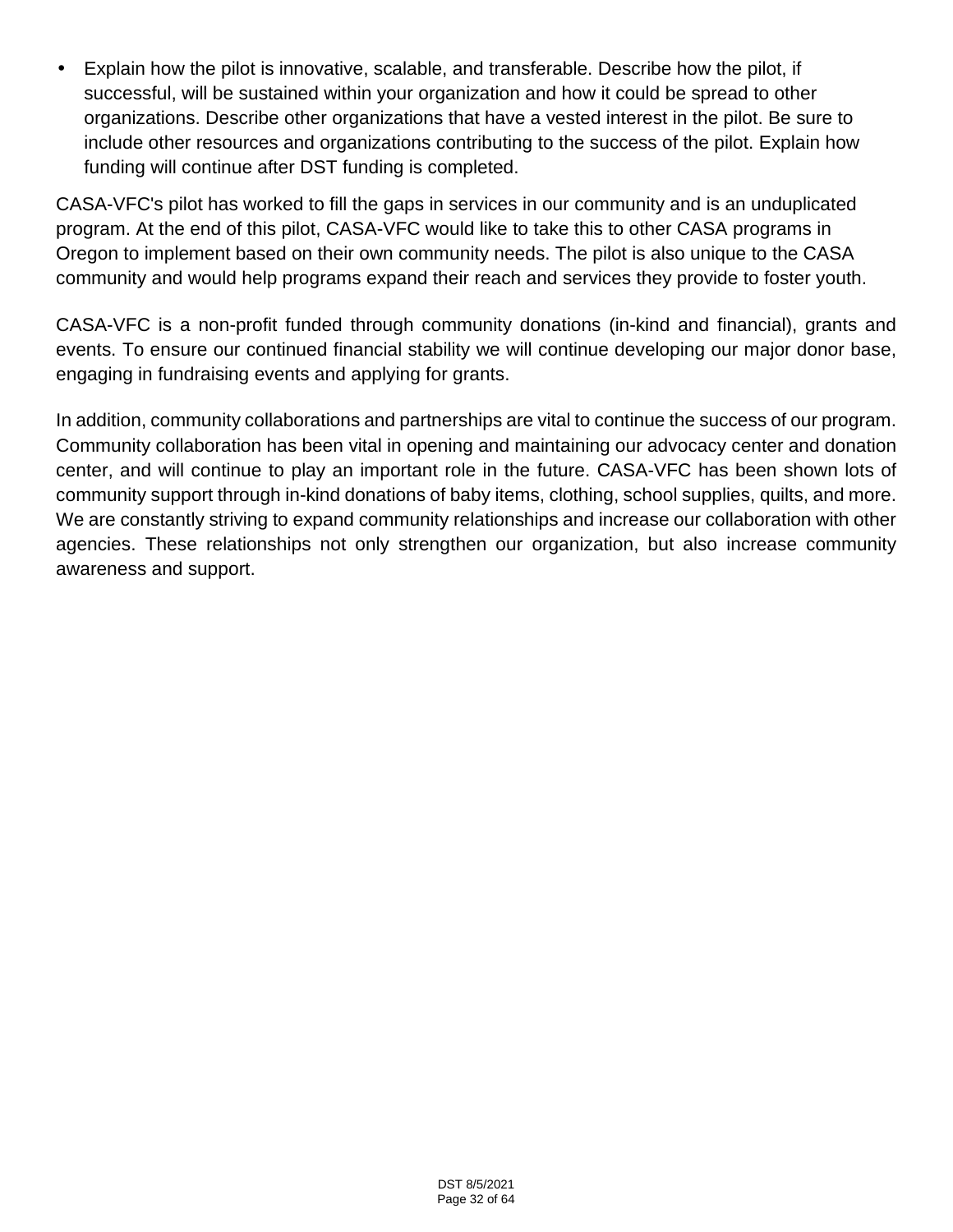# Activities Monitoring Grid Overcoming Barriers, Foster Youth

| Overcommig Daniers, i Oster Todul<br><b>Baseline</b> or<br><b>Benchmark or</b> |                              |                                        | <b>Met By</b> |
|--------------------------------------------------------------------------------|------------------------------|----------------------------------------|---------------|
| <b>Current State</b>                                                           | <b>Monitoring Activities</b> | <b>Future State</b>                    | (MM/YYYY)     |
| Foster children's medical, dental,                                             |                              |                                        |               |
| vision, mental health services have                                            |                              |                                        |               |
|                                                                                | Requesting records           | 100% of foster children's medical,     |               |
| required timelines that are                                                    | and communicating            | dental, vision, and mental health      |               |
| sometime met.                                                                  | with service providers.      | services will be monitored.            | December-22   |
|                                                                                | <b>Attend monthly JCIP</b>   |                                        |               |
|                                                                                | meetings and all             |                                        |               |
|                                                                                | subcommittee                 |                                        |               |
| Community partners meet for the                                                | meetings. CASA-VFC           | CASA-VFC staff will attend 100% of     |               |
| Juvenile Court Improvement                                                     | will continue to chair       | JCIP and JCIP's subcommittee's         |               |
| Program monthly.                                                               | the subcommittee.            | meetings.                              | $Dec-22$      |
|                                                                                | Equip teens will self-       |                                        |               |
|                                                                                | advocacy skills, life        |                                        |               |
|                                                                                | skills, and readiness        |                                        |               |
| Foster children age out of the                                                 | skills for adulthood.        |                                        |               |
| system with optional life skill                                                | Train advocates on           | 75% of teens will engage with the      |               |
| services, most of which do not meet how to teach these                         |                              | <b>Independent Living Program that</b> |               |
| their specific needs.                                                          | skills to teens.             | meet their unique needs.               | $Dec-22$      |
|                                                                                | Monitor the academic         |                                        |               |
|                                                                                | progress of each foster      |                                        |               |
|                                                                                | child. Request               |                                        |               |
| Foster children enter the Child                                                | academic records.            | 100% of foster children that have      |               |
| Welfare System academically below                                              | <b>Attend school</b>         | been identified as needing a tutor,    |               |
| grade level.                                                                   | meetings.                    | will be assigned one.                  | $Dec-22$      |
|                                                                                |                              |                                        |               |
|                                                                                | <b>Recruit and train</b>     |                                        |               |
|                                                                                | <b>Cultural Advocate</b>     |                                        |               |
|                                                                                | Partners. Create             |                                        |               |
|                                                                                | resources that               |                                        |               |
|                                                                                | represent our Cultural       |                                        |               |
| Nationally, foster care includes a                                             | <b>Advocate Partners.</b>    | CASA-VFC will have implemented         |               |
| disproportional demographic of                                                 | Diligently work to           | the Cultural Advocate Partner          |               |
| children who identify as a minority                                            | create and maintain          | Program with partners who reflect      |               |
| culture or identify with the LGBTQ+                                            | diversity amongst the        | the demongraphic of our foster         |               |
| community.                                                                     | organization.                | children.                              | $Dec-22$      |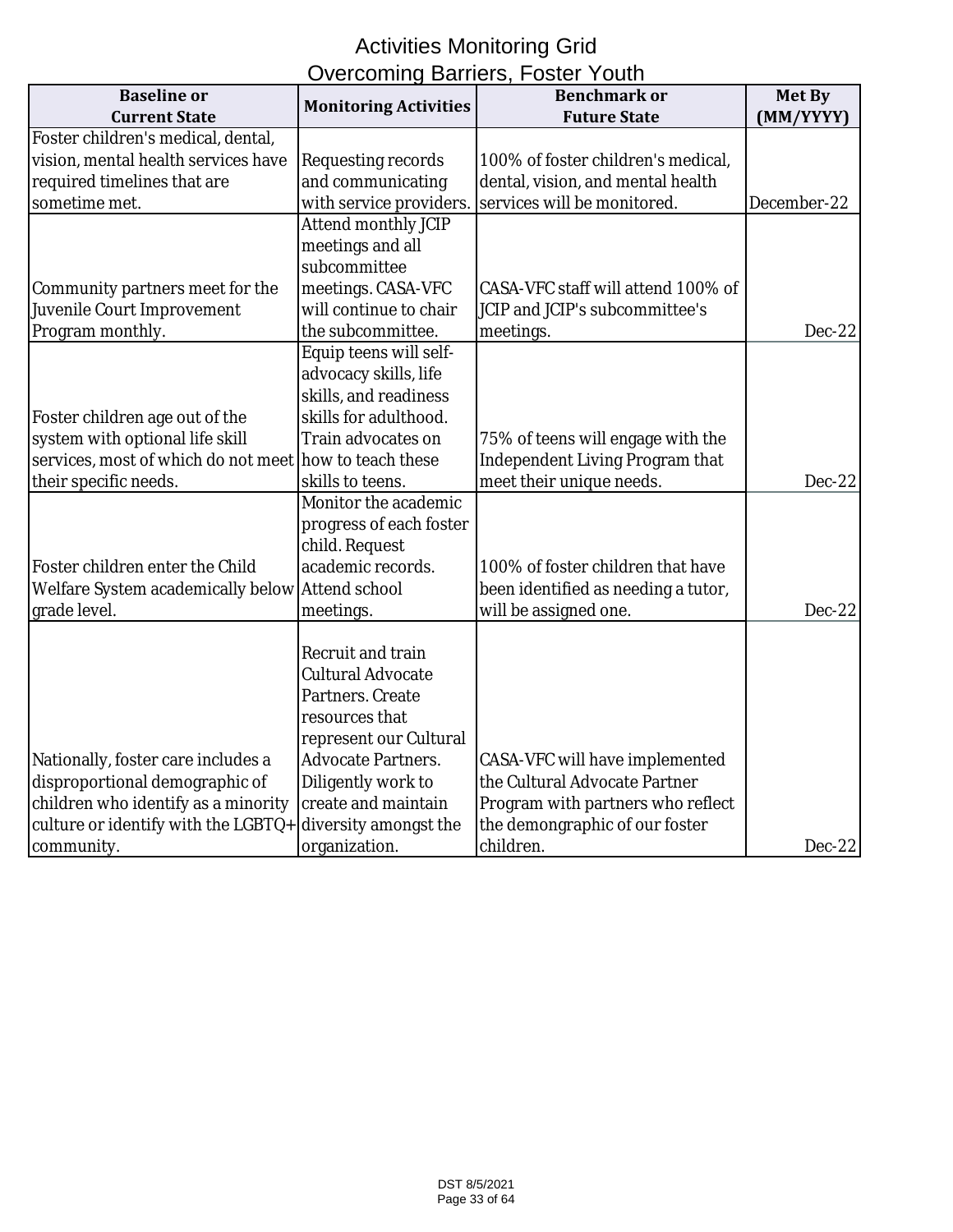### **Pilot: Overcoming Barriers, Foster Youth**

|                     |                                                                                                                  |                                                                                                                                                                                                                                                                                                                                                                                                                                                                                                                                                                                                                                                                                                                                                                                                                                                           | 12/31/2022                                                                                                                                                                                                                                   |
|---------------------|------------------------------------------------------------------------------------------------------------------|-----------------------------------------------------------------------------------------------------------------------------------------------------------------------------------------------------------------------------------------------------------------------------------------------------------------------------------------------------------------------------------------------------------------------------------------------------------------------------------------------------------------------------------------------------------------------------------------------------------------------------------------------------------------------------------------------------------------------------------------------------------------------------------------------------------------------------------------------------------|----------------------------------------------------------------------------------------------------------------------------------------------------------------------------------------------------------------------------------------------|
| <b>Direct Costs</b> |                                                                                                                  |                                                                                                                                                                                                                                                                                                                                                                                                                                                                                                                                                                                                                                                                                                                                                                                                                                                           | <b>Amount Requested*</b>                                                                                                                                                                                                                     |
|                     |                                                                                                                  | \$85,000.00                                                                                                                                                                                                                                                                                                                                                                                                                                                                                                                                                                                                                                                                                                                                                                                                                                               | \$20,000.00                                                                                                                                                                                                                                  |
|                     |                                                                                                                  |                                                                                                                                                                                                                                                                                                                                                                                                                                                                                                                                                                                                                                                                                                                                                                                                                                                           |                                                                                                                                                                                                                                              |
|                     |                                                                                                                  | \$65,000.00                                                                                                                                                                                                                                                                                                                                                                                                                                                                                                                                                                                                                                                                                                                                                                                                                                               | \$17,000.00                                                                                                                                                                                                                                  |
|                     |                                                                                                                  |                                                                                                                                                                                                                                                                                                                                                                                                                                                                                                                                                                                                                                                                                                                                                                                                                                                           |                                                                                                                                                                                                                                              |
|                     |                                                                                                                  |                                                                                                                                                                                                                                                                                                                                                                                                                                                                                                                                                                                                                                                                                                                                                                                                                                                           |                                                                                                                                                                                                                                              |
|                     |                                                                                                                  |                                                                                                                                                                                                                                                                                                                                                                                                                                                                                                                                                                                                                                                                                                                                                                                                                                                           |                                                                                                                                                                                                                                              |
|                     |                                                                                                                  |                                                                                                                                                                                                                                                                                                                                                                                                                                                                                                                                                                                                                                                                                                                                                                                                                                                           |                                                                                                                                                                                                                                              |
|                     |                                                                                                                  | \$30,000.00                                                                                                                                                                                                                                                                                                                                                                                                                                                                                                                                                                                                                                                                                                                                                                                                                                               | \$5,900.00                                                                                                                                                                                                                                   |
|                     |                                                                                                                  |                                                                                                                                                                                                                                                                                                                                                                                                                                                                                                                                                                                                                                                                                                                                                                                                                                                           |                                                                                                                                                                                                                                              |
|                     |                                                                                                                  |                                                                                                                                                                                                                                                                                                                                                                                                                                                                                                                                                                                                                                                                                                                                                                                                                                                           |                                                                                                                                                                                                                                              |
|                     | <b>Rate (%)</b>                                                                                                  | \$180,000.00                                                                                                                                                                                                                                                                                                                                                                                                                                                                                                                                                                                                                                                                                                                                                                                                                                              | \$42,900.00                                                                                                                                                                                                                                  |
| (not to exceed      | 15.00%                                                                                                           | \$27,000.00                                                                                                                                                                                                                                                                                                                                                                                                                                                                                                                                                                                                                                                                                                                                                                                                                                               | \$6,435.00                                                                                                                                                                                                                                   |
|                     |                                                                                                                  | \$207,000.00                                                                                                                                                                                                                                                                                                                                                                                                                                                                                                                                                                                                                                                                                                                                                                                                                                              | \$49,335.00                                                                                                                                                                                                                                  |
|                     | recommendate the contract of the contract of the contract of the contract of the contract of the contract of the | 9/1/2021<br>Collaboration/coordination to ensure child/youth receives timely, appropriate and consistent<br>medical, mental health, dental and vision care while they are in foster care.<br>Engaging partners; service providers, legal parties, school staff, foster parents, bio parents and<br>met. Ensure that the child/youth is treated with respect and dignity by everyone regardless of<br>their status as a foster child and/or their gender identity and their preferred pronouns/name.<br>Data tracking all information regarding a child and their well-being, gaps in services, identify<br>issues within the system that causes harm/trauma to child/youth. Identify and develop process<br>improvements to improve health equity and the overall well-being of the child.<br>$\sim$ $\sim$ $\sim$<br>and the property of the contract of | <b>Pilot End Date:</b><br><b>Total Cost</b><br>any others involved with the child to ensure that the child/youth's needs are identified and being<br>$\mathbf{r}$ , $\mathbf{r}$ , $\mathbf{r}$ , $\mathbf{r}$ , $\mathbf{r}$ , $\mathbf{r}$ |

\*if amount requested is different from total cost, please describe the source of the additional funds in the narrative.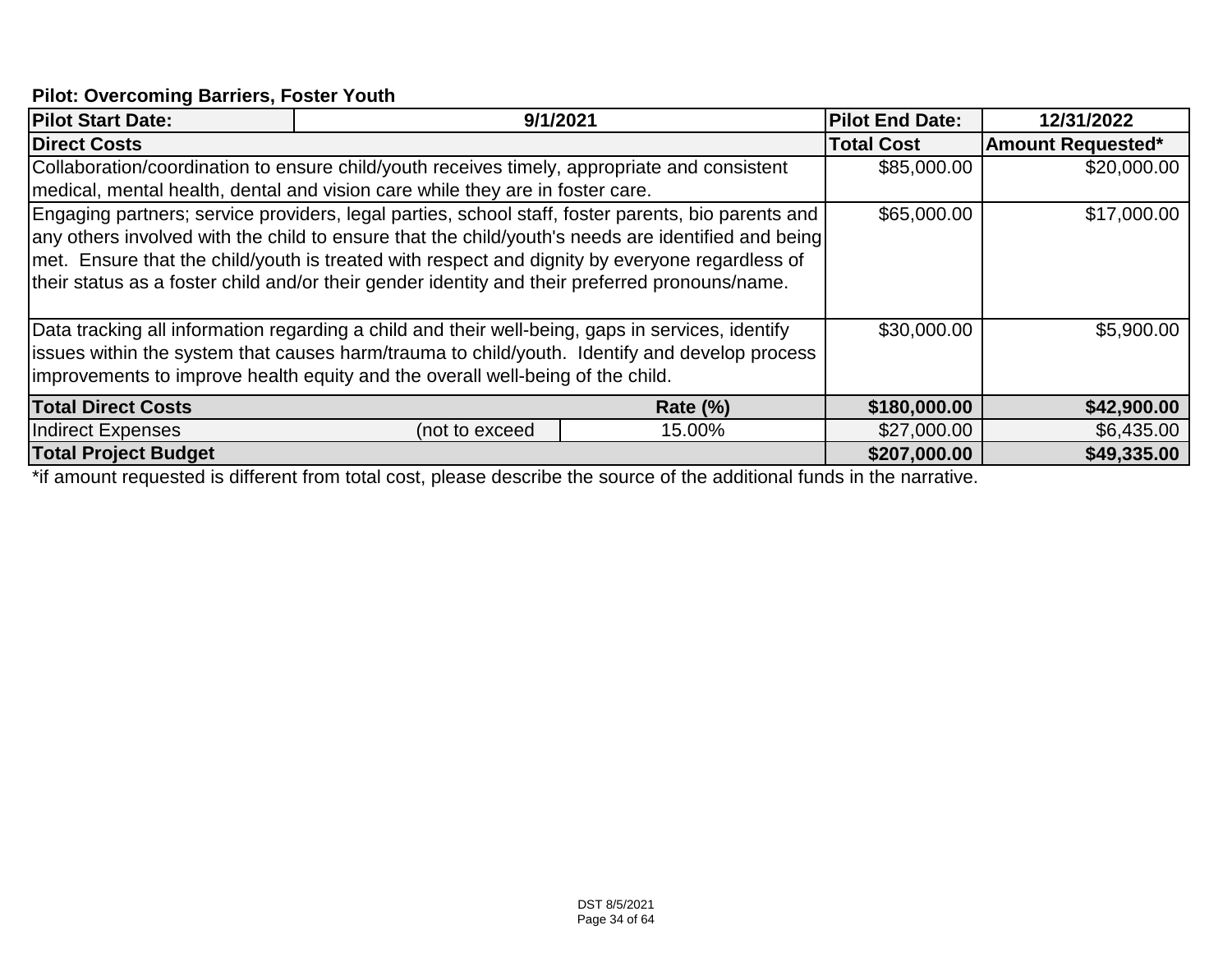# **Pain Science Life Stories**

**Backbone Organization:** Oregon Pain Science Alliance

**Billing Address:** 3565 NW Van Buren Ave, Corvallis OR 97330

**Sites:** Community venues in Sweet Home, Lebanon, Albany, Corvallis and Newport

**Counties:** Linn, Benton, Lincoln

**Priority Areas:**

- Addressing trauma
- Improving access to behavioral health services in non-traditional ways

**Community Health Improvement Plan (CHIP) Outcomes, Indicator Concepts, and Areas of Opportunity:** 

Behavioral Health  $\mathbf{L}^{(1)}$  .

| <b>Pilot Contacts</b> | <b>Name</b>   | Email                    |
|-----------------------|---------------|--------------------------|
| Primary               | John R Kinney | jrolly@afiassociates.com |
| Proposal              | John R Kinney | jrolly@afiassociates.com |
| Contracting           | John R Kinney | jrolly@afiassociates.com |
| Financial             | John R Kinney | jrolly@afiassociates.com |
| Reporting             | John R Kinney | jrolly@afiassociates.com |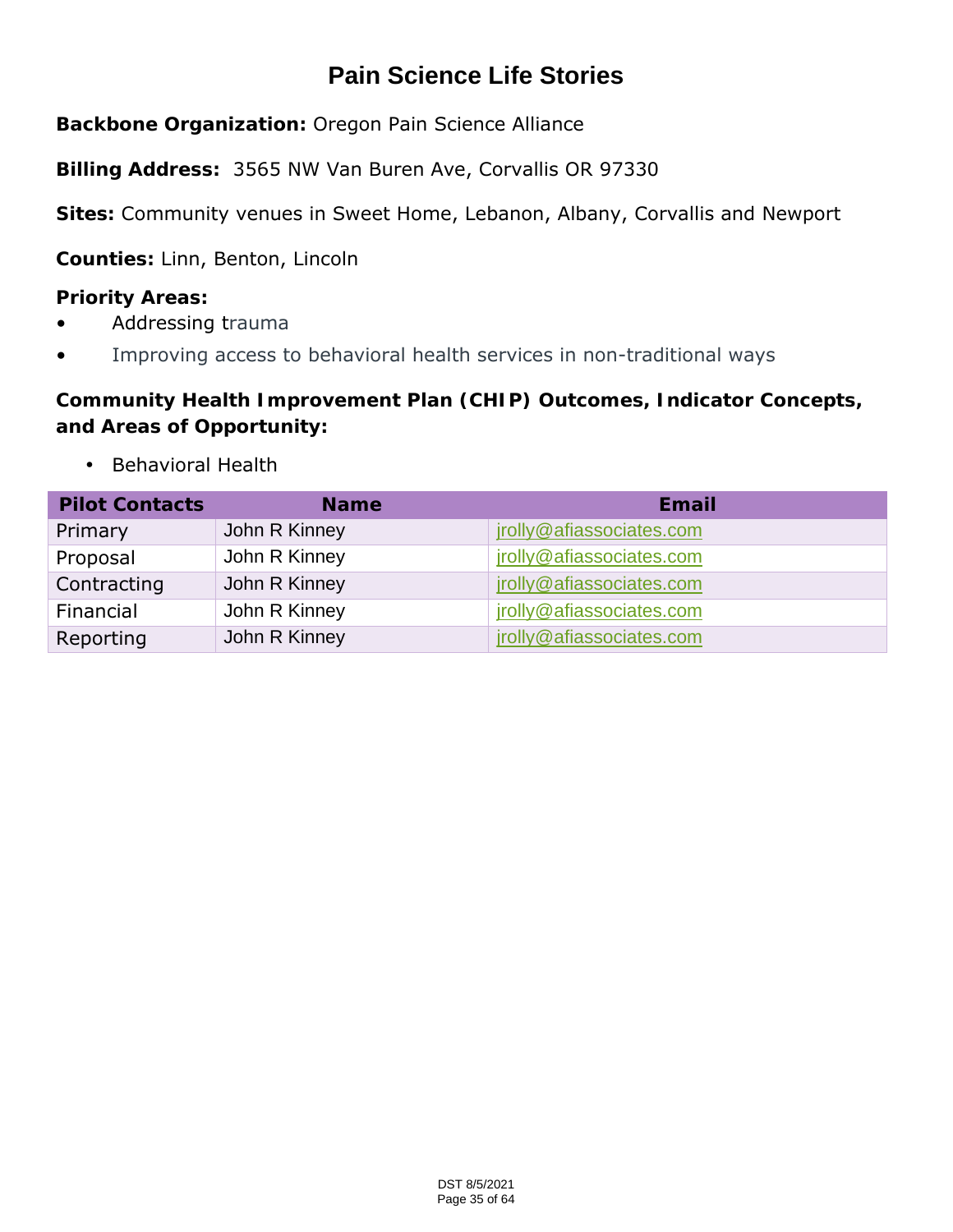IHN-CCO Pilot Proposal Project

# **'Pain Science Life Stories'**

Oregon Pain Science Alliance, Inc. (OPSA)

Contact: John R Kinney jrolly@afiassociates.com 541-231-5816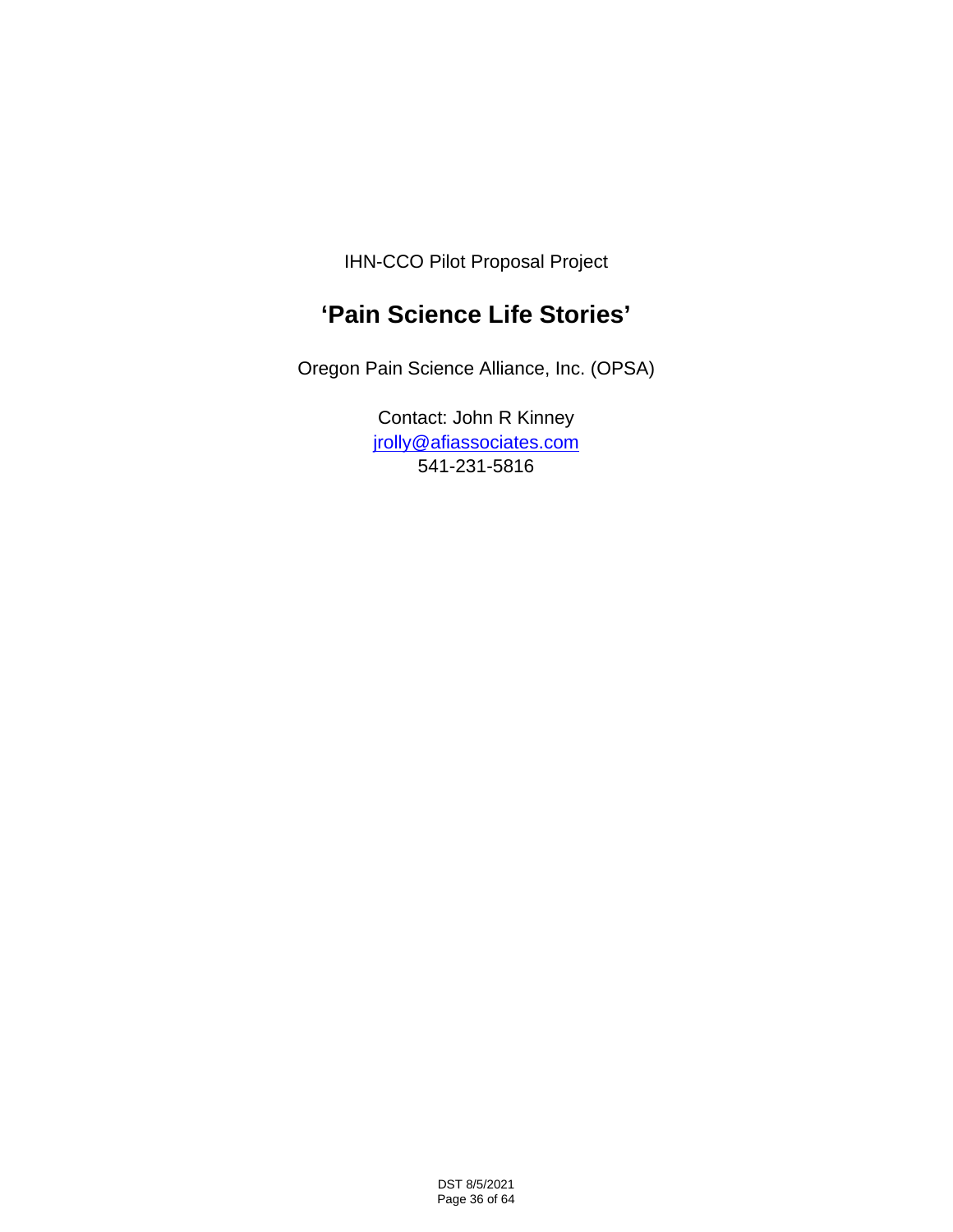# **A. Executive Summary**

Neuroscience research in the last several decades has provided a new BioPsychoSocial understanding of the pain experience, which expands from the BioMechanical explanation dominant in the health community and the general population. The BioPsychoSocial understanding offers broad opportunities for anyone to take control of their pain experiences rather than depend on the healthcare system. Learning, and gaining confidence in self-care for pain experiences represents an innovation in healthcare. This would be a positive change for health outcomes and expectations of the healthcare system, and an effective alternative to opioids. Since pain is a factor in the majority of complaints presented to healthcare workers, innovations that effectively address the management of pain can be a systemic change for the healthcare system.

Our project would develop a system for OPSA to capture high-quality, edited video of the stories of health care workers whose practices are based on the BioPsychoSocial model and the stories of people whose lives have been changed by understanding Pain Science and the BioPsychoSocial model. OPSA has offered such story meetings throughout the mid-Willamette Valley for more than 4 years but has not had the high quality video capture and editing capability, or the on-demand access to those videos that this project would provide. The objective of OPSA is 'To transform society's understanding of pain and improve pain care options and outcomes; and to offer individuals, families and communities hope and choices by promoting education relating to: pain science, the emergent construction of pain experiences, and the potential for deconstruction of pain experiences with a primary focus on the merits of self-management and empowerment strategies in the transformation process.' OPSA is a nonprofit corporation with a membership of healthcare workers and community members that began offering pain story community session in four mid-valley communities about 4 years ago.

The project will include a larger venue conference on self-managing pain to kick-off the new access service and pre/post surveys of participants will measure changes in understanding and pain-beliefs that vitalize self-management. While the meetings and conference will be advertised to the general public, the notices and access information will be offered to all IHN-CCO entities for distribution to their members, along with the survey opportunity. The project offers new practices and avenues for addressing trauma and improving healthcare through self-care (behavioral services). The healthcare system will realize cost savings to the extent that people can develop effective self-care for pain experiences, and self-care offers greatly increased access to relief during pain experiences. Also, to the extent that patients can effectively manage their pain experiences, their demand for healthcare worker services should decrease the stress and burnout of workers.

## **The desired content of each story would be:**

- 1. Healthcare worker story elements: experience in healthcare, beliefs about pain cause and management in the past and now, personal introduction to Pain Science, how Pain Science fits into current practice, how some specific healthcare concept fits into the pain experience and self-care, story of personal and/or un-named patient's experience(s), how that story relates to our current understanding of Pain Science and self-management, and a next step the listener might consider.
- 2. Self-care story elements: personal beliefs about pain cause and management in the past and now, personal introduction to Pain Science or to the practices based on Pain Science, pain self-management practices I find useful, and the difference in my pain experiences before and after my introduction to Pain Science.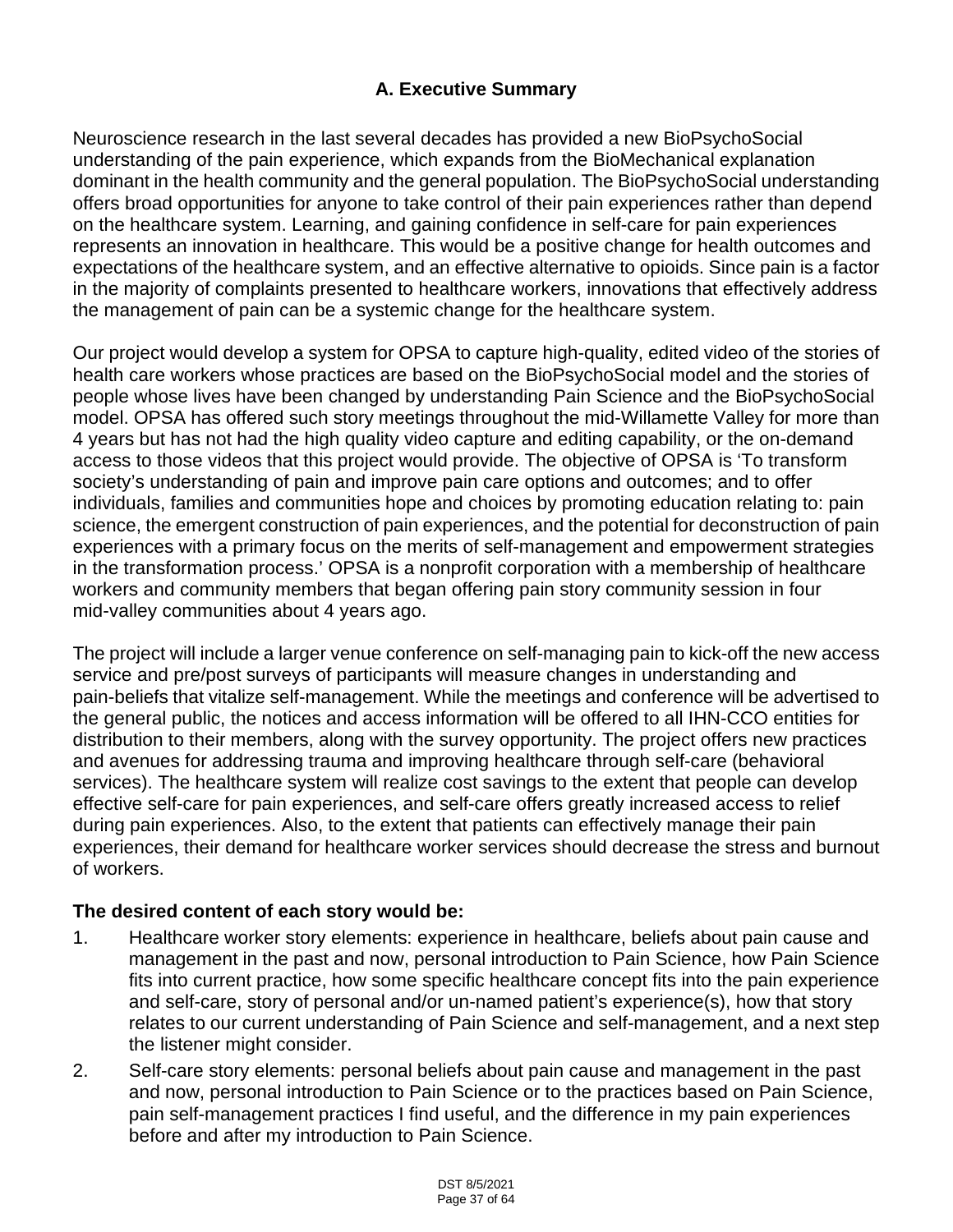# **B. Pilot Description**

# **Goals:**

- 1. To make life stories of Pain Science based healthcare practice and pain experience self-management **readily available** to IHN-CCO members at community sessions and on the internet.
- 2. To **promote change** in IHN-CCO member's, and their healthcare worker's beliefs based on Pain Science understanding, concerning the factors contributing to pain experiences and to a person's ability to manage their pain experiences,.
- 3. To provide **logical and emotional life stories** of Pain Science based healthcare practice and pain experience self-management to IHN-CCO members, and the general public, through community sessions and on-demand via the internet, in order to change their beliefs about pain.

#### **Outcome measurements: (This project does not fit directly into the RFP Outcomes categories, but should impact them in the long-term, because pain experiences frequently interact with trauma and behavioral issues, and Pain Science self-care addresses behavioral beliefs about the causes of pain.)**

- 1. The number of IHN-CCO entities willing to collaborate by **proactive recommendation** of the Pain Science Life Stories sessions and web site to their healthcare workers and members, who are in the target group.
- 2. The number of IHN-CCO **healthcare workers** who choose to **access** the Pain Science Life Stories sessions and media.
- 3. The number of IHN-CCO **members** who choose to **access** the Pain Science Life Stories sessions and media.
- 4. The change reported by IHN-CCO **healthcare workers**, of their **beliefs** concerning Pain Science-based practices and self-care after each community session and each media access session.
- 5. The change reported by IHN-CCO **members**, of their **beliefs** concerning Pain Science-based practices and self-care after each community session and each media access session.
- 6. The change reported by **general public individuals** of their **beliefs** concerning Pain Science-based practices and self-care after each community session and each media access session.
- 7. The number of IHN-CCO **members scheduling pain-science-based healthcare** after encountering the project stories.

## **Expected outcomes with respect to project goals:**

- 1. The project is expected to produce changes of beliefs within the IHN-CCO members and the general public toward the Pain Science based understanding of pain experiences and self-management.
- 2. Beliefs are very difficult to directly change but belief change must occur for pain suffers to realize any benefit from Pain-Science-based understanding of pain causes and management developed in the last 40+ years.
- 3. Our experience with past OPSA community sessions is that individuals engage best with personal stories of pain belief changes and personal outcome benefits of that change in belief, compared to only the delivery of Pain-Science information content. We have no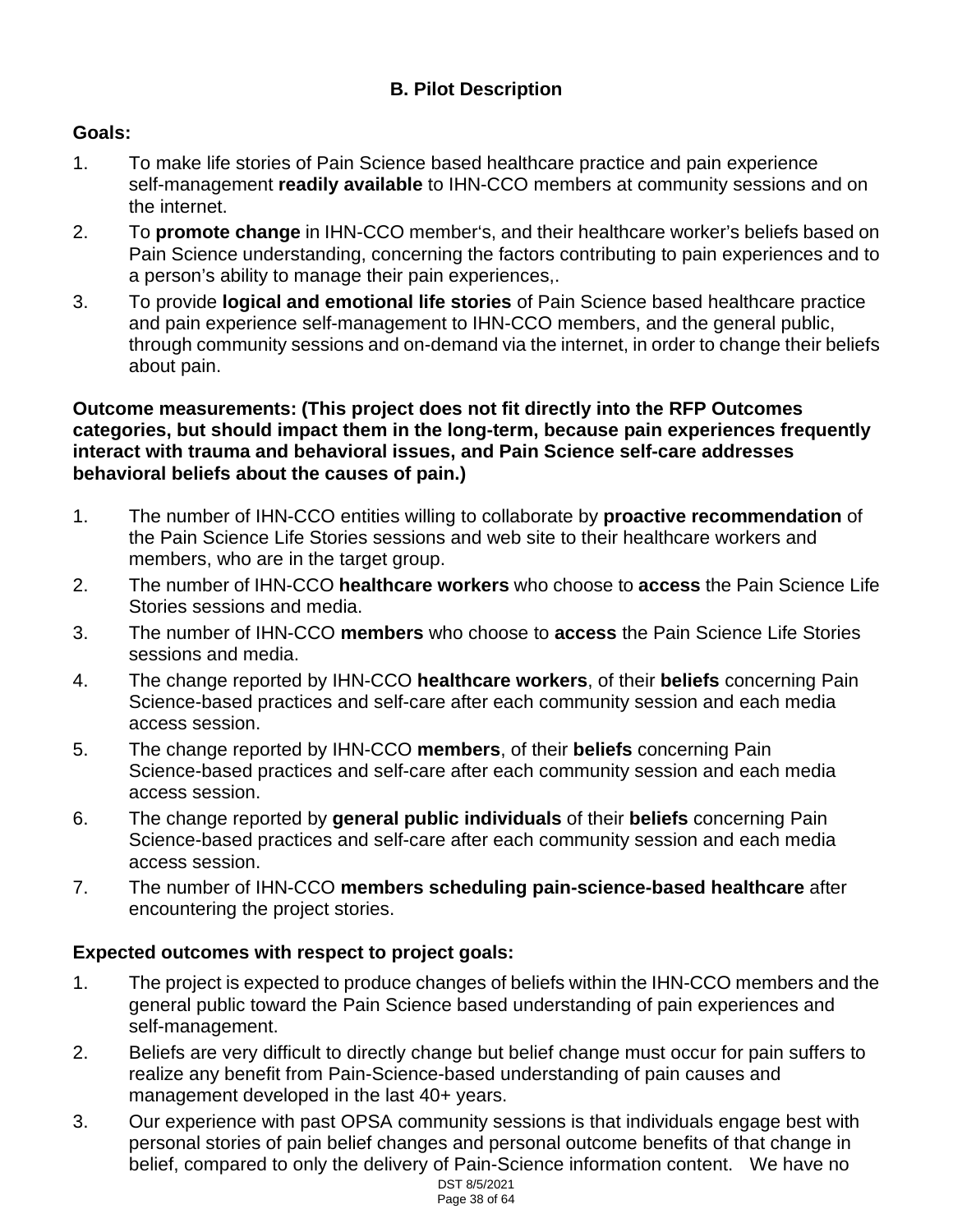basis for estimating how effective the stories will be in changing listener's beliefs, so do not have an expectation of a quantitative result.

T

# **Target population:**

IHN-CCO members with interest in, or experiencing pain related to trauma or behavioral issues with pain symptoms and the general public.

# **Intervention and detailed activities:**

- 1. The primary project intervention is to **change** IHN-CCO **member beliefs** about the BioPsychoSocial factors of pain and evolving self-management of pain experiences through the **logic and emotion** of life stories.
- 2. The secondary project intervention is to **provide access/contact information** to IHN-CCO members for available **Pain-Science-based healthcare** sources and information.

# **Anticipated Partners and their tasks:**

- 1. Healthcare providers: IHN-CCO healthcare workers, Sharna Prasad and the Samaritan Health Lebanon MMaPS program, Tina Corey at Linn Co. Mental Health, and Dr. Kevin Cuccaro at Straight Shot Health
- 2. Health support groups: Wendy Trent at Marble Jar
- 3. Media providers: public access media channels in Sweet Home, Lebanon, Albany, Corvallis, and Newport to provide advertising for the community and conference sessions.
- 4. Tasks: To provide encouragement to the IHN-CCO healthcare workers and members to engage with Pain Science Life Stories, to regularly distribute the story event schedules and topics, to provide the internet link to the stories, and to identify healthcare services based on Pain Science understanding of the pain experience.

# **Equity and tracking IHN-CCO members:**

The Oregon Pain Science Alliance Inc. is not a healthcare entity and has no ability to track IHN-CCO members. We must rely on the IHN-CCO entities to connect the project services with their members, to track individual members, and to provide HIPPA suitable results for inclusion in the project statistics.

# **Social Determinants of Health lens:**

This project does not specifically address SDoH factors, except to the extent IHN-CCO entities collaborate with the project, but some of our advertising will be in Spanish, the videos are planned to have a Spanish translation option, and OPSA will explore adding other languages in the future. The project will also seek to engage unions and minor community retail outlets for advertising the project services. Since the understanding of Pain Science and the associated self-care based healthcare is not yet wide spread, not many in the minor communities have benefited. So Pain Science Life Stories from those communities may not be available during the project, but would be sought for future inclusion as those stories emerge.

# **Project tasks: who, experience, roles:**

- 1. Project management: John Kinney OPSA President, retired engineer and educator.
- 2. Video capture and edit system: John Kinney OPSA President, current videographer for OPSA, with the assistance of a hired professional videographer.
- 3. Web system development: John Kinney OPSA President, retired engineer with the assistance of a hired professional web site developer.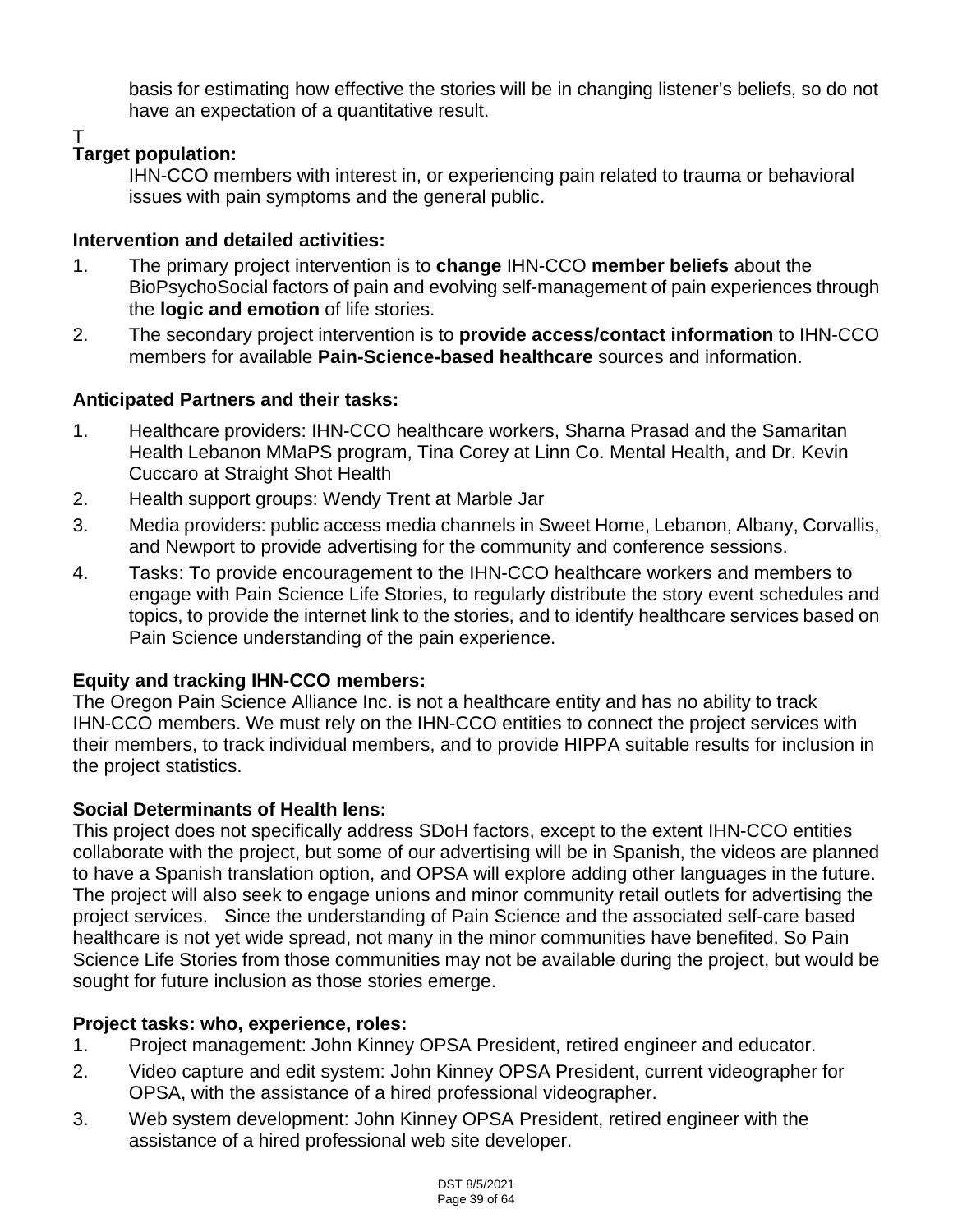- 4. Promotional material development and advertising: Cyndee Pekar OPSA member with the assistance of a hired media design professional.
- 5. Collaboration with IHN-CCO entities: Sharna Prasad OPSA member will facilitate the collaboration.
- 6. Community story events: Sandra Ragan OPSA member will coordinate the events, she has coordinated all the past community events.
- 7. Large venue events: OPSA member to coordinate these events.
- 8. Outcome survey design and tabulation: John Kinney OPSA President, retired engineer and educator, with the assistance of a hired professional

# **Project alignment with OPSA long term goals:**

The proposed project is one of the primary goals of OPSA as quoted in the Description section above.

# **Advertising:**

- 1. Primary advertising to IHN-CCO members by project coordinator collaboration with IHN-CCO entities to provide project promotional materials, event schedules, and internet links.
- 2. By paid advertising on local newspaper, radio and TV outlets.
- 3. By event notice distributed to local retailers and unions for public display.
- 4. By event notice distribution to collaborating IHN-CCO healthcare and pain science support entities for client and public display and distribution.

## **Potential risks and plans to address risks:**

- 1. Reluctance of IHN-CCO entities to collaborate with the project would limit access to IHN-CCO members. Barriers to collaboration might be:
	- a. Perception of IHN-CCO entities that OPSA is not a recognized party in the delivery of credible healthcare information.
	- b. The lack of understanding of IHN-CCO decision makers of the difference between pain-science based practice and current practice, and the potential benefits to their members.
	- c. Our plan to address this risk is to enlist the assistance of Dr. E, to facilitate OPSA communication and collaboration with IHN-CCO entities.
- 2. The proposed budget for the project is an estimate based on our current understanding of the needs and costs, so execution of the project may allow us to do more or less than outlined. Our plan to address this risk as the project moves forward is to adjust tasks and costs within the budgeted total to realize the maximum benefit.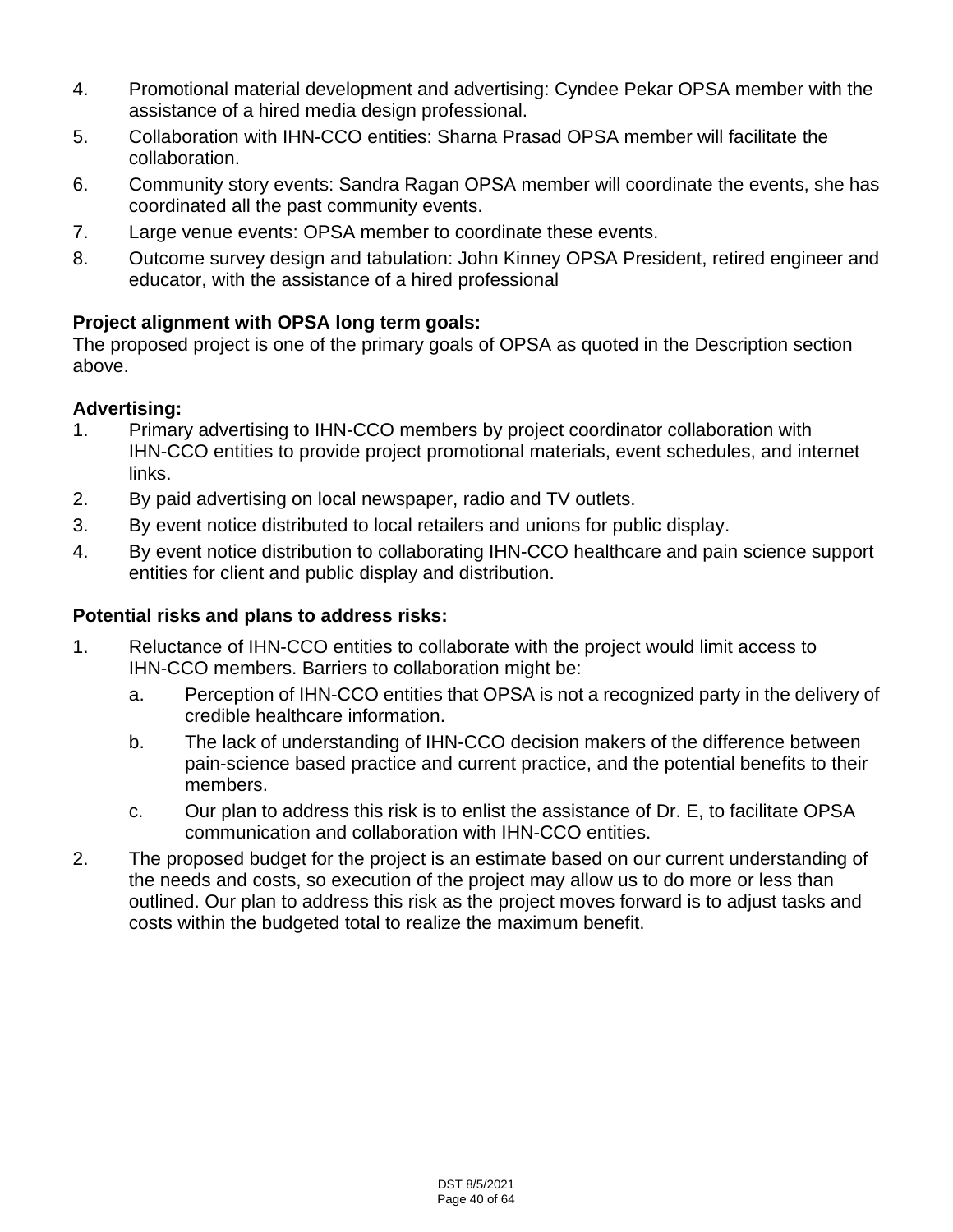# **C. Pilot Timeline 2022**

| Identify, order, receive, and learn video equipment  Nov 1, 2021 - Mar 31, 2022                |  |
|------------------------------------------------------------------------------------------------|--|
| Create operational template for video and editing of pain stories  Nov 1, 2021 - June 30, 2022 |  |
| Stream, capture, and edit 4 Story sessions in the fall of 2021 Sep 2021 - Dec 2021             |  |
| Stream, capture, and edit 4 Story sessions in the spring of 2022 1 Feb - June 30, 2022         |  |
| Stream, capture, and edit 4 Story sessions in the fall of 2022Sep 1 - Dec 31, 2022             |  |
| Develop web site criteria, select and contract web site developer  Nov 1, 2021 - Mar 31, 2022  |  |
|                                                                                                |  |
|                                                                                                |  |
|                                                                                                |  |
|                                                                                                |  |
| Produce event advertising and engage media providersAug 1, 2021 - Aug 31, 2022                 |  |
|                                                                                                |  |
|                                                                                                |  |
|                                                                                                |  |
|                                                                                                |  |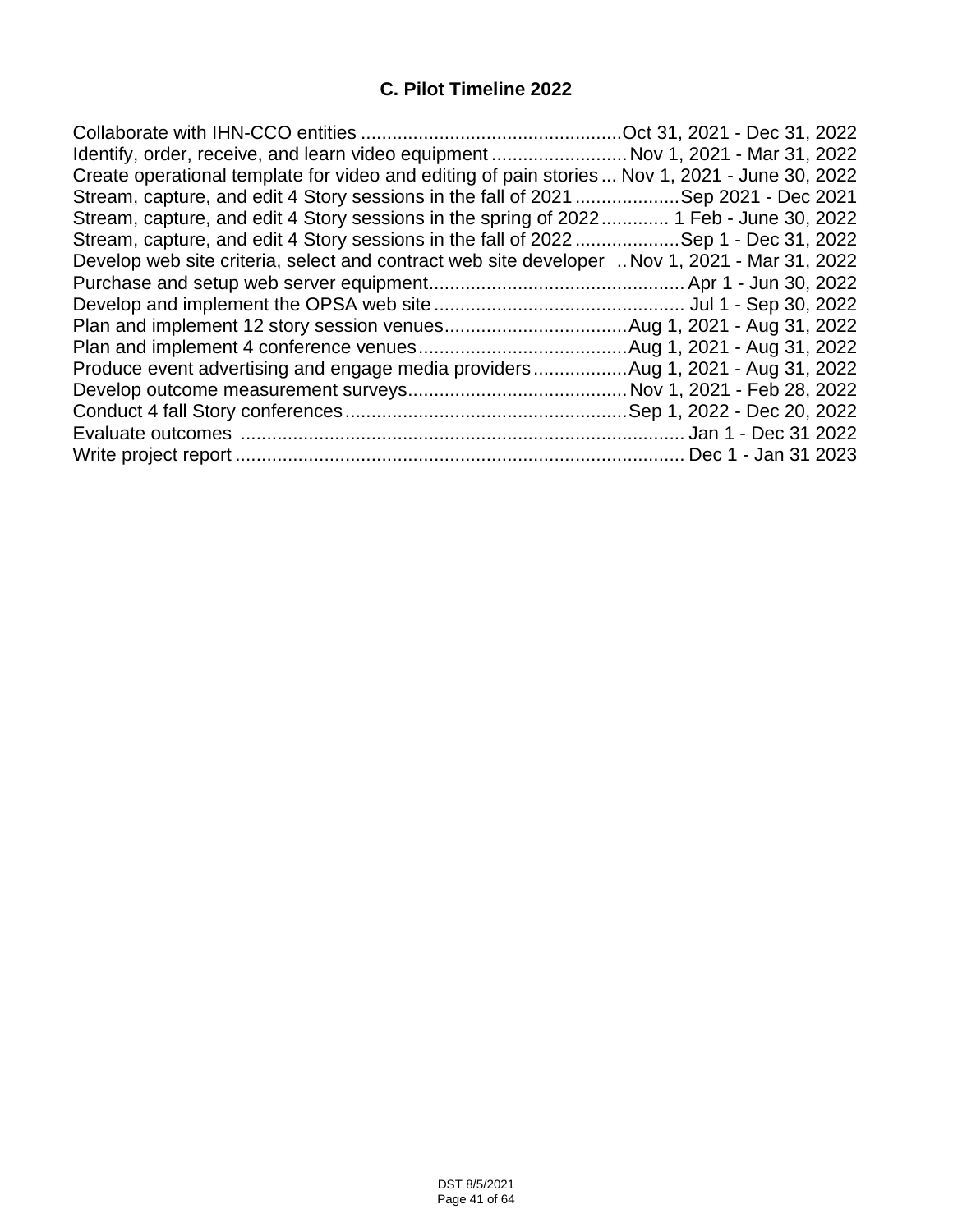# **D. Sustainability Plan**

- 1. The equipment and procedures funded by the project provide the base for OPSA to continue providing free access to Pain Life Stories as the understanding of Pain Science and pain self-care management continues to evolve.
- 2. OPSA will continue to collaborate with IHN-CCO entities to provide current access information to the evolving Pain Science Life Stories.
- 3. The current OPSA community meeting program will sustain the Story sessions in the future.
- 4. OPSA will train 2 volunteers to stream, capture, and edit the Story videos following the project template.
- 5. OPSA will train two volunteers to maintain and update the web site with current Story events promotion.
- 6. The OPSA Education committee will continue to evaluate Story session and web site surveys and to attempt to publish the results.
- 7. We anticipate the increased visibility of the conferences and advertising will increase OPSA membership, so that member dues plus other fund-raising projects will cover the costs of future session venues, advertising, and web site service costs.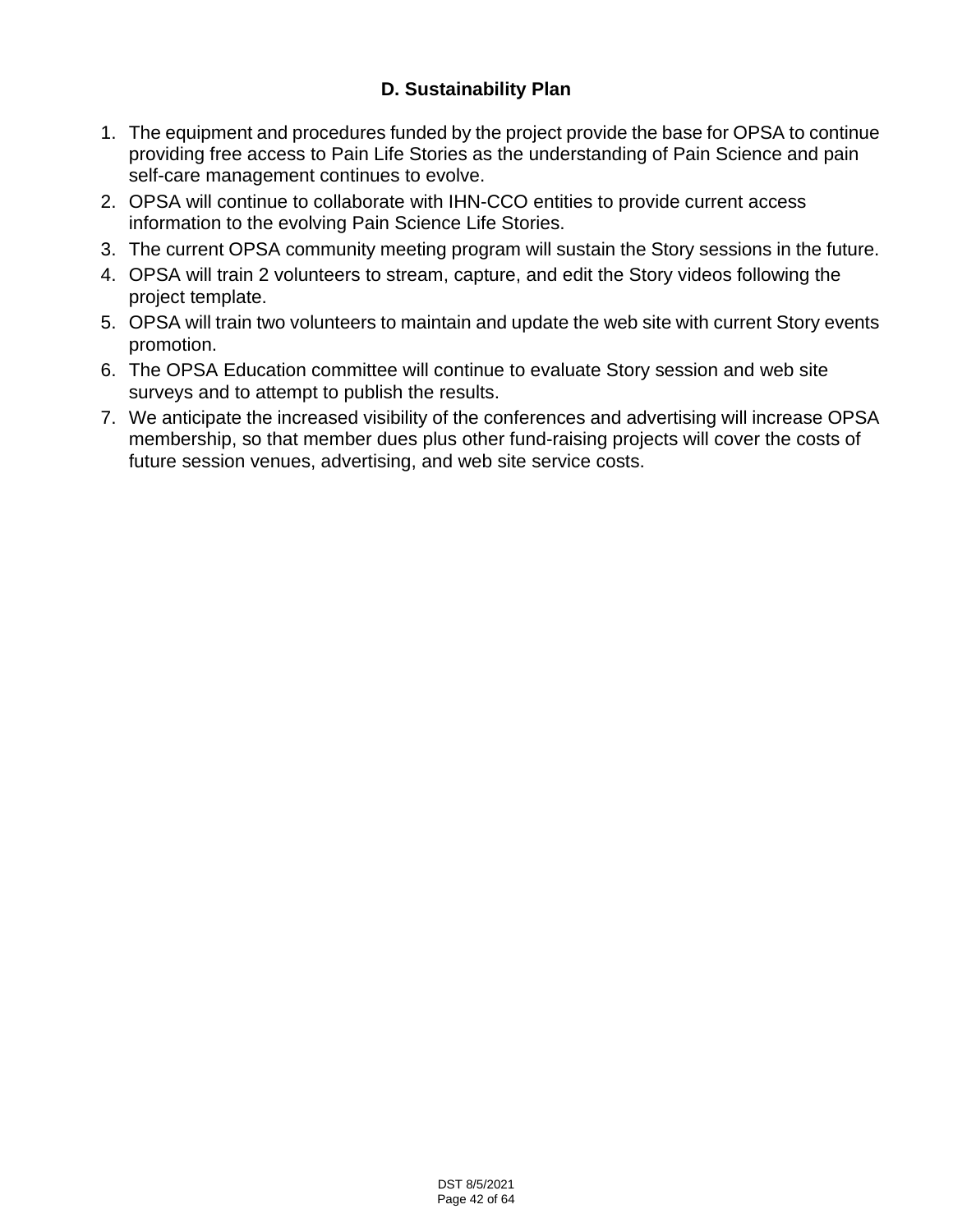# Activities Monitoring Grid Pain Science Life Stories

| <b>Baseline or</b><br><b>Current State</b>                                                                                                                                                                                                                                                                                                                                                                                       | <b>Monitoring Activities</b>                                                                                                                                                                                                                                                        | <b>Benchmark or</b><br><b>Future State</b>                                                                                                                                                                                                                                                                                                                                                                                                                                                                          | <b>Met By</b><br>(MM/YYYY)                               |
|----------------------------------------------------------------------------------------------------------------------------------------------------------------------------------------------------------------------------------------------------------------------------------------------------------------------------------------------------------------------------------------------------------------------------------|-------------------------------------------------------------------------------------------------------------------------------------------------------------------------------------------------------------------------------------------------------------------------------------|---------------------------------------------------------------------------------------------------------------------------------------------------------------------------------------------------------------------------------------------------------------------------------------------------------------------------------------------------------------------------------------------------------------------------------------------------------------------------------------------------------------------|----------------------------------------------------------|
| Add Lincoln County to venues/life story OPSA Education Committee<br>speakers for eight monthly OPSA<br>community education sessions (held<br>September thru May) for promotion to<br>tri-county IHN-CCO members and<br>other interested individuals through<br>clinicians. Stories share learned tools<br>and self-care for chronic pain based on contact clinicians in tri-county<br>current pain science.                      | to coordinate venues,<br>speakers for Corvallis, Albany,<br>Newport/Lincoln City,<br>Lebanon/Sweet Home. OPSA and clinicians, and others in<br>Committee and other<br>volunteers post flyers and<br>area, focusing on primary care<br>clinicians who may serve IHN-<br>CCO members. | Adding Lincoln County to<br>rotating roster for monthly<br>community education events<br>provides IHN-CCO members<br>addition to the Linn and Benton<br>County area, access to<br>networking with peers and health<br>professionals who are using pain<br>science in their practice.                                                                                                                                                                                                                                | <b>Start sessions</b><br>Winter of 2022,<br>then ongoing |
| Purchase video and streaming<br>equipment, editing software. OPSA<br>has had to borrow equipment to create<br>video for past meetings. Video quality<br>and sound has been marginal and<br>editing the video time comsuming.                                                                                                                                                                                                     | Videographer establish<br>needed equipment and<br>software specs and<br>procedures                                                                                                                                                                                                  | To create a library of high-quality<br>recordings of individual and<br>healthcare professional life<br>stories suitable for website                                                                                                                                                                                                                                                                                                                                                                                 | beginning<br>01/15/2022                                  |
| Develop and maintain website to share Receive professional<br>recorded personal stories from<br>professionals who use pain science in<br>their practice, and the pain experience<br>of their patients and other individuals<br>who use pain science tools to<br>overcome persistent pain. Each<br>community meeting event will also be<br>live streamed to reach those who<br>cannot or may not wish to attend live<br>sessions. | estimates to develop website,<br>and for hosting service. Also<br>explore in-house development<br>of same through hosting<br>service offering basic web<br>templates.                                                                                                               | Live stream and record/edit high-<br>quality video of community<br>education events and<br>conferences for website use.<br>This website library provides<br>accessible video and Spanish<br>translation to IHN-CCO<br>members and others for review.<br>We will monitor number of<br>visitors to website and will work<br>to determine a method that does<br>not violate HIPAA to be able to<br>count IHN-CCO members from<br>general public. We hope the<br>IHN-CCO may be able to give<br>direction on this task. | Complete by<br>12/31/2022 then<br>ongoing                |
| Create survey to query session<br>participants about understanding of<br>their pain experience before and after<br>participating in community meetings<br>and conferences.                                                                                                                                                                                                                                                       | <b>OPSA Education Committee</b><br>analyze data to determine<br>effect on IHN-CCO community<br>outcomes. Continue to refine<br>survey as more data is<br>received.                                                                                                                  | <b>OPSA Education Committee</b><br>develop survey with input from maintain and refine survey using<br>OPSA members, compile then input from IHN-CCO members<br>and others attending community<br>meetings, in person or via live<br>stream. Include checkboxes for<br>community member vs clinician.                                                                                                                                                                                                                | Complete by<br>1/31/22 then<br>ongoing to refine         |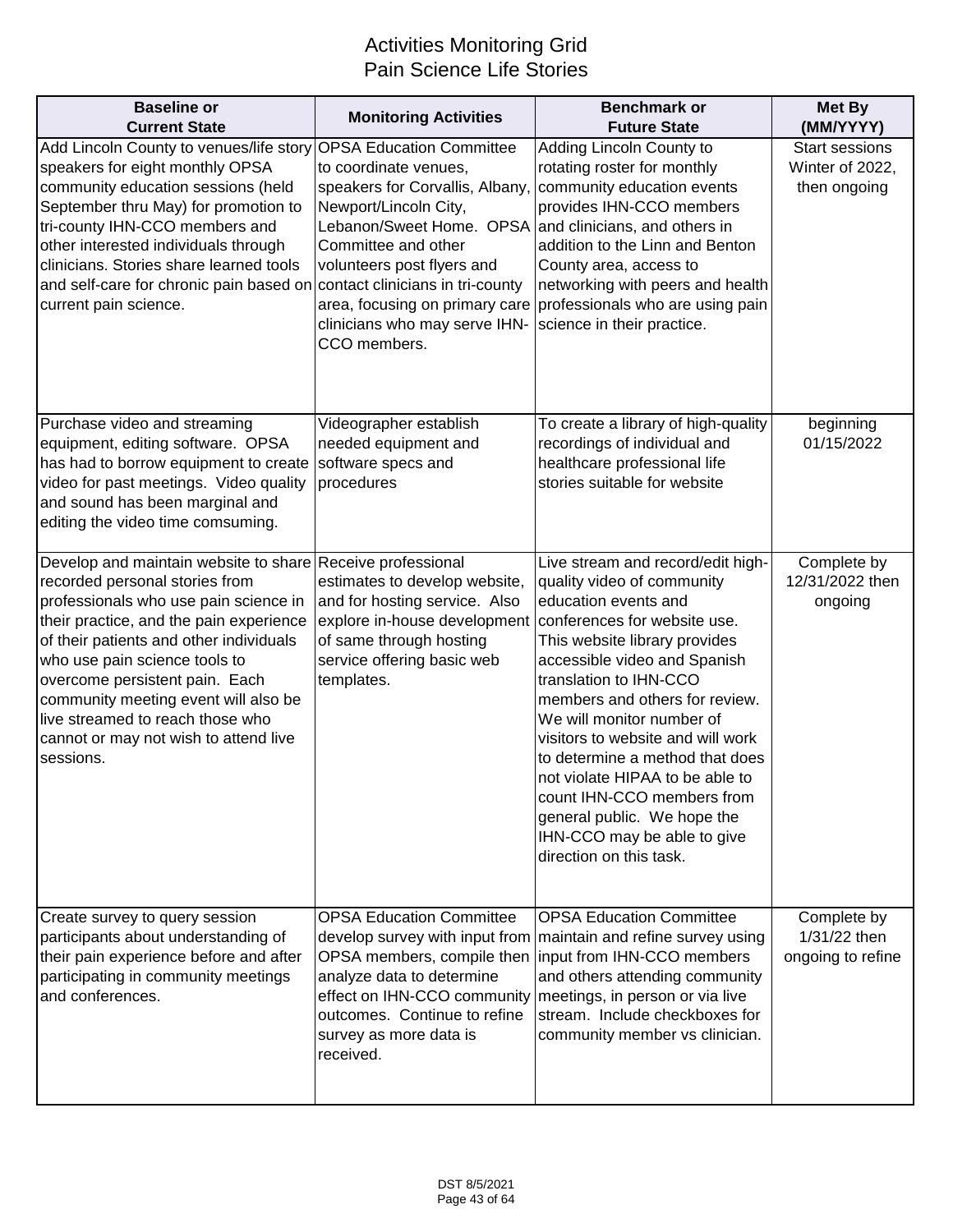# Activities Monitoring Grid Pain Science Life Stories

| <b>Baseline or</b><br><b>Current State</b>                                                                                                                                                                                                        | <b>Monitoring Activities</b>                                                                                                                                                                                                                                                      | <b>Benchmark or</b><br><b>Future State</b>                                                                                                                                                                                                                                                          | Met By<br>(MM/YYYY)                             |
|---------------------------------------------------------------------------------------------------------------------------------------------------------------------------------------------------------------------------------------------------|-----------------------------------------------------------------------------------------------------------------------------------------------------------------------------------------------------------------------------------------------------------------------------------|-----------------------------------------------------------------------------------------------------------------------------------------------------------------------------------------------------------------------------------------------------------------------------------------------------|-------------------------------------------------|
| OPSA and collaborators present mini<br>conferences (approx 4 hours), each<br>with multiple speakers, to IHN-CCO<br>members/participants and other<br>interested individuals in the<br>community.                                                  | Have a mini conference at<br>each of four sites: Albany,<br>Corvallis, Lebanon/Sweet<br>Home, Newport/Lincoln City to<br>introduce OPSA and pain<br>science to communities. Ask<br>for pre-signup, at no charge to<br>participants, to determine<br>interest ahead of conference. | Collaborate and coordinate with<br>Kevin Cuccaro, Straight Shot<br>Health; Tina Corey, Linn County<br>Mental Health; Sharna Prassad,<br>Samaritan Health Lebanon<br>MAPS; Marble Jar self-help<br>support group. Continue to<br>explore new collaborations<br>through networking with<br>attendees. | Through proposal<br>life (2/1/22 -<br>12/20/22) |
| Order promotioinal pens/tablets with<br>OPSA logo for conference distribution                                                                                                                                                                     | <b>OPSA Education Committee</b><br>select and order                                                                                                                                                                                                                               | For promotion of OPSA website                                                                                                                                                                                                                                                                       | Order before first<br>conference                |
| Design and print material to promote<br>OPSA community meetings to PCPs<br>and their IHN-CCO patients and all<br>interested individuals.                                                                                                          | <b>OPSA Education Committee</b><br>and other OPSA Volunteers                                                                                                                                                                                                                      | Community meeting dates,<br>venues, and speaker info using<br>individual, flyers.                                                                                                                                                                                                                   | <b>Begin September</b><br>2021                  |
| Design and print material to promote<br>OPSA conferences to PCPs and their<br>IHN-CCO patients and all interested<br>individuals.                                                                                                                 | <b>OPSA Education Committee</b><br>and other OPSA Volunteers                                                                                                                                                                                                                      | Conference venues, and<br>speaker info using individual,<br>flyers.                                                                                                                                                                                                                                 | by Aug 31, 2022                                 |
| Distribute OPSA promotional materials OPSA Education Committee<br>to clinicians for introducing pain<br>science self-care to IHN-CCO and<br>other patients; and to local retailers,<br>libraries, fraternal organizations, for<br>public display. | and other OPSA Volunteers                                                                                                                                                                                                                                                         | After original promotion,<br>periodically check that<br>promotional material is still<br>prominent and easily available                                                                                                                                                                             | Ongoing through<br>project                      |
| Advertise in local areas through radio,<br>newspaper, and public access media<br>channels to reach IHN-CCO members<br>who may use these services.                                                                                                 | <b>OPSA Education Committee</b>                                                                                                                                                                                                                                                   | Targeting Albany, Corvallis,<br>Lincoln City, Newport, Lebanon,<br>and Sweet Home                                                                                                                                                                                                                   | Just prior to events<br>held in area            |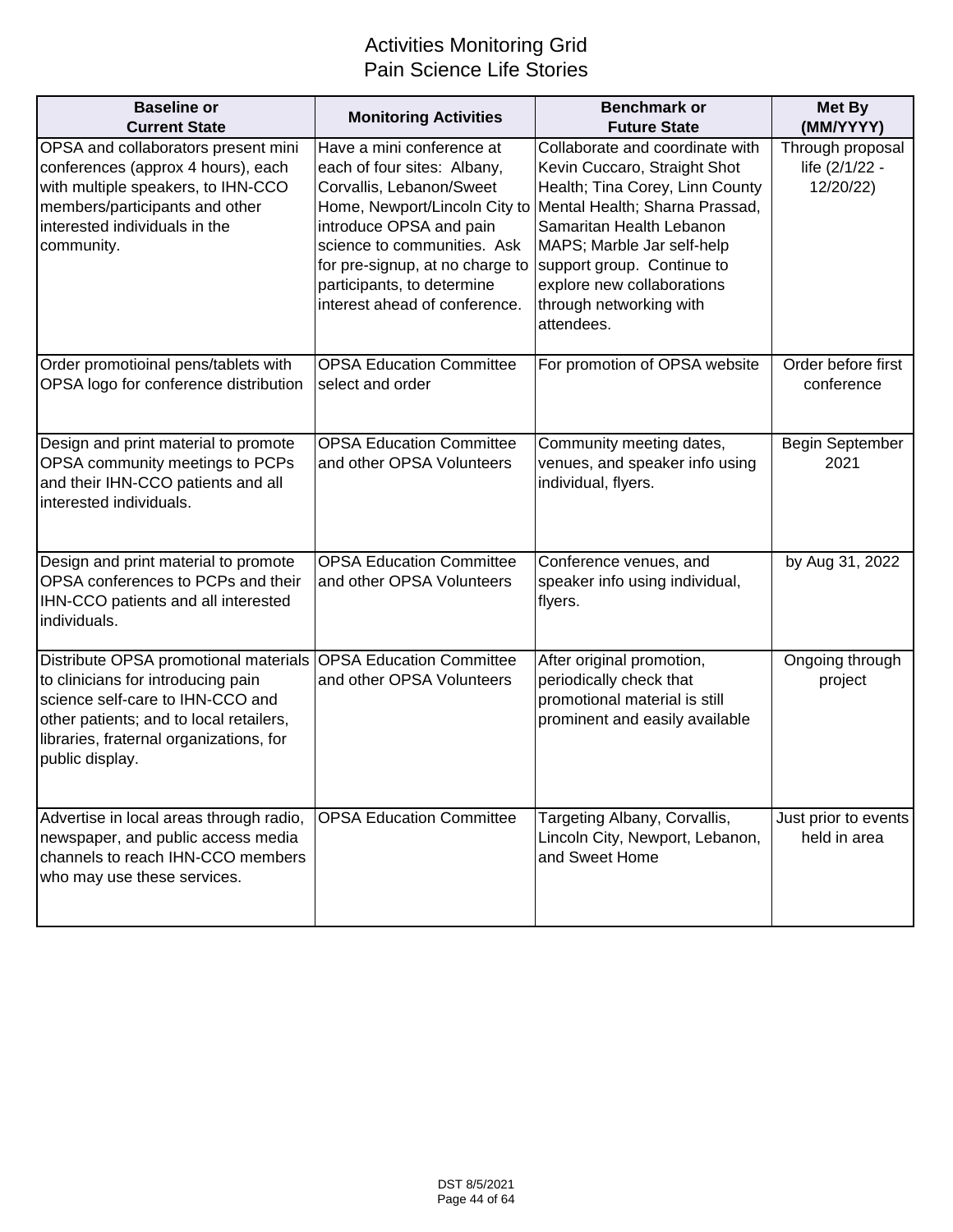# **Pilot: Pain Science Life Stories**

| Pilot Start Date: 11/01/2021                             | Pilot End Date: 12/31/2022 |                                   |
|----------------------------------------------------------|----------------------------|-----------------------------------|
| <b>General and Contracted Services Costs:</b>            |                            |                                   |
|                                                          | <b>Total Cost</b>          | <b>Amount</b><br><b>Requested</b> |
| <b>Video and Website Development Costs:</b>              |                            |                                   |
| Core cost to purchase video equipment to record and live |                            |                                   |
| stream Story Sessions:                                   |                            |                                   |
| Video, audio and streaming equipment                     | 5,000                      | 5,000                             |
|                                                          |                            |                                   |
| Computer equipment for video editing and serving website | 5,000                      | 5,000                             |
| Videographer develoment assistance                       | 1,500                      | 1,500                             |
| Editing software (reduced rate for non-profit)           | 500                        | 500                               |
| Website development for OPSA website and streaming Story |                            |                                   |
| Sessions                                                 |                            |                                   |
| Web domain                                               | 1,000                      | 1,000                             |
| Hosting service for website                              | 1,000                      | 1,000                             |
| Website developer charges for creation and instruction   | 15,000                     | 15,000                            |
| Subtotal, Equipment/Software/Website Development:        | 29,000                     | 29,000                            |
|                                                          |                            |                                   |
| <b>Story Session Community Meeting Costs:</b>            |                            |                                   |
| Venue costs for eight total, 1.5-hour Story sessions in  |                            |                                   |
| Spring/Fall 2022                                         |                            |                                   |
| Corvallis                                                | 750                        | 750                               |
| Albany                                                   | 750                        | 750                               |
| Lebanon/Sweet Home                                       | 750                        | 750                               |
| Newport/Lincoln City                                     | 750                        | 750                               |
| <b>Subtotal, Story Session Community Meetings:</b>       | 3,000                      | 3,000                             |
| <b>Venue/Catering for Four Large Conferences:</b>        |                            |                                   |
| Corvallis                                                | 2,500                      | 2,500                             |
| Albany                                                   | 2,500                      | 2,500                             |
| Lebanon/Sweet Home--Lebanon Samaritan                    |                            |                                   |
| Community Hosp.                                          | 2,500                      | 2,500                             |
| Newport/Lincoln City--Education Center at                |                            |                                   |
| Newport Samaritan Community Hosp.                        | 2,500                      | 2,500                             |
| Travel costs for featured clinicians and patients        | 3,000                      | 3,000                             |
| Handout merchandise to participants                      | 500                        | 500                               |
| Copying for conference handouts                          | 500                        | 500                               |
| Subtotal, Venue/Catering for Four Large Conference:      | 14,000                     | 14,000                            |
|                                                          |                            |                                   |
| <b>Advertising Costs for Conferences:</b>                |                            |                                   |
| Radio in local areas                                     | 1,000                      | 1,000                             |
| Newspaper in local areas                                 | 1,000                      | 1,000                             |
| Color copying for handouts to clinicians to share with   |                            |                                   |
| their IHN-CCO patients and others                        | 1,000                      | 1,000                             |
| Subtotal, Story Session Community Meeting:               | 3,000                      | 3,000                             |
|                                                          |                            |                                   |
| <b>Consulting and Supply Costs for Survey</b>            |                            |                                   |
| Survey design and analysis model development             | 1,000                      | 1,000                             |
| <b>Total Direct Costs:</b>                               | 50,000                     | 50,000                            |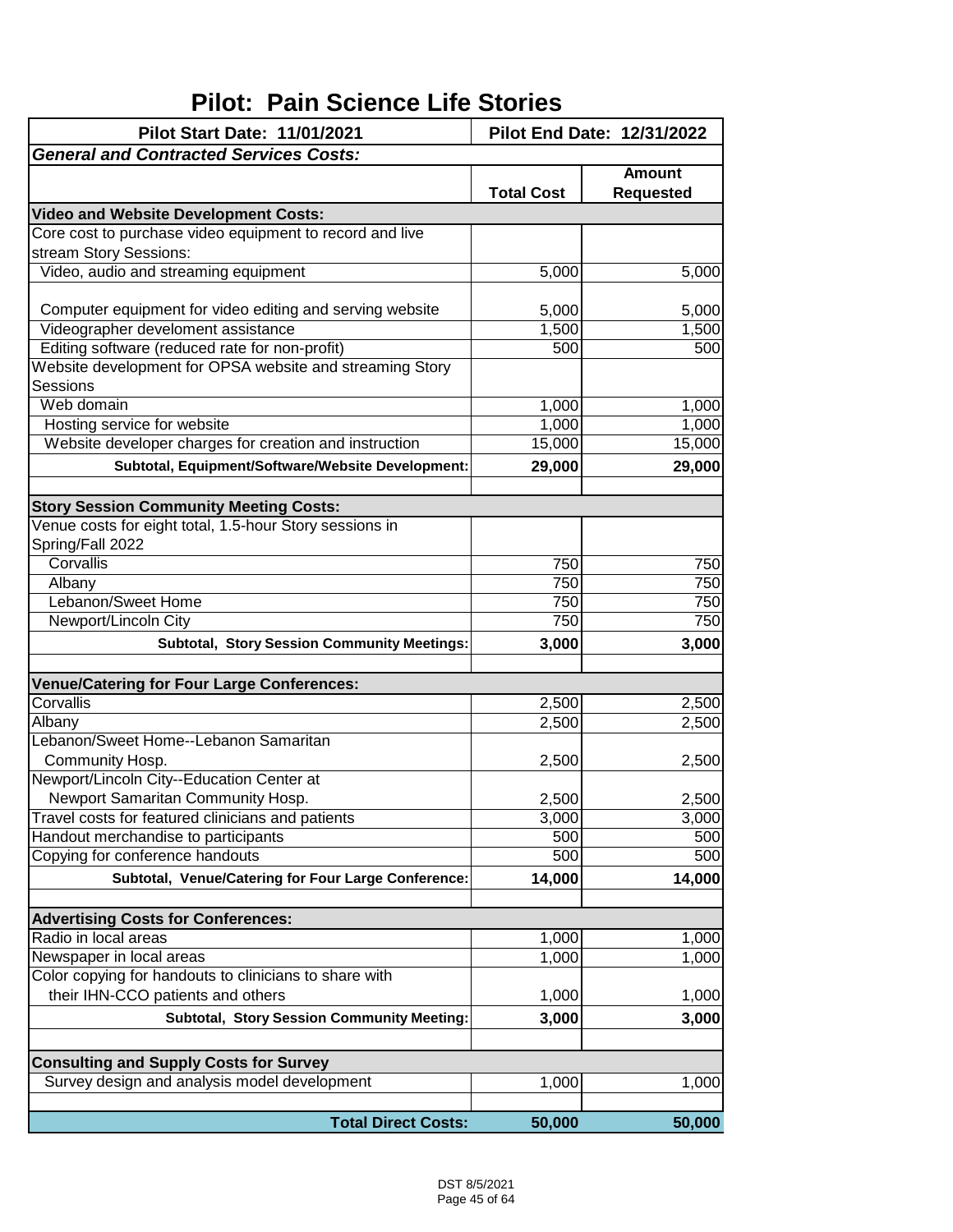# **PUENTES:**

**Improving Language Access and Culturally Appropriate Messaging to Address Health Inequities in the Latinx Communities of Linn and Benton Counties** 

**Backbone Organization:** Casa Latinos Unidos

**Billing Address:** 1555 SW 35th Street, Corvallis, OR 97333

**Sites/Counties:** Benton and Linn Counties

**Priority Areas:** 

● Language access including health literacy, access to information in their target language, collaboration with health agencies and providing supports/feedback on the needs of the Latinx community to address health inequities

**Community Health Improvement Plan (CHIP) Outcomes, Indicator Concepts, and Areas of Opportunity:**

# SD4: Improve health equity.

| <b>Pilot Contacts</b> | <b>Name</b>           | Email                                    |
|-----------------------|-----------------------|------------------------------------------|
| Primary               | Miriam Cummins        | executive.director@casalatinosunidos.org |
| Proposal              | <b>Miriam Cummins</b> | executive.director@casalatinosunidos.org |
| Contracting           | <b>Miriam Cummins</b> | executive.director@casalatinosunidos.org |
| Financial             | <b>Miriam Cummins</b> | executive.director@casalatinosunidos.org |
| Reporting             | <b>Miriam Cummins</b> | executive.director@casalatinosunidos.org |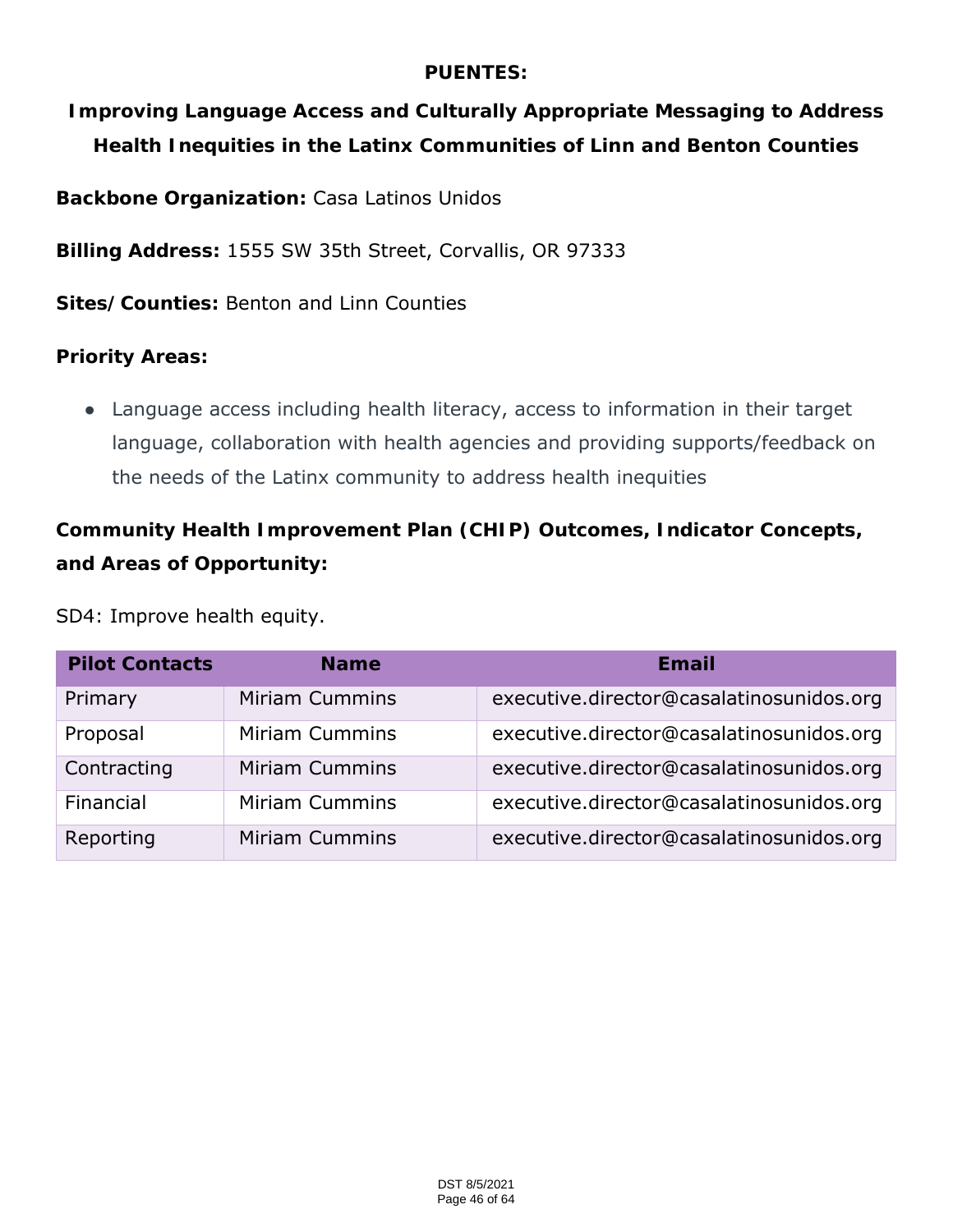# A. Executive Summary

Casa Latinos Unidos is committed to ensuring that the Latinx community members of Benton and Linn counties have access to health materials that are culturally and linguistically appropriate. Through partnership with public health systems and the involvement of the Latinx community, we aim to establish our presence as advocates for our community by assessing written materials and messaging available to Latinx IHN-CCO members of Benton and Linn Counties. As a culturally-specific organization rooted in the Latinx community, our organization is well positioned to represent the needs of that community to access information and knowledge in ways that are relevant to the intended audience and that will increase sustainable access to services and resources. To do this, Casa Latinos Unidos will be the bridge (hence the project name 'PUENTES') between the IHN-CCO Latinx community of Benton and Linn Counties and public health services and will take responsibility for identifying challenges with the linguistic and cultural appropriateness of current written and oral materials and messaging, as well as identifying the need for new information when that is not available. Ultimately, the aim of this project is to begin the process of erasing health inequities that continue to disrupt the lives of Latinx people and that can be addressed by improving communication and cross-cultural understanding.

# B. Pilot Description

## **Introduction**

Casa Latinos Unidos (CLU) has a more than decade long history of facilitating communication and cross-cultural understanding between Latinx individuals and families and the system of services in Benton and Linn Counties. In general, we do this by acting as a bridge or broker between the community and the system of services, making each one aware of the characteristics and needs of the other. This translates into activities such as participating in service partnerships and coalitions as advocates for the Latinx community, translating into Spanish correspondence or emails in English that clients cannot read, helping clients complete forms online and make appointments with a

> DST 8/5/2021 Page 47 of 64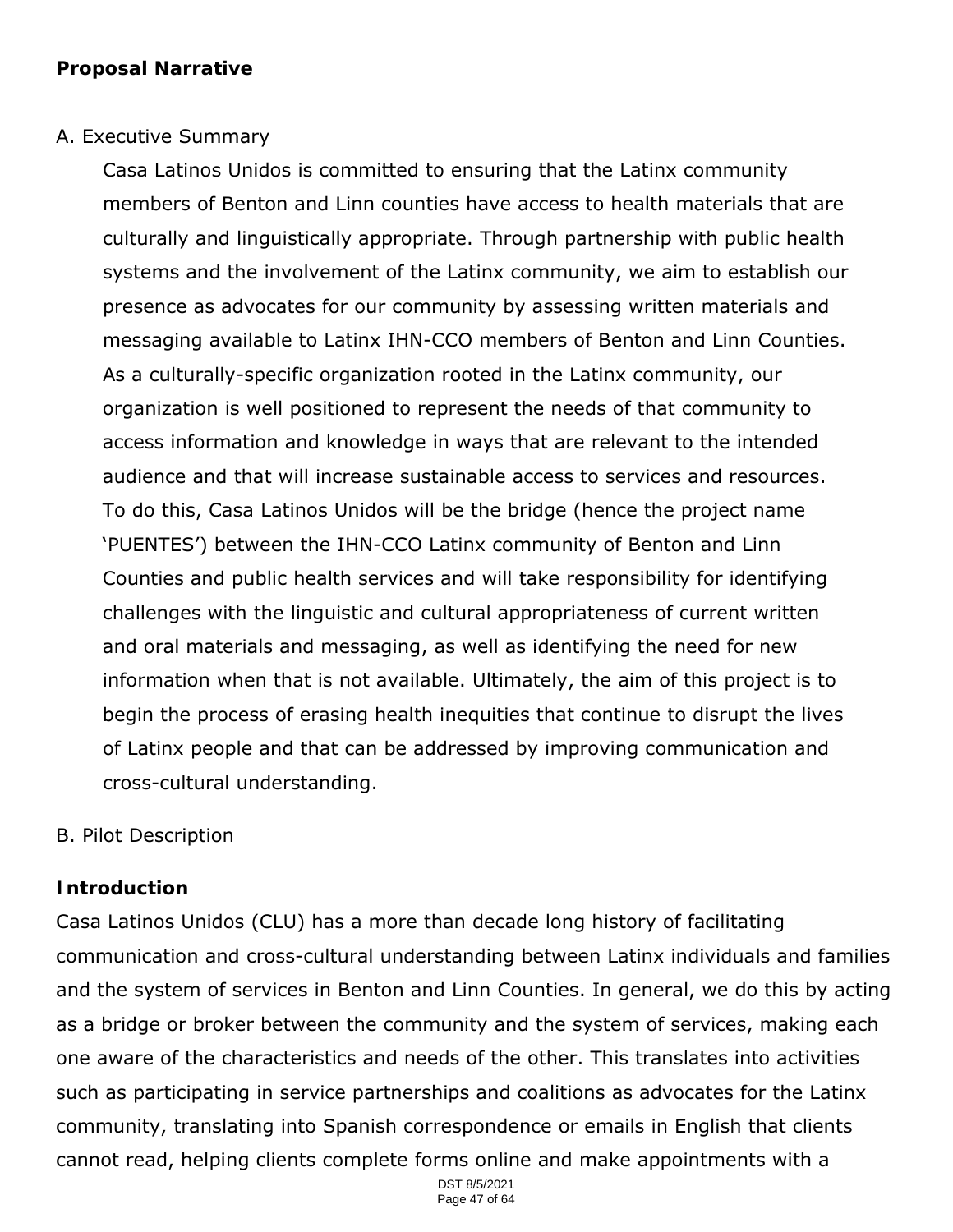variety of service providers, and by accompanying clients to appointments so that we can help with communication.

Our aim for this project is to focus our communication and cross-cultural understanding work on IHN-CCO members that are part of the Latinx community and receive health benefits from OHP and/or Medicare. We propose to work in partnership with Samaritan Health Services (SHS) to improve the quality of materials and messaging available to Latinx community members. We will provide information to SHS about how to create material and messaging that are linguistically understandable and culturally appropriate to ensure that this messaging achieves the intended purpose. The cultural diversity that characterizes the Latinx communities of Benton and Linn County will be reflected in the findings and recommendations we provide SHS; included in these communities are people whose first language is Spanish as well as those who are speakers of Mam and other indigenous languages.

**Goals and Activities**

These are the goals of the PUENTES project:

Goal A: To identify problems and issues with the linguistic and cultural appropriateness of the written material and messaging Samaritan Health Services uses to reach out to their Latinx IHN-CCO clients.

Goal B: To identify in the Latinx IHN-CCO community of clients, areas of need that are currently not addressed through existing material and messaging.

Goal C. To propose to Samaritan Health Services ways of improving the linguistic and cultural appropriateness of the existing material and messaging, or to create new ones if needed, used to reach out to their IHN-CCO clients.

To accomplish these goals, the project will engage in the following data collection, analysis, and report writing activities: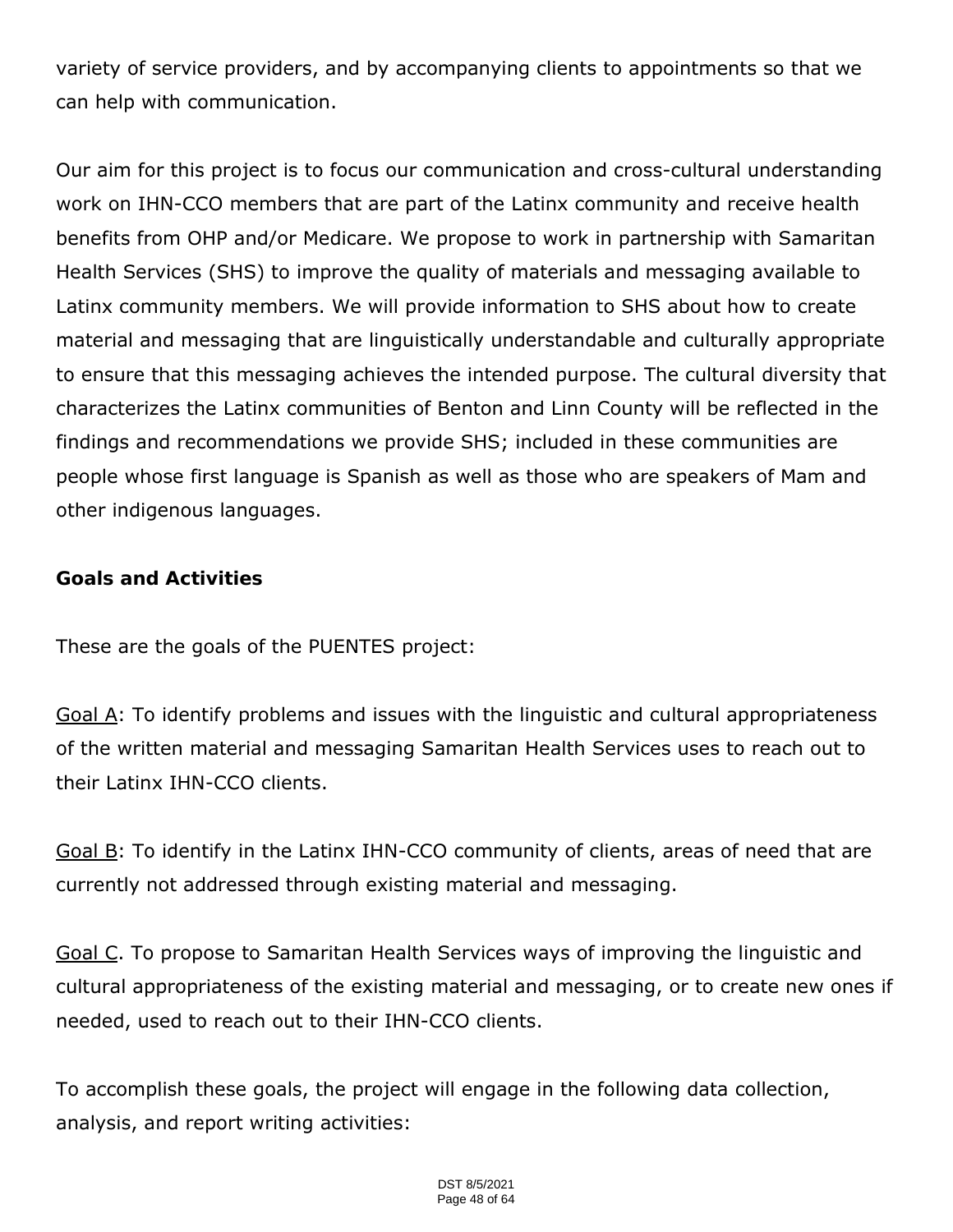- 1. Establish a committee with SHS to monitor the progress of the project. The committee will inform the project about materials and messaging that requires a quality assessment through PUENTES data collection activities. Also, we will regularly provide the committee with current information gathered through focus groups and other data related activities, as well as with suggestions about how that information can be used to improve materials. Finally, the committee will provide to us the materials they have improved with our recommendations so that we can assess quality and effectiveness in the community in the final focus group. The final report will be provided to the committee as well.
- 2. Collect data through a (simple) semi-structured questionnaire. The questionnaire will focus on problems and issues with the current material and messaging Samaritan Health Services uses to reach out to the Latinx community, as well as on areas of need that are not currently addressed through those materials and messaging. This involves the following specific activities:
	- a. Develop a semi-structured questionnaire to collect the information.
	- b. Collect information from our clients that are IHN-CCO members using the form created. Our office intake staff and the ENLACES promotoras will collect the information from their clients.
	- c. Analyze the data collected through this form to identify dominant themes.
- 3. Collect data through focus groups. Four focus groups will address problems and issues with the current material and messaging Samaritan Health Services uses to reach out to the Latinx community, as well as identify areas of need that are not currently addressed through those materials and messaging. One additional focus group will be conducted closer to the end of the grant period to assess improvements made to material by SHS.

This involves the following specific activities:

a. Create a focus group interviewing guide to collect information on problems and issues with the current material and messaging Samaritan Health Services uses to reach out to the Latinx community, as well as on areas of need that are not currently addressed through those materials and messaging.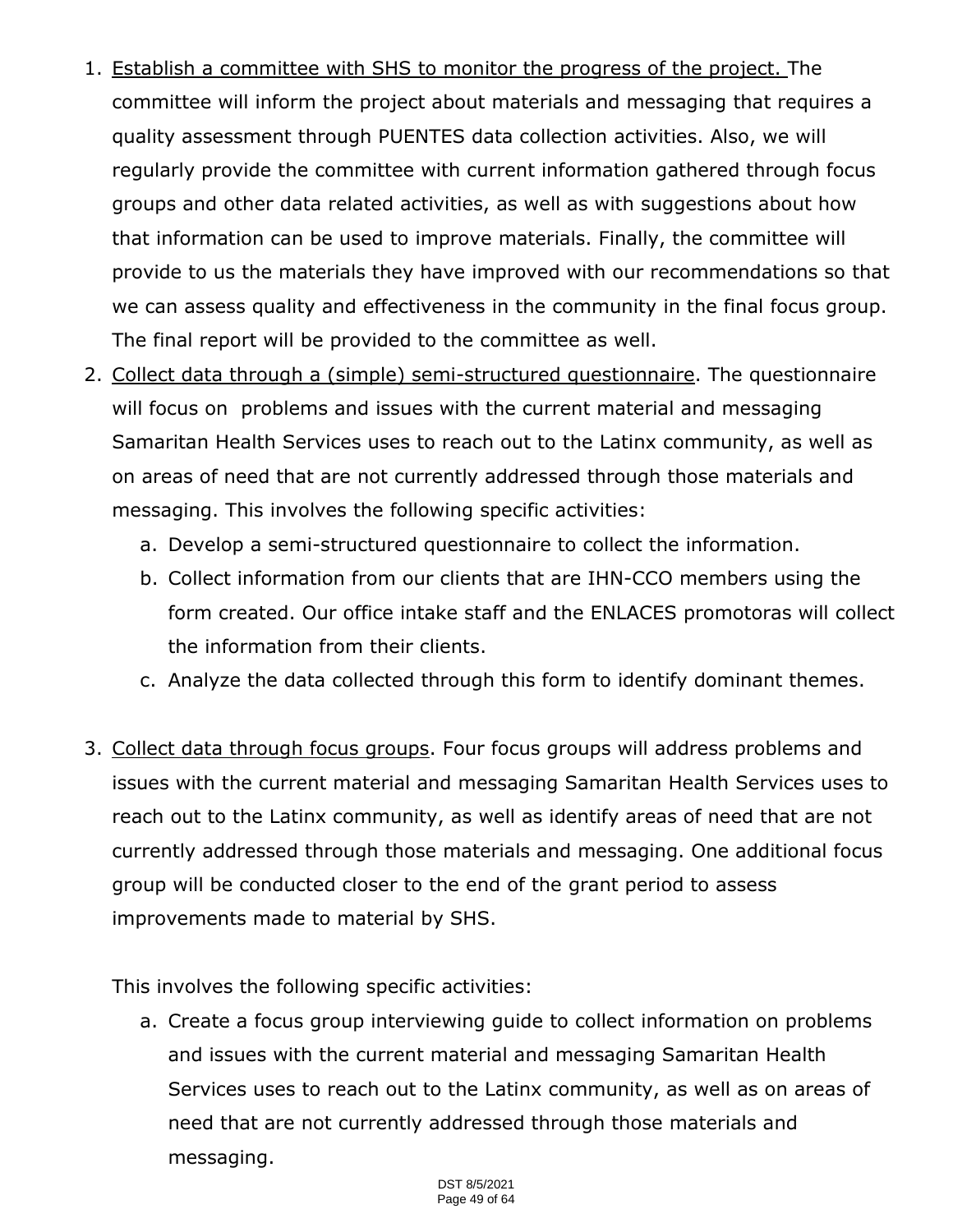- b. Conduct 4 focus group sessions with IHN-CCO members using the previously created interviewing guide. The focus groups will be conducted with IHN-CCO Latinx members in two urban (Corvallis and Albany) and two rural (Monroe and Lebanon) settings.
- c. Conduct 1 focus group close to the end of the project period to assess the point of view of the Latinx community regarding material SHS has improved through the feedback we had provided through the year. The decision on where to do this focus group will be made later on based on how well the previous focus group sessions worked.
- 4. Collect data through photovoice. Request our clients to take photographs of written printed material or online material they consider to be both good and bad examples of effective messaging on health. Also, ask them to explain their choices in a few sentences.
- 5. Analyze the collected data. Using professional software, we will perform qualitative data analysis and create engaging reports to identify dominant themes in data collected through the questionnaire, focus groups, and photovoice.
- 6. Provide regular feedback to SHS on emerging findings from research. Will will regularly inform SHS about what the people we have interviewed tell us about the material SHS produces in Spanish and Mam languages.
- 7. Write a report of findings and recommendations to Samaritan Health Services. Write an executive report listing and describing key findings and recommendations. Additionally, Casa Latinos Unidos will be available throughout the grant period to provide information from our findings that can be used for making immediate decisions regarding the need to improve the linguistic and cultural appropriateness of material and messaging.
- 8. Write an executive summary with findings and recommendations for the Latinx community. Write a short report (only a couple of pages) in Spanish with key findings and recommendations from the project. This will be published on the

DST 8/5/2021 Page 50 of 64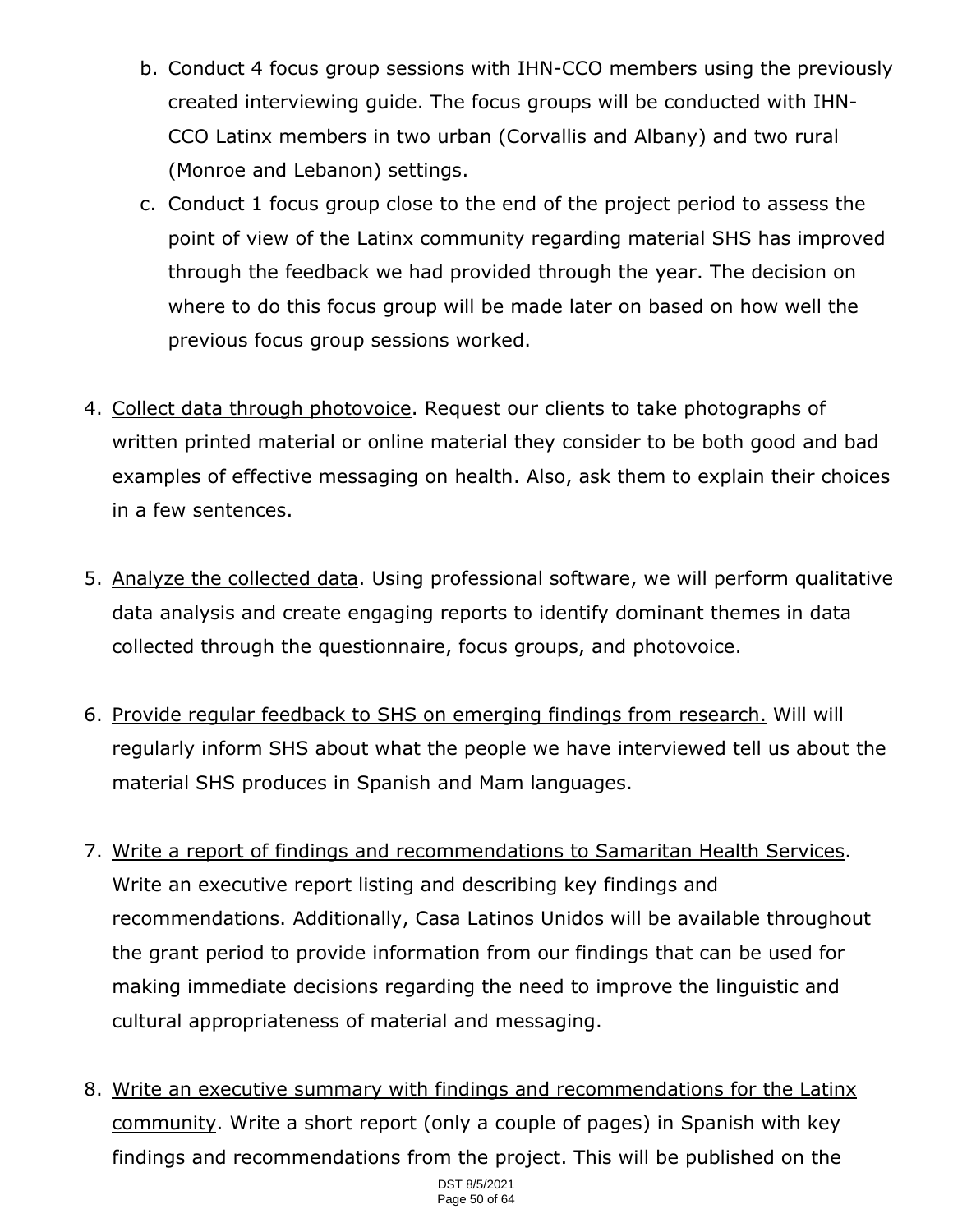organization's website and through our social media channels. This report is intended for the Latinx community.

# **Promotion of Health Equity and Reduce of Health Disparities**

Through the PUENTES project we will promote health equity and aim at reducing health disparities by contributing to improve SHS communication effectiveness when reaching out to Latinx IHN-CCO members. As mentioned in the National Culturally and Linguistically Appropriate Services Standard<sup>1</sup>, providing culturally and linguistically appropriate services is instrumental in advancing health equities and eliminating health disparities. For members of the Latinx community to make use of services effectively, they first need to understand all that is related to those services. To achieve that, it is not enough to have well-done translations of written material. Rather, it is necessary for the messages to be meaningful from the point of view of the cultural nuances of the intended audience. The working assumption is that if Latinx IHN-CCO members fully understand the messages, they will improve their health literacy and therefore be able to "find, understand, and use information and services to inform health-related decisions and actions for themselves and others.<sup>"2</sup>

# **Individuals tasked with portions of the pilot**

The PUENTES project pilot will be managed by Miriam Cummins, CLU Executive Director. Administrative support will be provided by Paige Hook, Executive Administrative Assistant for CLU. Data collection, focus groups, and photovoice recruitment, analysis, and report writing will be managed by Dr. Ricardo Contreras, Applied Cultural Anthropologist and External Consultant with Casa Latinos Unidos. Dr. Contreras will be supported by Tye Vossler-Shipp, Executive Communications Specialist for CLU and a paid student intern studying public health or applied anthropology. Data collection questionnaires will be administered by Cynthia Salgado, CLU Office Intake Coordinator, and the ENLACES Community Health Workers/Promotoras de Salud, Cynthia de la Torre, Melissa Sanchez, Karina Ruiz Lopez and Susy Ibarra.

<sup>1</sup> Think Cultural Health (n.d.). National CLAS Standards. Retrieved July 14, 2021, from https://thinkculturalhealth.hhs.gov/clas

<sup>&</sup>lt;sup>2</sup> CDC. (n.d.). WhatIs Health Literacy? Retrieved July 14, 2021, from https://www.cdc.gov/healthliteracy/learn/index.html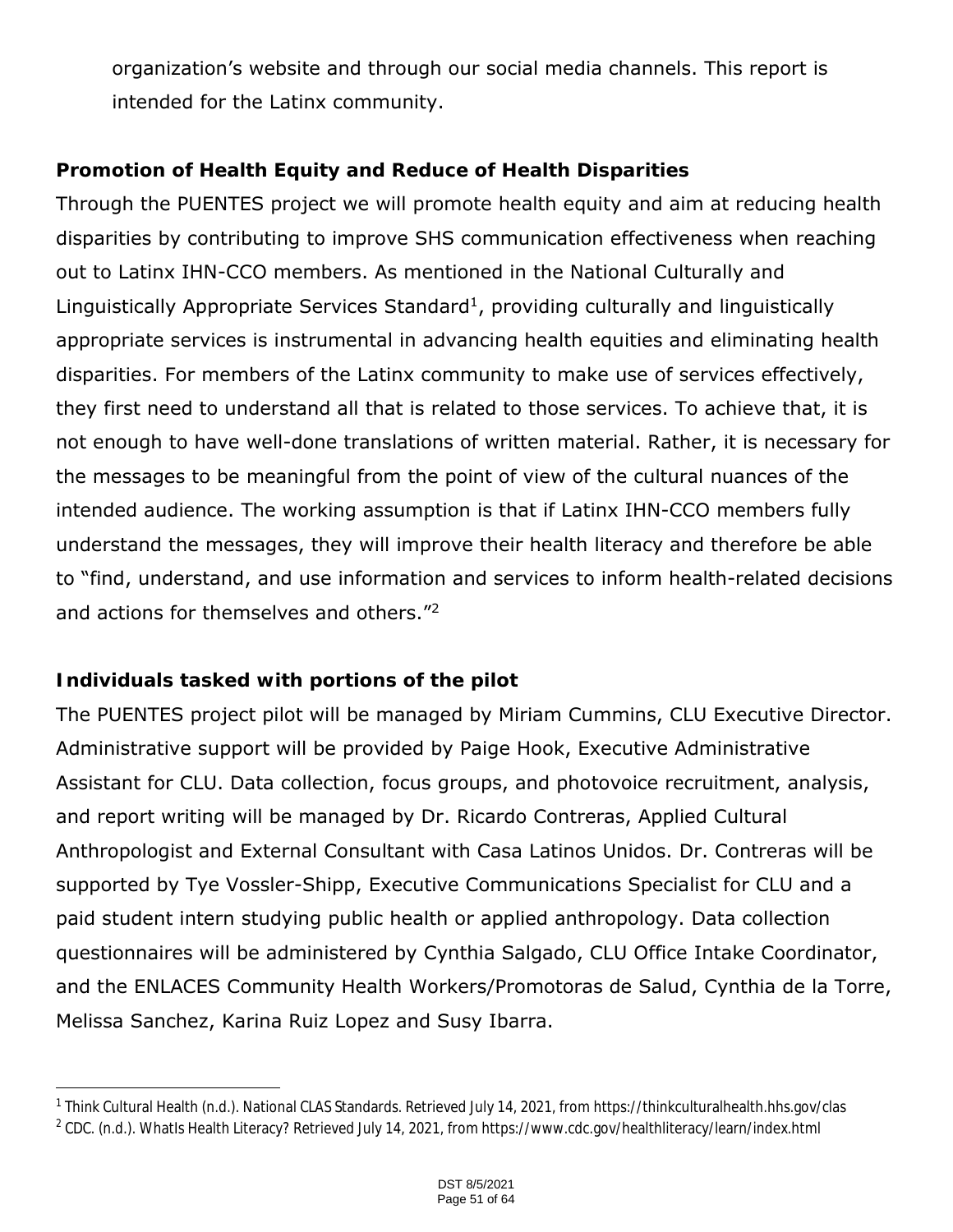# **How the community will hear about it**

We will inform the Latinx community about this project, and recruit participants for the focus groups and photovoice, through our social media channels as well as direct communication with clients. For this, our community health workers/promotoras will play a key role, given their knowledge of the Latinx community in Albany, Corvallis, Lebanon, and Monroe, the four sites where we will conduct the focus groups. Our many established connections with local business and community leaders will significantly increase awareness about PUENTES. Additionally, we will write an executive summary of the project in Spanish that will be made available to the Latinx community through our website and social media channels.

# **Potential risks and how we will address them**

We do not anticipate potential risks for this project. Still, we will ensure confidentiality of the data collected through informed consents and we will request approval for the project from the Oregon State University IRB. The report provided to Samaritan Health Services, as well as any communication with the organization, will never include names of the individuals in the Latinx community that provided the data.

# **C. Sustainability Plan**

This project is innovative in the sense that it will use research to inform the production of written material and messaging that is linguistically and culturally appropriate. Not only does this exploratory stage strengthen the relationship between SHS and CLU, it provides a uniquely personal perspective through systematic data collection allowing the PUENTES committee to make recommendations to SHS that represent the points of view of members of the Latinx community that are IHN-CCO clients. We envision a future for PUENTES that will transcend this particular project by incorporating a research methodology that will act as a replicable model that is vital to sustainability of this project and future projects focused on messaging and audience. Furthermore, we foresee that our organization will play an ongoing, dynamic role in supporting other agencies in Linn, Benton, and other counties that need to tailor their services to the cultural characteristics of Latinx communities. At the same time, the data we collect through this project, as well as the recommendations we make to Samaritan Health

> DST 8/5/2021 Page 52 of 64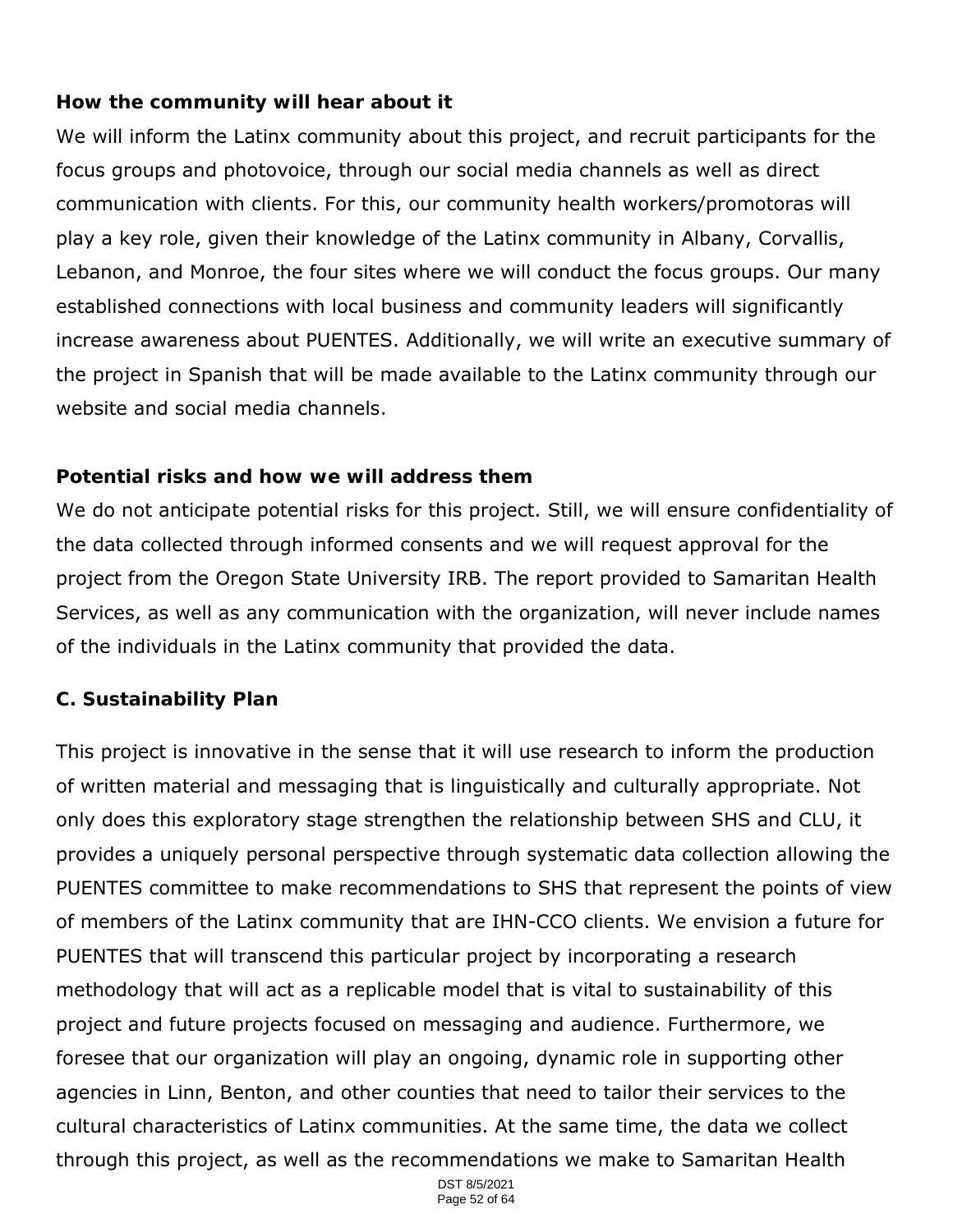Services, will be useful to inform other projects related to cross-cultural communication and outreach that our organization implements in the future.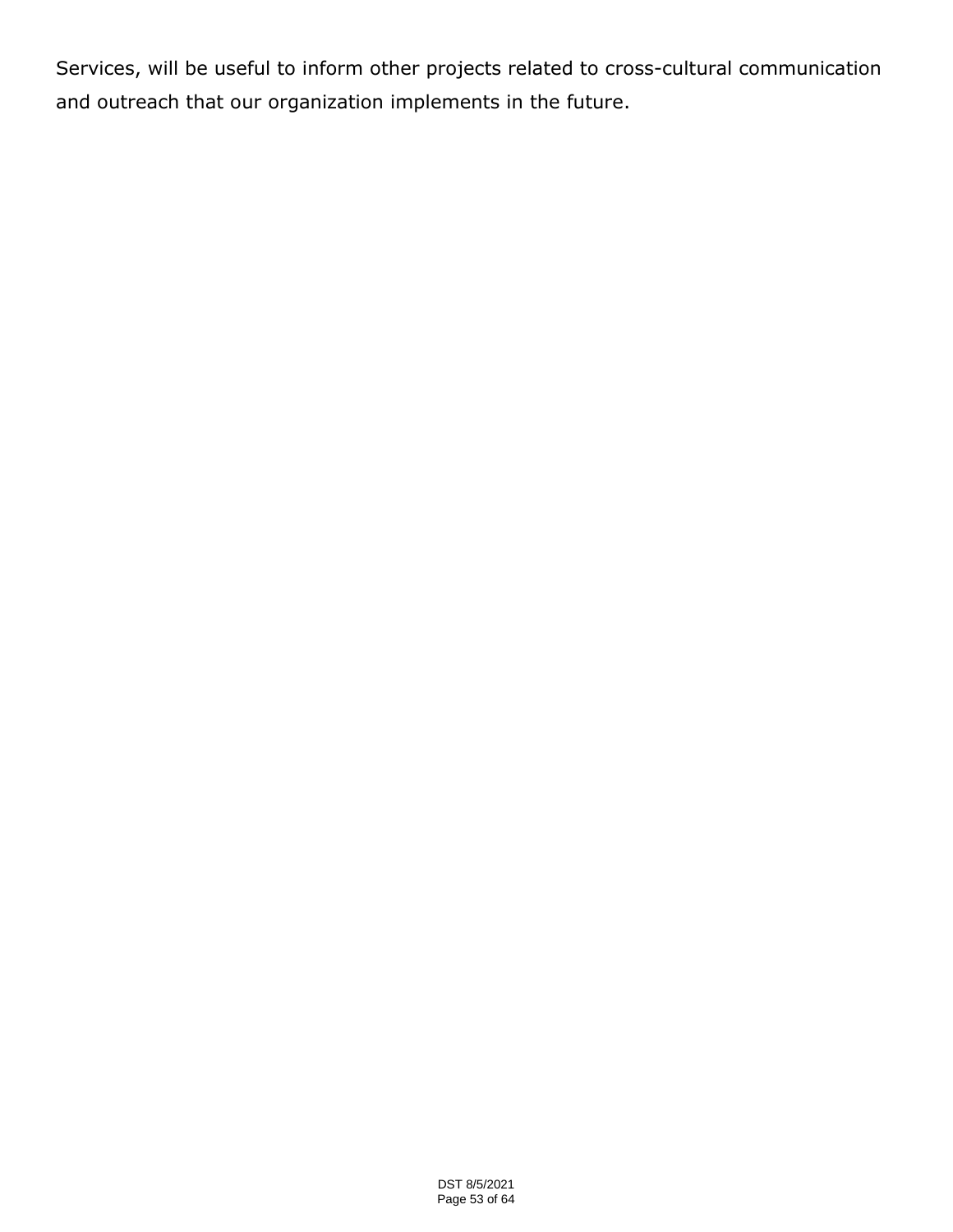# Activities Monitoring Grid PUENTES

| <b>Baseline</b> or                                     | <b>Monitoring Activities</b>   | <b>Benchmark or</b>                                                                               | Met By (MM/YYYY)            |
|--------------------------------------------------------|--------------------------------|---------------------------------------------------------------------------------------------------|-----------------------------|
| <b>Current State</b>                                   |                                | <b>Future State</b>                                                                               |                             |
| There is a lack of                                     |                                |                                                                                                   |                             |
| systematically collected                               | Collect data through the       |                                                                                                   | Data will be collected      |
| information on the linguistic                          | following procedures: a)       |                                                                                                   | starting on month 2 and     |
| and cultural appropriatness                            | questionnaires                 | The project will collect and analyze data from the Latinx                                         | throughout the project      |
| of material and messaging                              | administered by CLU staff.     | community about how to best tailor health material and                                            | period. The last focus      |
| related to health and health                           | (b) 5 focus group sessions. c) | messaging to the linguistic and cultural characteristics of that                                  | group will be conducted by  |
| services.                                              | Photovoice.                    | community.                                                                                        | month 10.                   |
|                                                        |                                | a) The committee will have provided the material and                                              |                             |
|                                                        |                                | messaging whose linguistic and cultural appropriatness the                                        |                             |
|                                                        |                                | project will assess in the community. b) The committee will be                                    |                             |
|                                                        |                                | informed throughout the project period of emerging findings                                       |                             |
|                                                        |                                | and recommendations about improving materials and                                                 |                             |
|                                                        |                                | messaging. c) The commitee will provide the project the                                           |                             |
|                                                        |                                | material and messaging SHS will have improved based on the                                        |                             |
|                                                        |                                | project's recommendations. d) The project will inform the                                         |                             |
|                                                        |                                | committee of the findings from the focus group conducted                                          |                             |
|                                                        |                                | closer to the end of the project period to assess the linguistic                                  |                             |
|                                                        |                                | and cultural appropriatness of the material that was improved $ a\rangle$ Committe established by |                             |
| A committee will be                                    | Bi-monthly meetings,           | based on the project's recommendations. e) the project will                                       | Month 1; b) Comittee will   |
| established to oversee the                             | meeting agendas, meeting       | submit to the commitee the final report with findings and                                         | work throughout the         |
| project.                                               | notes.                         | recommendations.                                                                                  | duration of the project.    |
| At least some of the material                          |                                |                                                                                                   |                             |
| and messaging that SHS                                 |                                | a) The material will be written in a way that is fully                                            |                             |
| produces aimed at the Latinx The project commitee will |                                | understood by the Latinx clients. b) Whenever appropriate,                                        |                             |
| community requires                                     | provide the material whose     | the project will recommend alternative modes of                                                   |                             |
| improvent so that it is better                         | linguistic and cultural        | communication to transmit the messages that best suit the                                         |                             |
| understood by their Latinx                             | appropriatness needs to be     | characteristics of the community (e.g., videos, fotonovelas,                                      | Throughout the project      |
| clients.                                               | improved.                      | comic books, acting).                                                                             | period.                     |
|                                                        |                                |                                                                                                   | Throughout the project      |
| There are areas of                                     |                                | a) The project will have identified areas of community need                                       | period. Recommendations     |
| community need that are not                            |                                | that are not currently addressed by the SHS health-related                                        | on this will be included in |
| addressed by the current                               | The project staff will collect | material. b) The project will propose how to communicate in a                                     | the regular commitee        |
| health-related material that                           | the data through focus         | linguistically and culturally appropriate way aout these areas                                    | meetings and in the final   |
| <b>SHS produces in Spanish.</b>                        | groups sessions.               | of community needs.                                                                               | report.                     |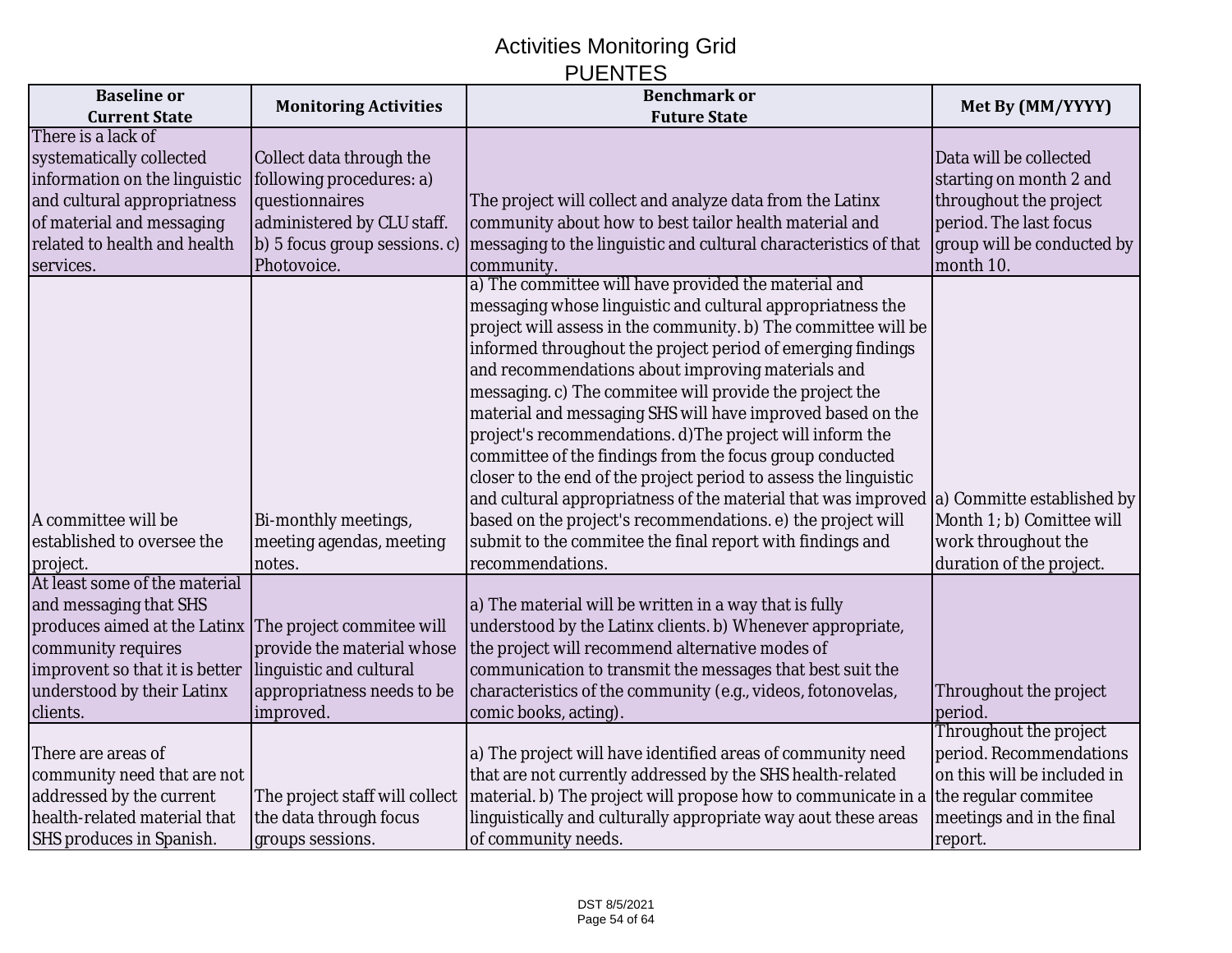#### **Pilot: PUENTES - Improving Language Access and Culturally Appropriate Messaging to Address Health Inequities in the Latinx Communities of Linn and Benton Counties**

| <b>Pilot Start Date:</b>                                         | 11/1/2021                                                                            |                 | <b>Pilot End Date:</b> | 2/1/2023          |
|------------------------------------------------------------------|--------------------------------------------------------------------------------------|-----------------|------------------------|-------------------|
| <b>Direct Costs</b>                                              |                                                                                      |                 | <b>Total Cost</b>      | Amount Requested* |
|                                                                  | Collaboration with Samaritan - Research, Data Collection, Consultation, Meetings FTE |                 | \$28,800,00            | \$20,000.00       |
| Software - Qualititive Data/Analysis and Report Writing software |                                                                                      |                 | \$6,050,00             | \$5,000.00        |
| Latinx Focus Group - Food, Childcare, Materials                  |                                                                                      |                 | \$29,000.00            | \$25,000.00       |
| <b>Total Direct Costs</b>                                        |                                                                                      | <b>Rate (%)</b> | \$63,850.00            | \$50,000.00       |
| Indirect Expenses<br>15% of Direct Costs)                        | (not to exceed)                                                                      | 5.00%           | \$3,192.50             | \$2,500.00        |
| <b>Total Project Budget</b>                                      |                                                                                      |                 | \$67,042.50            | \$52,500.00       |

\*if amount requested is different from total cost, please describe the source of the additional funds in the narrative.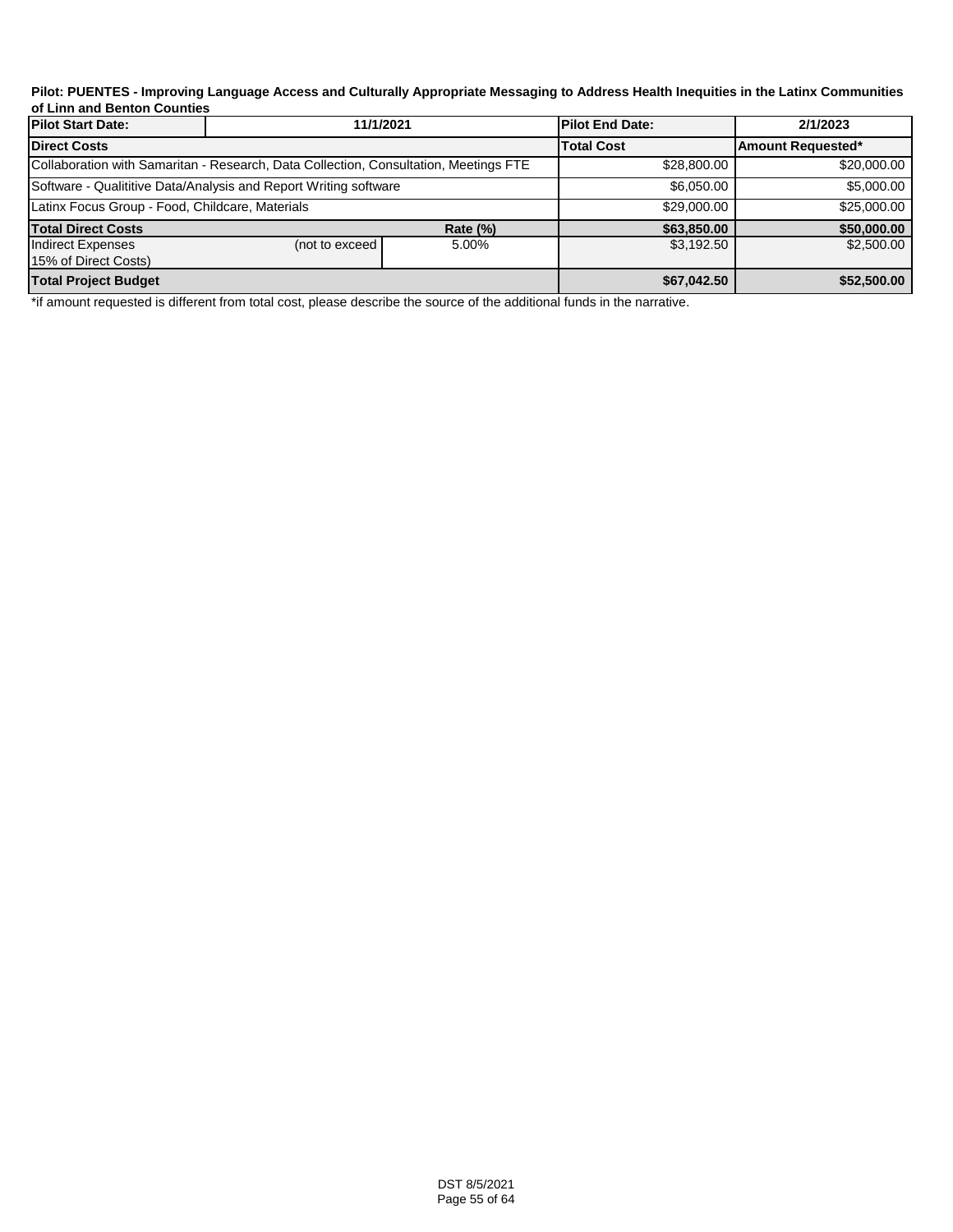# **Red Feather Ranch Women Veterans Cohort**

## **Backbone Organization:** Red Feather Ranch

**Billing Address:** P.O. Box 815, Philomath, OR 97370

**Site(s):** Virtual, In-person site – TBD (COVID permitting)

**County(s):** Benton, Lincoln, Linn

**Priority Areas:** Addressing Trauma; Improving access to behavioral health in non-traditional ways; Increasing and improving access to behavioral health care in light of COVID-19; Subpopulation that experiences health disparities

# **Community Health Improvement Plan (CHIP) Outcomes, Indicator Concepts, and Areas of Opportunity:**

#### **Outcomes:**

- 1. Increase the percentage of women veterans who receive appropriate care at the appropriate time and place. (A1)
- 2. Reduce stigma and increase community awareness about behavioral health issues experienced by women veterans. (BH1)
- 3. Increase mental health and substance use screenings, services, referrals, and peer and parent support for women veterans. (BH3)
- 4. Improve care for women veterans experiencing severe and persistent mental illness. (BH5)
- 5. Behavioral health funded and practiced with equal value and priority as physical health. (BH6)
- 6. Increase health equity for women veterans. (SD4)

#### **Indicator Concepts:**

Trauma-informed care (A1 c), (BH1 a), Peer delivered (BH1 b), (BH3 ii), Suicide, self-harm (BH3 b) overdose (BH3 c)

## **Areas of Opportunity:**

Stigma (BH1 i), (BH5 v) Peer delivered ((BH3 ii) Not in crisis (BH3 iv) Health equity (BH5 iv) Preventative behavioral healthcare promotion wellbeing (BH5 ii) Health disparities (SD4 i) Health equity data (SD4 ii)

| <b>Pilot Contacts</b> | <b>Name</b>   | Email                     |
|-----------------------|---------------|---------------------------|
| Primary               | Paige Jenkins | paige@redfeatherranch.org |
| Proposal              | Paige Jenkins | paige@redfeatherranch.org |
| Contracting           | Paige Jenkins | paige@redfeatherranch.org |
| Financial             | Paige Jenkins | paige@redfeatherranch.org |
| Reporting             | Paige Jenkins | paige@redfeatherranch.org |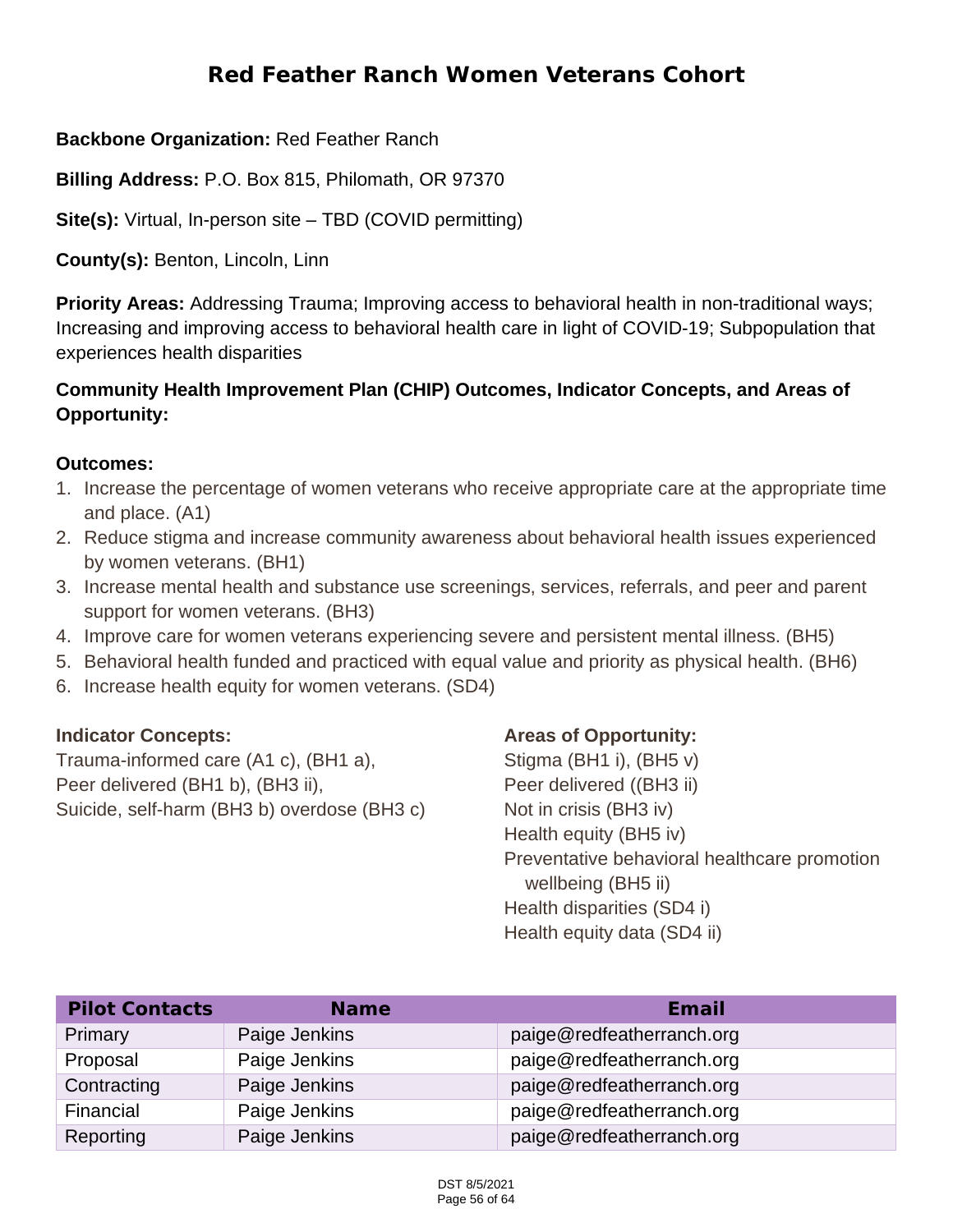## **Executive Summary:**

**Women veterans** are the fastest growing subpopulation of veterans. Oregon Department of Veterans Affairs (ODVA) estimates 1500-3000 women veterans live in the Benton, Linn, Lincoln tri-county area. Service women are marginalized during their military service and again when they become veterans in the civilian community due to their unconventional gender roles and experience. Women vets are known to have poor health outcomes; they are twice as likely to suicide and 3-4 times more likely to become homeless as compared to civilian women. Due to military related traumas and exposures women experience more chronic physical and mental health issues than male veterans or civilian women. More than half who experienced Military Sexual Trauma (MST) also experienced childhood trauma resulting in complex trauma. Women veterans remain disadvantaged in attaining their full health potential.

Evidence suggests that self-destructive behaviors including neglecting preventative care, can be improved through bonding in culturally informed and trauma-informed social support networks. The **Women Veteran Cohort Pilot** provides a framework to build a local community peer support network wherein participants are given tools to identify aspects of their own health that they would like to improve and ways to visualize and attain those improved outcomes. Women participants will finally be seen, mirrored, validated, and honored for their service and sacrifice. The pilot addresses all forms of trauma and grief, especially MST and institutional betrayal trauma. The Cohort resolves the isolation and internalized stigma that occurs from not fitting in with the largely male veteran community and not fitting in with civilian women.

**Red Feather Ranch: A Place for Women Veterans** in Philomath, Oregon has successfully provided virtual peer-support programs for women veterans since March 2020. With minimal outreach we have served 43 unique individuals in our online Healing Room for 74 weeks with an average of 9 women participating weekly. Last year we conducted an online 6-month beta-cohort with 4 women. In our **Women Veteran Cohort Pilot**, we intend to expand and enhance our Cohort to include 16 women and, Covid permitting, include two inperson weekend gatherings at the beginning and end.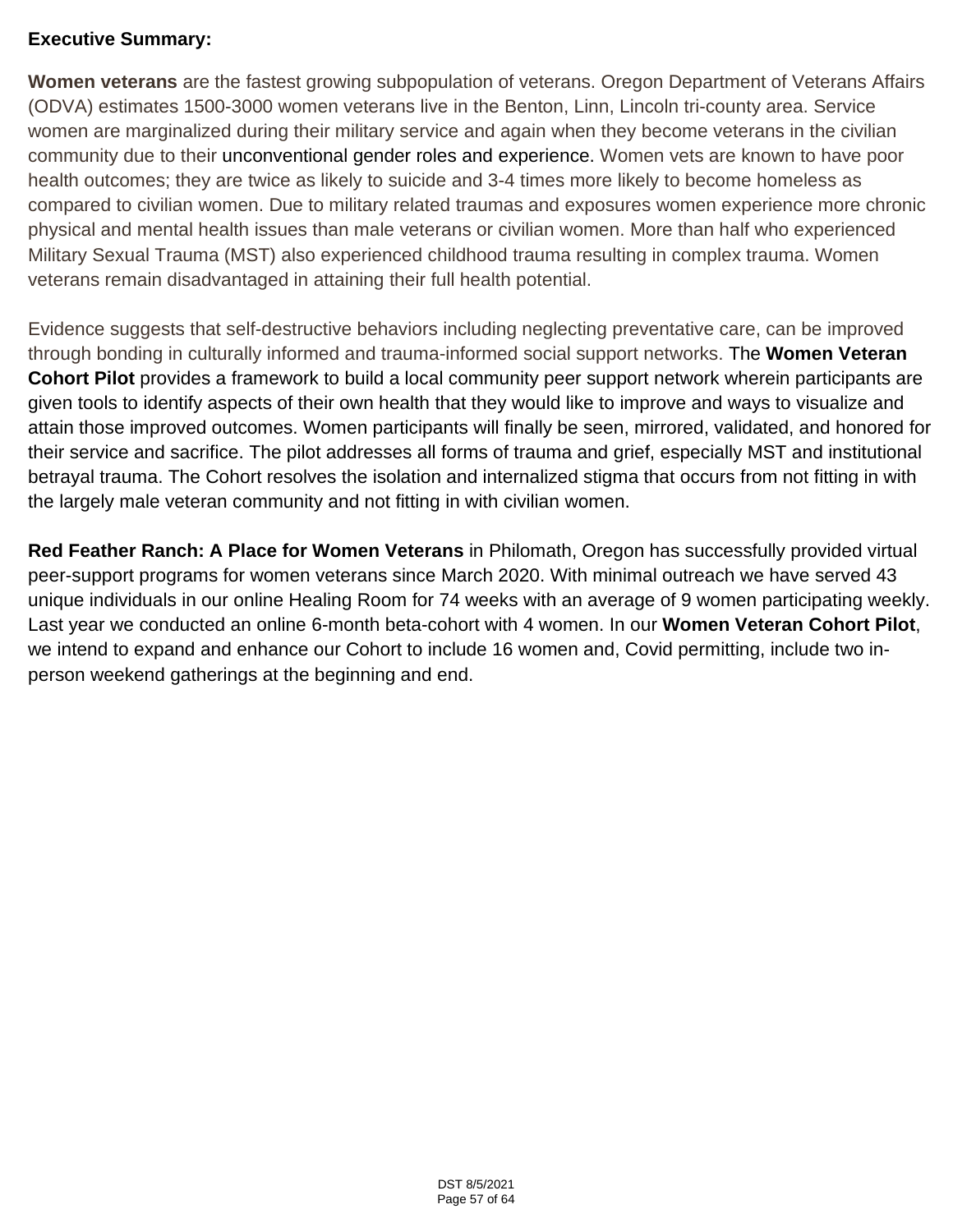#### **Pilot Description**

#### **The first goal of the Women Veterans Cohort Pilot is to identify at least 300 women veterans in the tricounty area, with targeted outreach to rural veterans and Siletz and Grand Ronde tribal members.**

The primary activities include communications and public relations campaigns. Specific activities include developing and distributing press releases, public service announcements, pre-recorded videos, social media content, and marketing materials including a flyer and brochure. Communications will be shared online (email, social media, pre-recorded videos on our website) and offline for those people and places that we cannot reach online. We will target military and veteran organizations and institutions, primary care providers, behavioral healthcare providers, other relevant community service providers, and colleges and universities in the tri-county area. (Also see page 5: **How members of the community will hear about Red Feather Ranch and the Cohort Pilot**)

We will track and record our efforts and results by the:

- Number of contacts made
- Number of referrals received ÷.
- Number of women veteran responses via our website, email, social media, and phone

#### **The second goal of our pilot is to conduct a needs assessment survey and interviews.**

Develop, coordinate, and distribute 100 surveys and conduct 50 interviews with women veterans in the tricounty area, including Siletz and Grand Ronde. This effort will add to existing health equity data on women veterans that is currently fragmented and deficient. To encourage survey and interview participation, we plan to offer the first 150 participants cash cards of \$25 for the survey and another \$25 for the interview, for a maximum expense of \$3750. We will continue our communications outreach and needs assessment surveys beyond our baseline goals. By 2/2022 we will provide a comprehensive report based on the first 150 needs assessment survey/ interviews to describe the health disparities and barriers women veterans experience in the tri-county area. In 12/2022 we will update the report with additional survey data.

We will track our efforts and results by:

The number of women veterans who complete the survey and/or interview Compiling health disparity and barriers to receiving behavioral and physical health care The number of women reporting a lack of mental health services when not in crisis The number of women veterans who report a diagnosis of severe and persistent mental illness and the care they are receiving.

# **The third goal of the Cohort Pilot is educating 100-150 community service providers, primary care providers, and academic public health departments about the experiences of women veterans in an effort to reduce stigma and normalize behavioral health issues.**

Activities include developing a fact sheet, a white paper, pre-recorded video, and presentation materials. Scheduling virtual live presentations and Q & A sessions. In-person presentations will be accommodated as requested, COVID permitting.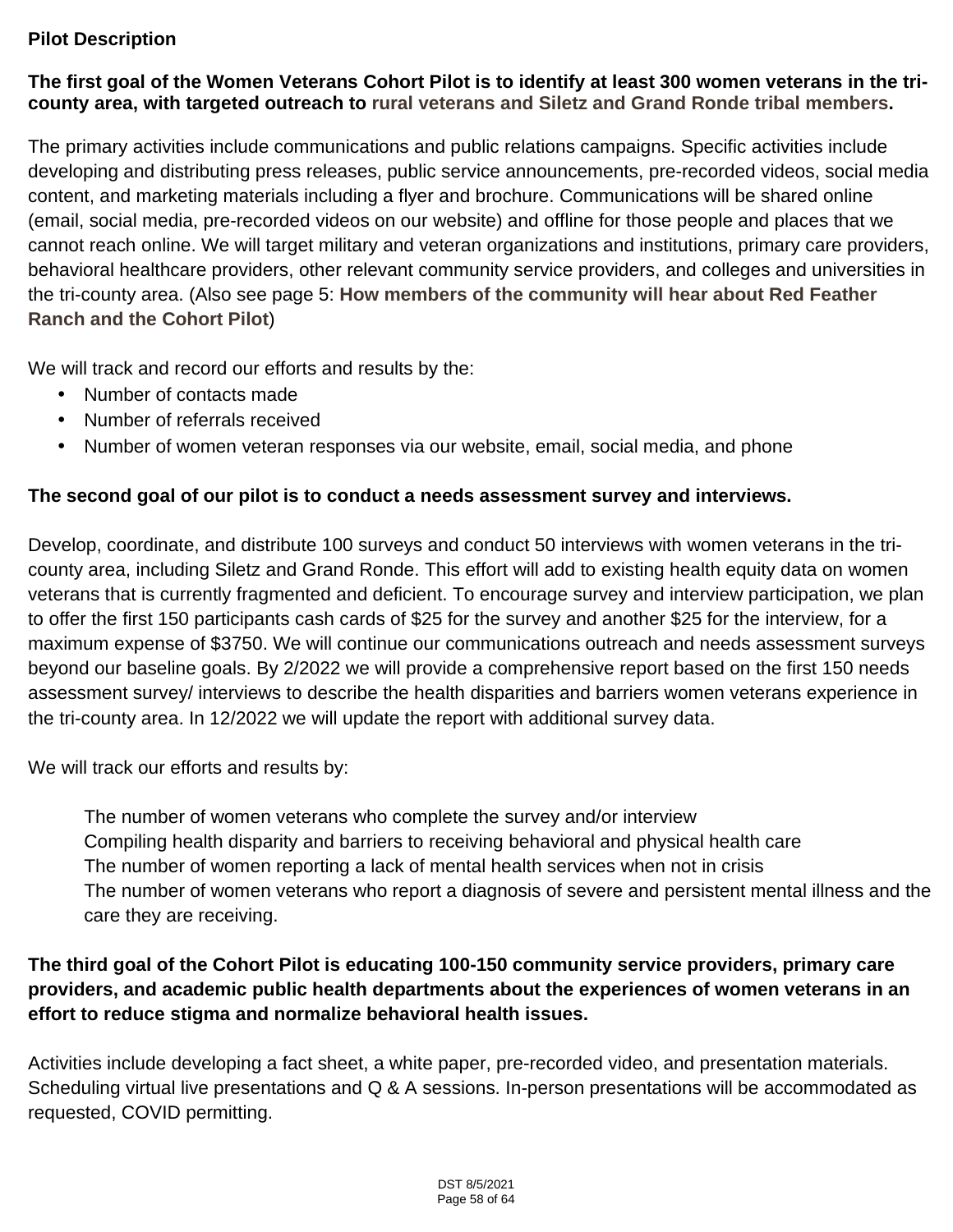Tracking the:

- Number of community service providers who attend educational presentations
- Number of white papers distributed
- Number of fact sheets distributed  $\mathbf{r}$
- Number of video views  $\mathbf{r}$

**The fourth and final goal of the Cohort Pilot is to develop and facilitate an innovative, sustainable, scalable, and transferrable peer support community for women veterans to improve general wellbeing and health outcomes.**

# **Cohort Participant Goals and Activities**

- Develop and expand women veterans' knowledge, skills, and abilities toward improving their own behavioral and physical health care and general well-being, through self-advocacy, peer advocacy, and skill development.
	- o Encourage participants to focus on their own health and wellbeing to reduce self-harming behaviors, (e.g., overeating, substance use, suicidal ideations and attempts, overdose, etc.), introduce practices associated with improved health outcomes, and prevent mental health crises.
	- o Throughout and upon completion of the pilot, participants will identify triggers resulting from trauma, projections, judgments, and boundaries, practice setting personal boundaries, and develop better communication skills.
	- o The peer community provides regular and ongoing opportunities to practice and receive feedback on new levels of awareness, challenges, and accomplishments. Pilot participants practice communicating regularly with their peers and developing supportive relationships.
	- o Participants graduate with new and refined tools to enhance their self-care and wellness. Their actions and reactions will become more intentional toward their own highest good. They will learn how they can ground themselves at any time and how to pause before engaging in selfdestructive behavior.

## **Activities**:

- o Develop participant brochure, application, agreement, and participant materials.
- o Provide staff trainings, debriefings, and trauma-informed care.
- $\circ$  Coordinate and conduct Cohort activities that include scheduling and interviewing prospective applicants, assessing for conflicts or obstacles to participation, e.g., internet access, transportation, employment or care-giving duties, mental health and substance use disorders (SUDs).
- o Plan and facilitate two 3-day, 2 night in person gatherings (COVID permitting) at the beginning and end of the Cohort.
- o Facilitate monthly virtual group meetings.
- o Coordinate monthly Battle Buddies assignments.
- o Conduct monthly individual assessments<sub>5/2021</sub>

Page 59 of 64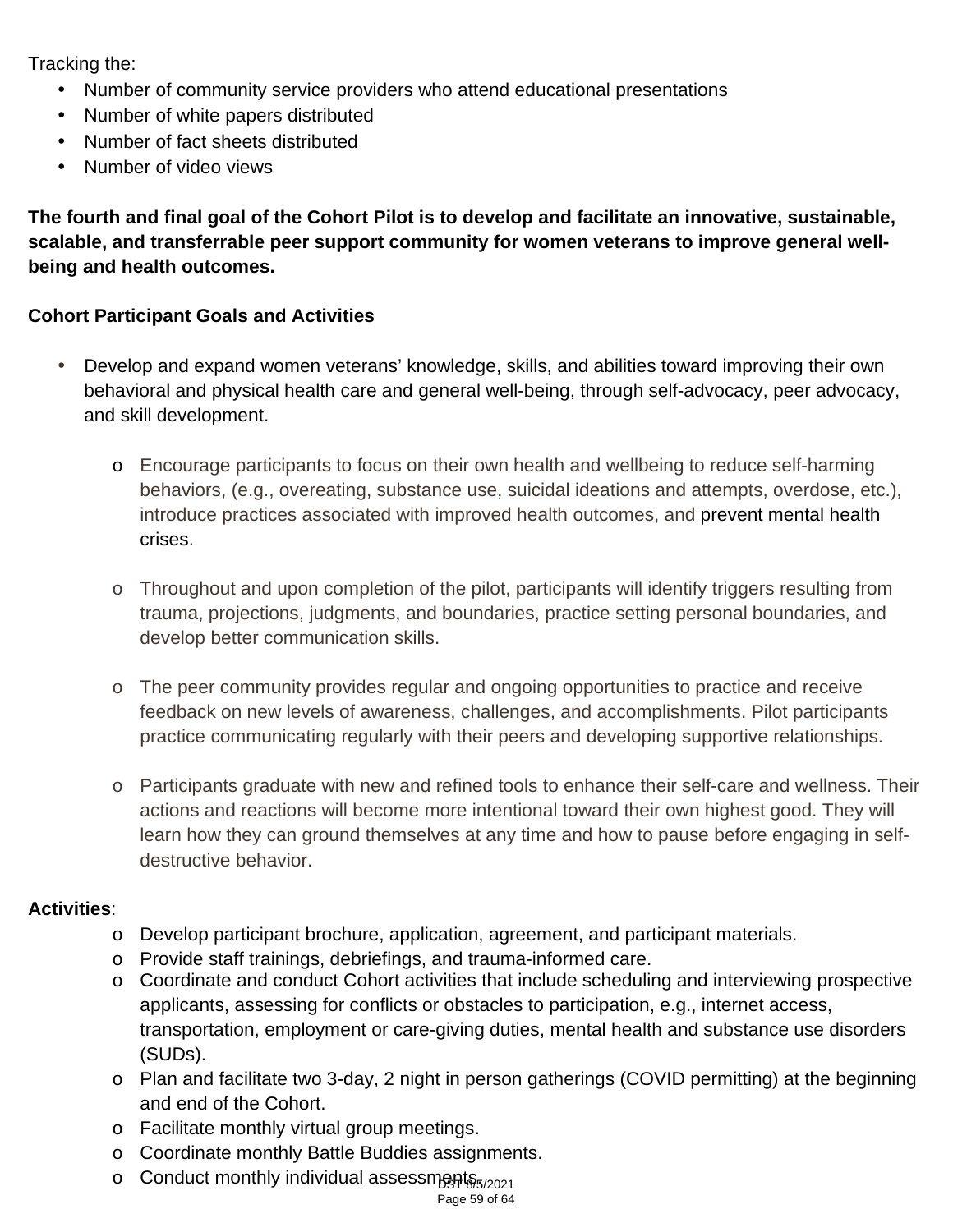o Administer Davidson Trauma Scale Assessment at beginning of Cohort, end of the Cohort, and 6 months after the Cohort ends.

# Tracking:

- How the subpopulation is hearing about the Cohort Pilot
- The number of women veterans receiving peer-delivered education and support
- Davidson Trauma Scale (DTS) results, e.g., track suicidal ideation, attempts, self-harming behaviors, and overdose rates within this subpopulation
- Monthly individual biopsychosocial assessment

# **Partners** include:

- o Kyle Hatch, Samaritan Veterans Outreach: provide relevant data about members of this subpopulation and offer warm introductions to community service and healthcare providers.
- o Dr Jamie Lusk, PsyD, Salem Vet Center: professional staff for in-person Cohort meetings.

**This pilot promotes health equity and addresses health disparities** by targeting a population that has been and continues to be underserved. Much of the public assumes that military veterans receive or should receive their healthcare at VA facilities which is both impractical and untrue. Rural veterans and tri-county veterans have to travel significant distances to get to a VA facility. Women veterans face additional challenges at VA facilities. Many women report feeling unwelcome and invisible by staff assuming that they are wives and not veterans themselves. Many women veterans are also retraumatized at VA facilities due to sexual harassment or assault, reliving their military trauma experience.

**Women Veterans Cohort Pilot** provides local behavioral health support services in a safe, supportive, non-traditional (non-medical) environment and reduces some of the inequities and disparities they typically experience. Our goal is to bring these women out of isolation and provide a local, culturally informed and trauma-informed peer-support community for short-term (6 month Cohort) and longer term support. We seek to reduce stigma and normalize concerns about behavioral health issues and mental health diagnoses within the peer community. Members experiencing severe and persistent mental illness who meet the requirements of the Cohort are welcome participants. The peer community will result in increased mental health and substance use screenings, services, and referrals through peer-delivered education and services. To remove barriers to access, we would like to offer financial assistance with transportation, childcare, or other caregiving duties. We will be ADA compliant, including service dogs.

# **The individuals tasked with this pilot include:**

- **Paige Jenkins, MSW, military veteran and founder of Red Feather Ranch**, will lead in person groups and virtual groups, provide staff training, educational presentations, outreach, and provide ultimate oversight for all aspects of the pilot.
- **Jennifer Vazqueztell, MSW Intern,** will conduct initial interviews, monthly assessments, and interviews with Cohort participants.
- **Gillian Chandler MSW Intern, Program Manager.** Gillian and Jennifer will share administrative duties of communications, record keeping, developing and conducting surveys, researching and preparing fact sheet, white paper, educational presentation, and press releases.
- **Dr Jaimie Lusk, PsyD** will co-lead in person groups.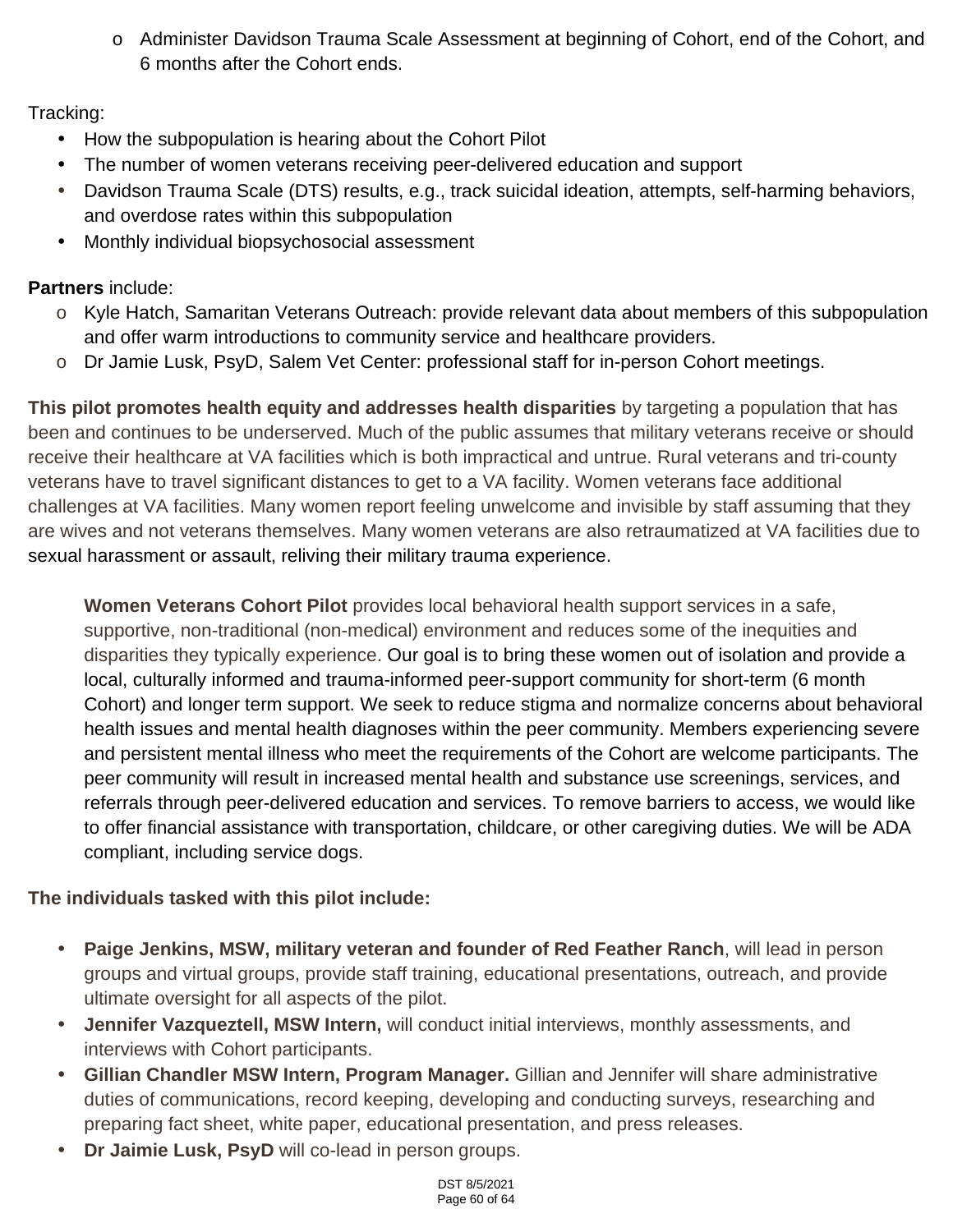## **How members of the community will hear about Red Feather Ranch and the Cohort Pilot**:

#### **Brochures and videos shared via email and social media**

#### **Within tri-counties – Benton, Lincoln, Linn**

- o Flyers at grocery stores and retail stores that offer veterans discounts
- o Press releases to local media
- o Public service announcements
- o Referrals from:
	- **§** Primary care providers
	- § Behavioral health providers
	- **§** Community services providers
	- § Local colleges and universities
	- § Military and Veteran institutions, organizations, and networks
	- § Siletz Tribal Veterans Rep.
- **Outside tri-counties** ODVA, VA Portland, Roseburg, Eugene, Salem, Grand Ronde Tribal Veterans Rep.

**Potential risks of this pilot** include COVID-19, climate/natural disasters, personal emergencies or health issues that change participant's lives in substantial ways, or a triggering episode or relapse beyond our scope of practice. We expect some attrition and plan to address that by thoroughly vetting participants before they are approved to participate and by starting with a larger group. Should a participant have a triggering episode or relapse beyond our scope we will refer them to one of our partner organizations.

#### **Sustainability Plan**

The Cohort is innovative in that there are no peer support communities specifically for women veterans outside a clinical setting in the VA. It is innovative in using nature-where-you-are for trauma recovery. It is innovative in primarily meeting through online platforms. The pilot is scalable in that it can be offered indefinitely with new and former participants taking part. It can be duplicated in other locations. Former participants can repeat the pilot further refining their skills and may also become peer leaders in future Cohorts. The pilot is transferable to other populations with a common experience, language, or interest. Sustainability is built in as past participants will be encouraged to become peer leaders in future Cohorts.

**Organizations with a vested interest** in this pilot include Samaritan Health, Portland and Roseburg VA Healthcare, ODVA, Salem and Eugene Community Based Outpatient Clinics (VA), Salem Vet Center, local mental health providers with women veteran clients as this pilot supports and dovetails with their existing services, local law enforcement and domestic violence support organizations, like CARDVA, local hospitals and emergency services as improved health outcomes result in fewer calls to emergency services, fewer emergency room visits, and fewer or shorter hospital visits.

**Future funding** could come from ODVA, as they have previously offered grants up to \$50,000 and will likely do so again. Larger veteran foundations like Wounded Warrior may also provide financial assistance once we are able to show success with this pilot.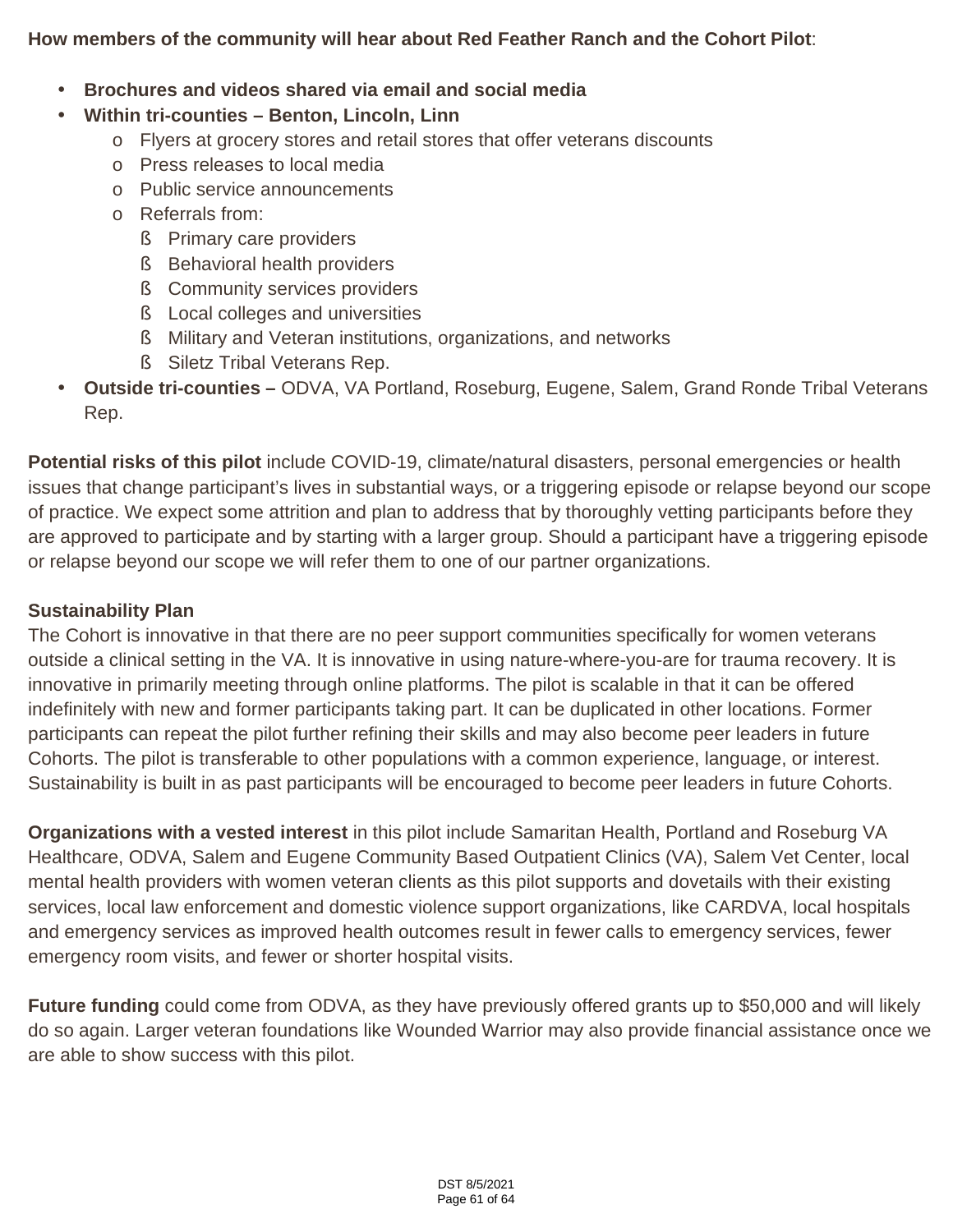# Activities and Monitoring Grid

| Red Feather Ranch Women Veterans Cohort  |                              |                            |           |
|------------------------------------------|------------------------------|----------------------------|-----------|
| <b>Baseline</b> or                       | <b>Monitoring Activities</b> | <b>Benchmark or</b>        | Met By    |
| <b>Current State</b>                     |                              | <b>Future State</b>        | (MM/YYYY) |
| A1 - Unknown how many women              | <b>Administer Davidson</b>   | See reduction in           | 11/2022   |
| veterans are receiving                   | Trauma Scale at              | frequency and severity of  |           |
| appropriate care at appropriate          | beginning, end, and 6        | trauma scores for the 16   |           |
| time and place                           | months* after the Cohort     | women participating in the |           |
|                                          | ends                         | Cohort                     |           |
| <b>BH1-a - Unknown how many</b>          | Tracking number of           | 100-150 community          | 11/2022   |
| community members & providers            | community members            | members and providers      |           |
| understand the experience of             | and providers who            | who attend presentation,   |           |
| women veterans, including                | receive training through     | receive white paper, or    |           |
| Military Sexual Trauma (MST)             | presentations, white         | watch video                |           |
| and Institutional Betrayal Trauma        | paper, or video              |                            |           |
|                                          |                              |                            |           |
| <b>BH1-b - Women veterans feel</b>       | <b>Administer Davidson</b>   | See reduction in           | 11/2022   |
| shame, guilt, and stigma around          | Trauma Scale at              | frequency and severity of  |           |
| behavioral health issues that            | beginning, end, and 6        | trauma scores for the 16   |           |
| resulted from Military Sexual            | months* after the cohort     | women participating in the |           |
| Trauma (MST), Institutional              | ends and monthly             | Cohort                     |           |
| Betrayal Trauma, and not fitting         | assessments during           |                            |           |
| into traditional gender roles            | Cohort                       |                            |           |
| <b>BH3-ii - Peer-delivered education</b> | Track number of              | Provide peer-delivered     | 11/2022   |
| and support for women veterans           | participants in Cohort       | education and support to   |           |
| is non-existent                          |                              | 30 applicants and 16       |           |
|                                          |                              | Cohort participants        |           |
| <b>BH3-b - Unknown rates of</b>          | <b>Administer Davidson</b>   | Reduce or eliminate all    | 11/2022   |
| suicidal ideation, attempts,             | Trauma Scale at              | instances of suicidal      |           |
| suicide, and/or self-harming             | beginning, end, and 6        | ideation, attempts,        |           |
| behaviors                                | months* after the Cohort     | suicide, and/or self-      |           |
|                                          | ends, monthly                | harming behaviors          |           |
|                                          | assessments during           |                            |           |
|                                          | cohort, and self-report      |                            |           |
| <b>BH3-iv - Unknown number of</b>        | <b>Administer Davidson</b>   | <b>Red Feather Ranch</b>   | 11/2022   |
| women veterans lacking mental            | Trauma Scale at              | Cohort and other           |           |
| health services when not in crisis       | beginning, end, and 6        | programs provide mental    |           |
|                                          | months* after the cohort     | health services to women   |           |
|                                          | ends, monthly                | veterans who are not in    |           |
|                                          | assessments during           | crisis                     |           |
|                                          | Cohort, and self-report      |                            |           |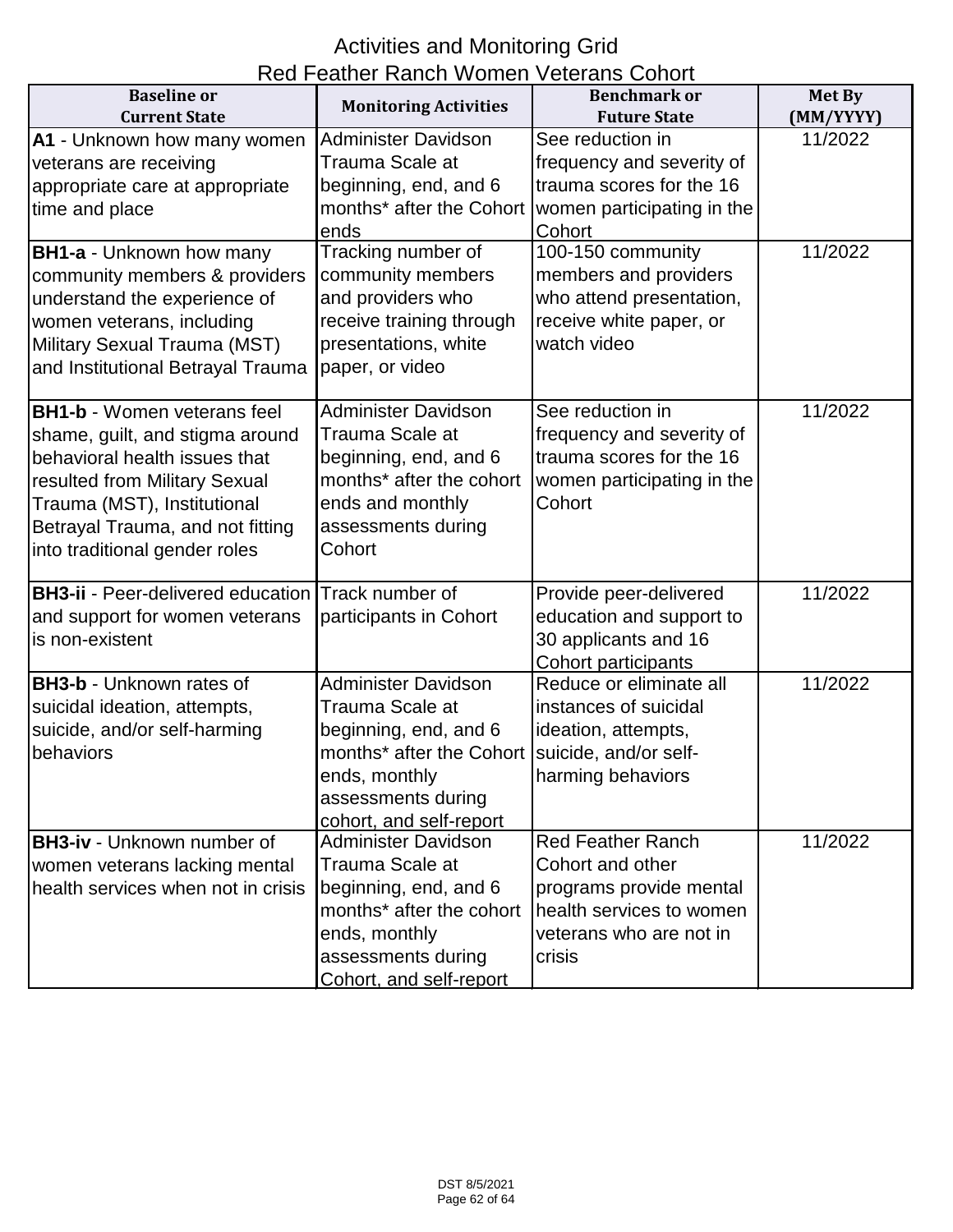# Activities and Monitoring Grid

| Red Feather Ranch Women Veterans Cohort |                              |                              |         |
|-----------------------------------------|------------------------------|------------------------------|---------|
| <b>BH5-iv - Unknown what care</b>       | Track number of women        | Provide health equity data   | 2/2022  |
| women veterans experiencing             | veterans who are             | to IHN-CCO                   |         |
| severe & persistent mental illness      | diagnosed with severe        |                              |         |
| are receiving                           | and persistent mental        |                              |         |
|                                         | illness and the care they    |                              |         |
|                                         | are receiving through our    |                              |         |
|                                         | survey or interview          |                              |         |
|                                         | process                      |                              |         |
| <b>BH5-v</b> - Women veterans are       | Interviews and monthly       | A percentage of women        | 11/2022 |
| often diagnosed with severe and         | assessments throughout       | veterans diagnosed with      |         |
| persistent mental illness following     | Cohort                       | severe and persistent        |         |
| Military Sexual Trauma (MST)            |                              | mental illness participate   |         |
| and Institutional Betrayal Trauma       |                              | in the Cohort and show a     |         |
| resulting in feelings of shame and      |                              | reduction in their self-     |         |
| stigma                                  |                              | stigmatization via monthly   |         |
|                                         |                              | assessments                  |         |
|                                         |                              |                              |         |
| <b>BH6-ii</b> - Women veterans have     | Monthly assessments          | Through the Cohort, 16       | 11/2022 |
| many physical health issues that        | during Cohort, and self-     | participants will engage in  |         |
| are linked or related to their          | report                       | more preventative            |         |
| mental health issues                    |                              | behavioral health care       |         |
|                                         |                              | and become more              |         |
|                                         |                              | focused on their general     |         |
|                                         |                              | well being on an ongoing     |         |
| <b>SD4-i</b> - Based on national        | Conduct survey and           | basis<br>To survey 100 women | 1/2022  |
| research on women veterans, we          | interviews to understand     | veterans and interview 50    |         |
| know there are health disparities,      | health disparities and       | women veterans to            |         |
| but we don't know the specific          | acquire health equity        | understand health            |         |
| experiences of women veterans           | data                         | disparities                  |         |
| in tri-county area                      |                              |                              |         |
|                                         |                              |                              |         |
| SD4-ii - Incomplete and sparse          | Conduct survey and           | To survey 100 women          | 1/2022  |
| information about health equity         | interviews to understand     | veterans and interview 50    |         |
| for women veterans in tricounty         | health disparities and       | women veterans to            |         |
|                                         | acquire health equity        | understand health            |         |
|                                         | data                         | disparities                  |         |
|                                         | * Cohort ends 10/2022.       |                              |         |
|                                         | <b>Third Davidson Trauma</b> |                              |         |
|                                         | Scale to be administered     |                              |         |
|                                         | six months later in          |                              |         |
|                                         | 4/2023.                      |                              |         |
|                                         |                              |                              |         |